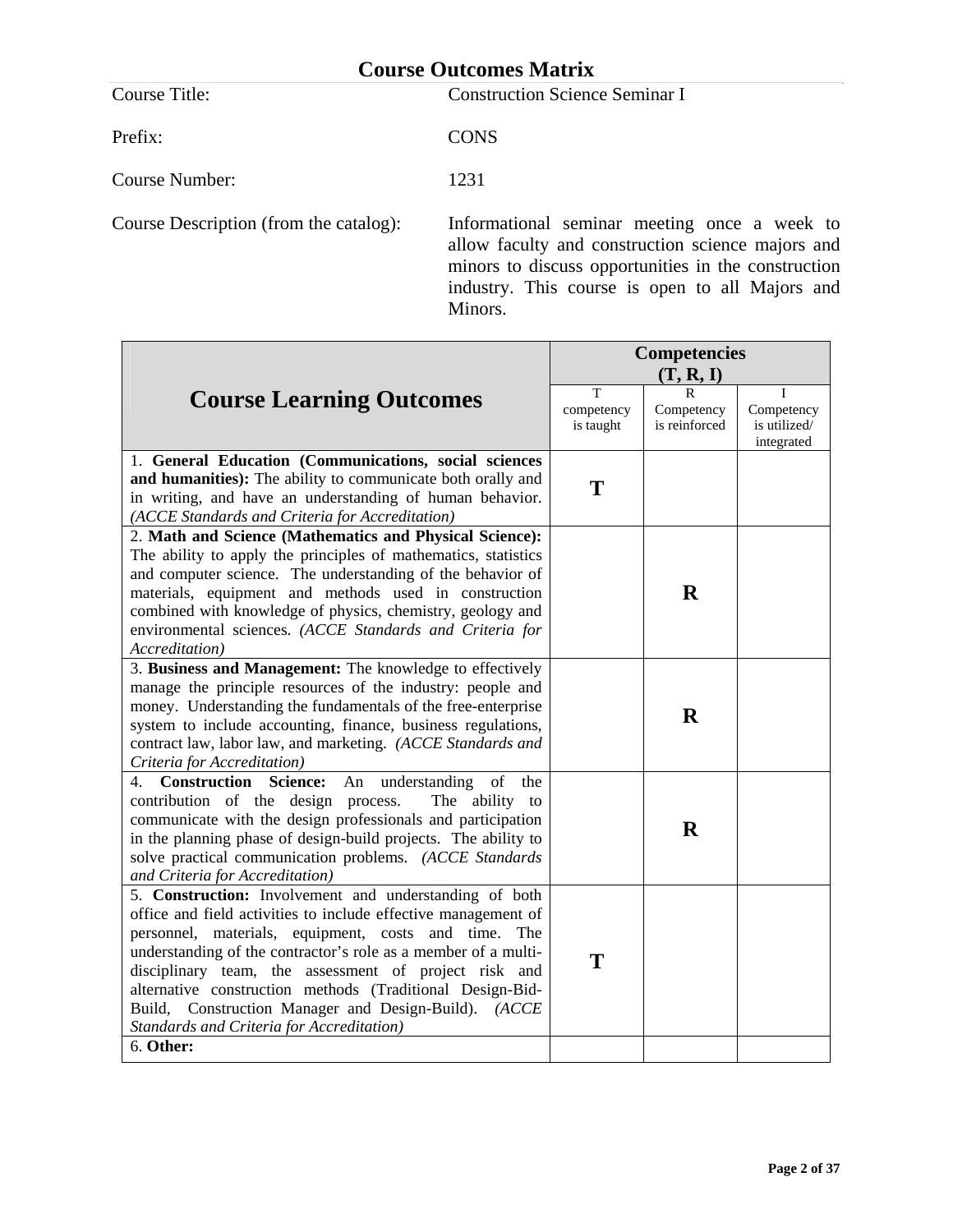Prefix: CONS

Course Title: Construction Science Seminar II

Course Number: 1241

Course Description (from the catalog): An advanced seminar meeting once a week directed to the study of research readings, discussions and on-site field work in construction science. This course is open to all Majors and Minors.

|                                                                                                                                                                                                                                                                                                                                                                                                                     | <b>Competencies</b>          |                                             |                                               |
|---------------------------------------------------------------------------------------------------------------------------------------------------------------------------------------------------------------------------------------------------------------------------------------------------------------------------------------------------------------------------------------------------------------------|------------------------------|---------------------------------------------|-----------------------------------------------|
|                                                                                                                                                                                                                                                                                                                                                                                                                     |                              | (T, R, I)                                   |                                               |
| <b>Course Learning Outcomes</b>                                                                                                                                                                                                                                                                                                                                                                                     | T<br>competency<br>is taught | $\mathsf{R}$<br>Competency<br>is reinforced | T<br>Competency<br>is utilized/<br>integrated |
| 1. General Education (Communications, social sciences                                                                                                                                                                                                                                                                                                                                                               |                              |                                             |                                               |
| and humanities): The ability to communicate both orally and<br>in writing, and have an understanding of human behavior.<br>(ACCE Standards and Criteria for Accreditation)                                                                                                                                                                                                                                          | T                            |                                             |                                               |
| 2. Math and Science (Mathematics and Physical Science):                                                                                                                                                                                                                                                                                                                                                             |                              |                                             |                                               |
| The ability to apply the principles of mathematics, statistics<br>and computer science. The understanding of the behavior of<br>materials, equipment and methods used in construction<br>combined with knowledge of physics, chemistry, geology and<br>environmental sciences. (ACCE Standards and Criteria for<br><i>Accreditation</i> )                                                                           |                              | $\mathbf R$                                 |                                               |
| 3. Business and Management: The knowledge to effectively                                                                                                                                                                                                                                                                                                                                                            |                              |                                             |                                               |
| manage the principle resources of the industry: people and<br>money. Understanding the fundamentals of the free-enterprise<br>system to include accounting, finance, business regulations,<br>contract law, labor law, and marketing. (ACCE Standards and<br>Criteria for Accreditation)                                                                                                                            |                              | $\bf{R}$                                    |                                               |
| 4. Construction Science:<br>understanding<br>An<br>- of<br>the<br>contribution of the design process.<br>The ability to<br>communicate with the design professionals and participation<br>in the planning phase of design-build projects. The ability to<br>solve practical communication problems. (ACCE Standards<br>and Criteria for Accreditation)                                                              |                              | R                                           |                                               |
| 5. Construction: Involvement and understanding of both                                                                                                                                                                                                                                                                                                                                                              |                              |                                             |                                               |
| office and field activities to include effective management of<br>personnel, materials, equipment, costs and time. The<br>understanding of the contractor's role as a member of a multi-<br>disciplinary team, the assessment of project risk and<br>alternative construction methods (Traditional Design-Bid-<br>Build, Construction Manager and Design-Build). (ACCE<br>Standards and Criteria for Accreditation) | T                            |                                             |                                               |
| 6. Other:                                                                                                                                                                                                                                                                                                                                                                                                           |                              |                                             |                                               |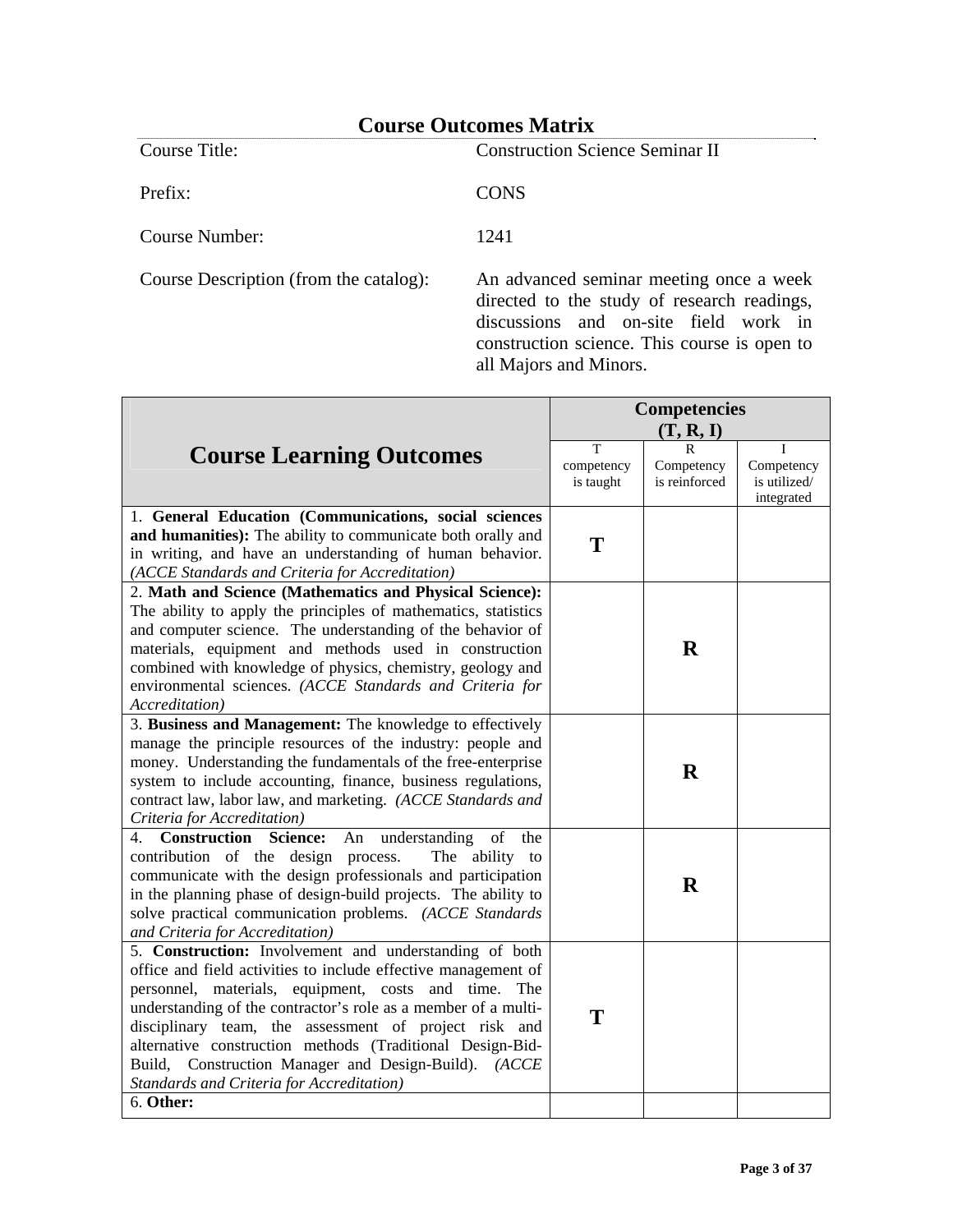Prefix: CONS

Course Title: Managing Construction Operations

Course Number: 3533

Course Description (from the catalog): Managing construction operations from concepts of project selection, estimating, bidding, scheduling, subcontracting practices, cost tracking, project documentation, construction bonds, insurance, payments and the elements of close out. Special emphasis on the development of professional communication skills through student prepared multi-media presentations.

|                                                                                                                                                                                                                                                                                                                                                                                              | <b>Competencies</b>          |                                            | (T, R, I)                                     |  |
|----------------------------------------------------------------------------------------------------------------------------------------------------------------------------------------------------------------------------------------------------------------------------------------------------------------------------------------------------------------------------------------------|------------------------------|--------------------------------------------|-----------------------------------------------|--|
| <b>Course Learning Outcomes</b>                                                                                                                                                                                                                                                                                                                                                              | T<br>competency<br>is taught | $\mathbf R$<br>Competency<br>is reinforced | I<br>Competency<br>is utilized/<br>integrated |  |
| 1. General Education (Communications, social sciences<br>and humanities): The ability to communicate both orally and<br>in writing, and have an understanding of human behavior.<br>(ACCE Standards and Criteria for Accreditation)                                                                                                                                                          | T                            |                                            |                                               |  |
| 2. Math and Science (Mathematics and Physical Science):<br>The ability to apply the principles of mathematics, statistics<br>and computer science. The understanding of the behavior of<br>materials, equipment and methods used in construction<br>combined with knowledge of physics, chemistry, geology and<br>environmental sciences. (ACCE Standards and Criteria for<br>Accreditation) | T                            | $\bf{R}$                                   |                                               |  |
| 3. Business and Management: The knowledge to effectively<br>manage the principle resources of the industry: people and<br>money. Understanding the fundamentals of the free-enterprise<br>system to include accounting, finance, business regulations,<br>contract law, labor law, and marketing. (ACCE Standards and<br>Criteria for Accreditation)                                         |                              | $\bf{R}$                                   |                                               |  |
| 4. Construction Science:<br>understanding<br>An<br>of<br>the<br>contribution of the design process.<br>The ability to<br>communicate with the design professionals and participation<br>in the planning phase of design-build projects. The ability to<br>solve practical communication problems. (ACCE Standards<br>and Criteria for Accreditation)                                         |                              | $\mathbf R$                                |                                               |  |
| 5. Construction: Involvement and understanding of both<br>office and field activities to include effective management of<br>personnel, materials, equipment, costs and time. The<br>understanding of the contractor's role as a member of a multi-<br>disciplinary team, the assessment of project risk and                                                                                  | Т                            |                                            |                                               |  |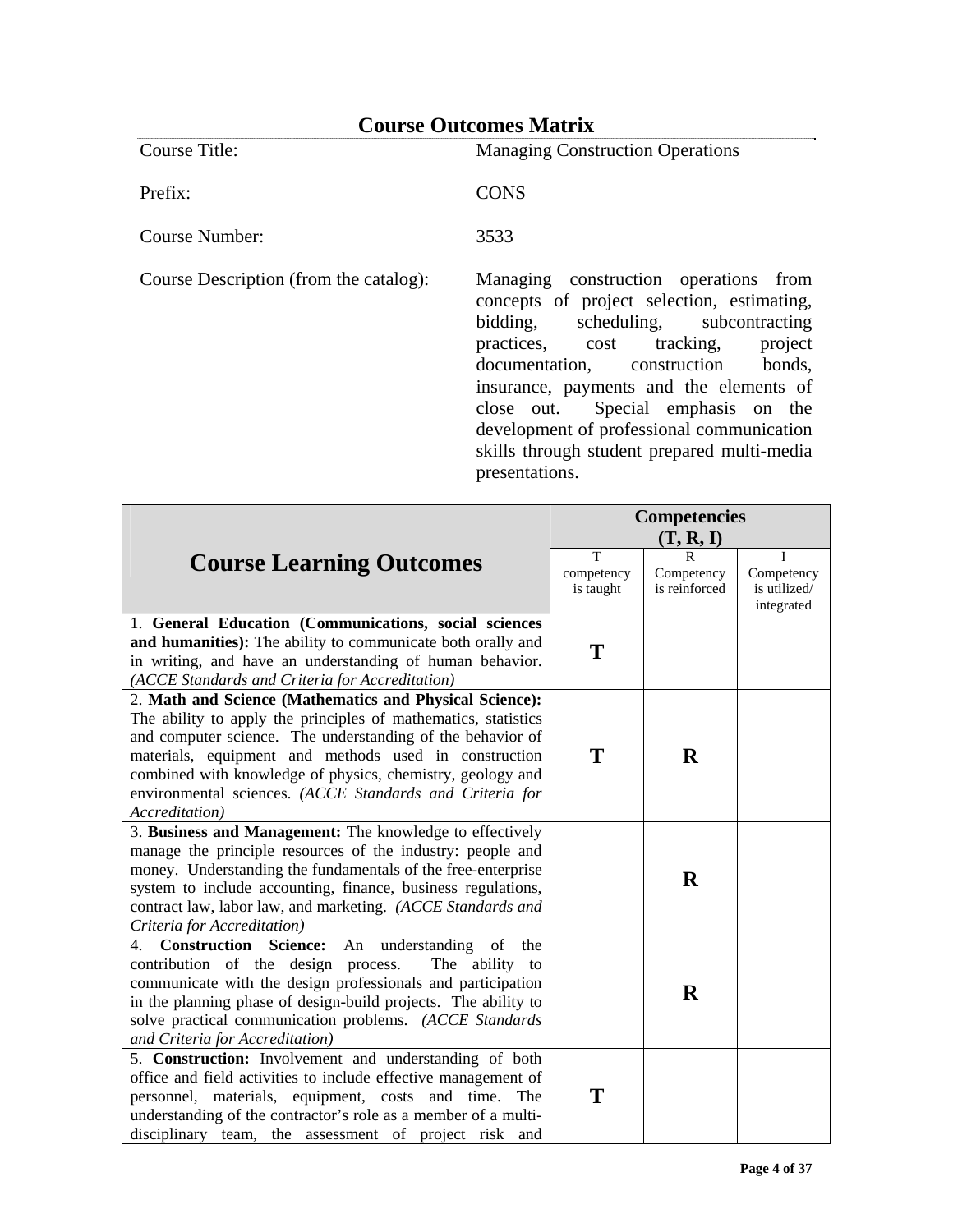| alternative construction methods (Traditional Design-Bid-<br>Build, Construction Manager and Design-Build). (ACCE<br>Standards and Criteria for Accreditation) |  |  |
|----------------------------------------------------------------------------------------------------------------------------------------------------------------|--|--|
| 6. Other:                                                                                                                                                      |  |  |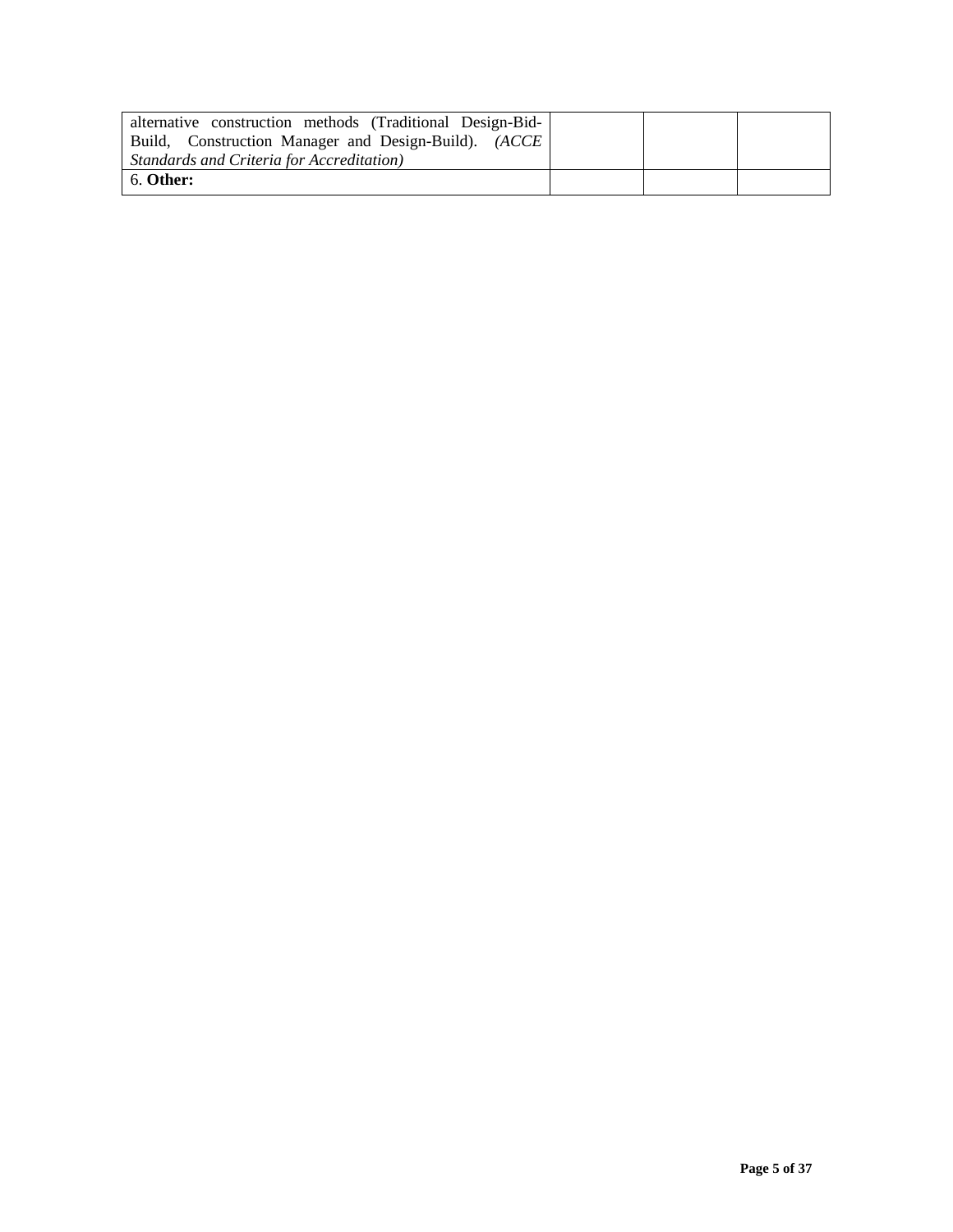Course Title: Surveying and Soils

Prefix: CONS

Course Number: 3633

Course Description (from the catalog): Principles of surveying; use of surveying instruments, topographical surveys and traverses; field practice and computations. Basic considerations of site management and soils considerations for construction projects.

|                                                                                                                                                                                                                                                                                                                                                                                                                                                                               | <b>Competencies</b>          |                                  |                                               |
|-------------------------------------------------------------------------------------------------------------------------------------------------------------------------------------------------------------------------------------------------------------------------------------------------------------------------------------------------------------------------------------------------------------------------------------------------------------------------------|------------------------------|----------------------------------|-----------------------------------------------|
|                                                                                                                                                                                                                                                                                                                                                                                                                                                                               |                              | (T, R, I)                        |                                               |
| <b>Course Learning Outcomes</b>                                                                                                                                                                                                                                                                                                                                                                                                                                               | T<br>competency<br>is taught | R<br>Competency<br>is reinforced | L<br>Competency<br>is utilized/<br>integrated |
| 1. General Education (Communications, social sciences<br>and humanities): The ability to communicate both orally and<br>in writing, and have an understanding of human behavior.<br>(ACCE Standards and Criteria for Accreditation)                                                                                                                                                                                                                                           | T                            | $\bf{R}$                         | I                                             |
| 2. Math and Science (Mathematics and Physical Science):<br>The ability to apply the principles of mathematics, statistics<br>and computer science. The understanding of the behavior of<br>materials, equipment and methods used in construction<br>combined with knowledge of physics, chemistry, geology and<br>environmental sciences. (ACCE Standards and Criteria for<br>Accreditation)                                                                                  | T                            | $\mathbf R$                      |                                               |
| 3. Business and Management: The knowledge to effectively<br>manage the principle resources of the industry: people and<br>money. Understanding the fundamentals of the free-enterprise<br>system to include accounting, finance, business regulations,<br>contract law, labor law, and marketing. (ACCE Standards and<br>Criteria for Accreditation)                                                                                                                          |                              |                                  |                                               |
| understanding<br><b>Construction Science:</b><br>of<br>4.<br>An<br>the<br>contribution of the design process.<br>The ability to<br>communicate with the design professionals and participation<br>in the planning phase of design-build projects. The ability to<br>solve practical communication problems. (ACCE Standards<br>and Criteria for Accreditation)                                                                                                                |                              | $\mathbf R$                      |                                               |
| 5. Construction: Involvement and understanding of both<br>office and field activities to include effective management of<br>personnel, materials, equipment, costs and time. The<br>understanding of the contractor's role as a member of a multi-<br>disciplinary team, the assessment of project risk and<br>alternative construction methods (Traditional Design-Bid-<br>Build, Construction Manager and Design-Build). (ACCE<br>Standards and Criteria for Accreditation) | T                            |                                  | I                                             |
| 6. Other:                                                                                                                                                                                                                                                                                                                                                                                                                                                                     |                              |                                  |                                               |

**Course Outcomes Matrix** 

Course Title: Subdivision and Quantification of Work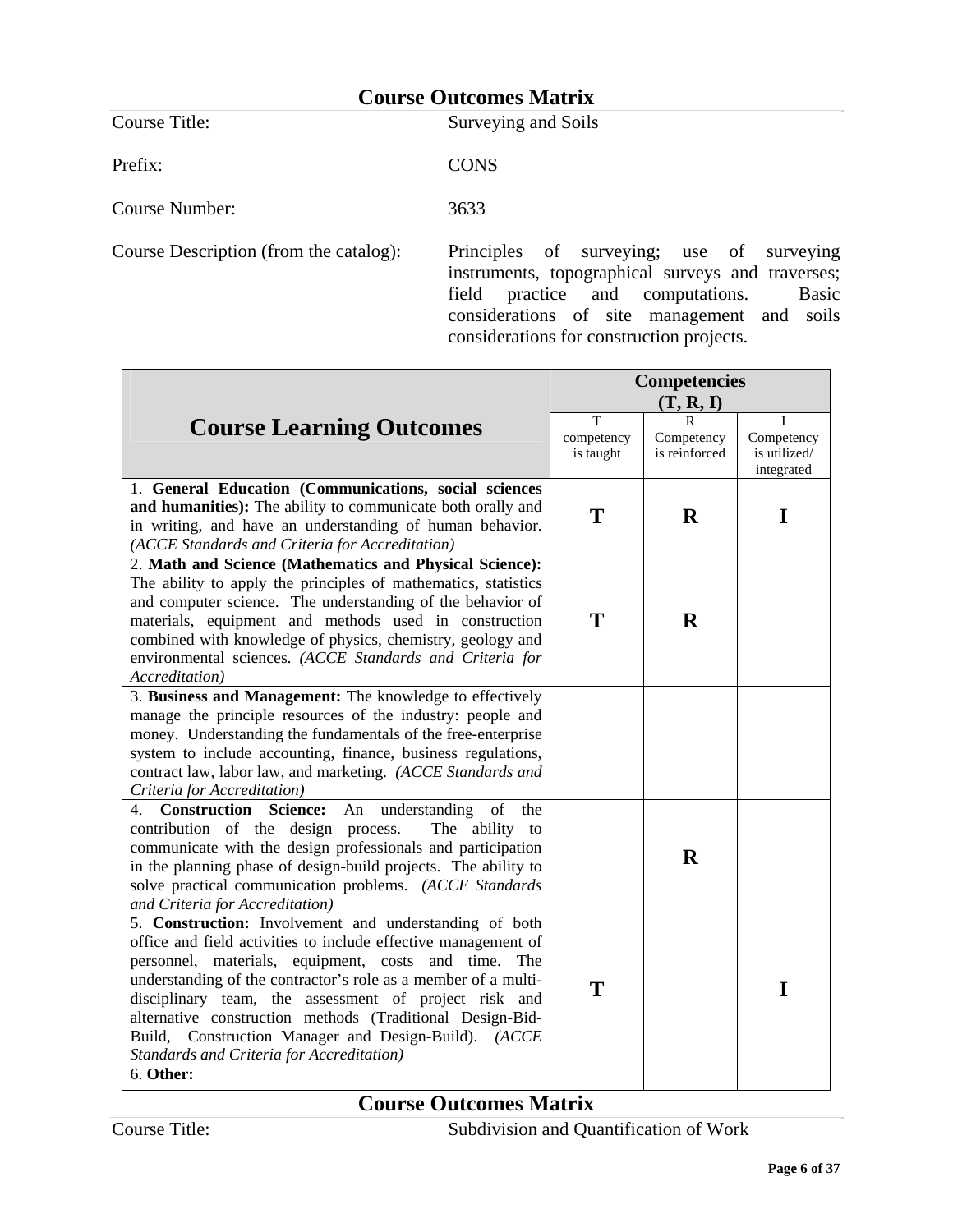Prefix: CONS

Course Number: 3733

Course Description (from the catalog): Construction project planning with emphasis on subdivision and quantification of work; quantity take-off using plans and specifications.

|                                                                                                                                                                                                                                                                                                                                                                                                                                                                                            | <b>Competencies</b><br>(T, R, I) |                             |                                               |
|--------------------------------------------------------------------------------------------------------------------------------------------------------------------------------------------------------------------------------------------------------------------------------------------------------------------------------------------------------------------------------------------------------------------------------------------------------------------------------------------|----------------------------------|-----------------------------|-----------------------------------------------|
| <b>Course Learning Outcomes</b>                                                                                                                                                                                                                                                                                                                                                                                                                                                            | T<br>competency<br>is taught     | Competency<br>is reinforced | н<br>Competency<br>is utilized/<br>integrated |
| 1. General Education (Communications, social sciences<br>and humanities): The ability to communicate both orally and<br>in writing, and have an understanding of human behavior.<br>(ACCE Standards and Criteria for Accreditation)                                                                                                                                                                                                                                                        |                                  | $\bf R$                     |                                               |
| 2. Math and Science (Mathematics and Physical Science):<br>The ability to apply the principles of mathematics, statistics<br>and computer science. The understanding of the behavior of<br>materials, equipment and methods used in construction<br>combined with knowledge of physics, chemistry, geology and<br>environmental sciences. (ACCE Standards and Criteria for<br>Accreditation)                                                                                               |                                  | $\bf R$                     | I                                             |
| 3. Business and Management: The knowledge to effectively<br>manage the principle resources of the industry: people and<br>money. Understanding the fundamentals of the free-enterprise<br>system to include accounting, finance, business regulations,<br>contract law, labor law, and marketing. (ACCE Standards and<br>Criteria for Accreditation)                                                                                                                                       |                                  | $\bf{R}$                    |                                               |
| 4. Construction Science:<br>understanding of<br>An<br>the<br>The ability to<br>contribution of the design process.<br>communicate with the design professionals and participation<br>in the planning phase of design-build projects. The ability to<br>solve practical communication problems. (ACCE Standards<br>and Criteria for Accreditation)                                                                                                                                          | T                                | $\mathbf R$                 |                                               |
| 5. Construction: Involvement and understanding of both<br>office and field activities to include effective management of<br>personnel, materials, equipment, costs and time. The<br>understanding of the contractor's role as a member of a multi-<br>disciplinary team, the assessment of project risk and<br>alternative construction methods (Traditional Design-Bid-<br>Build, Construction Manager and Design-Build). (ACCE<br>Standards and Criteria for Accreditation)<br>6. Other: | T                                |                             |                                               |
|                                                                                                                                                                                                                                                                                                                                                                                                                                                                                            |                                  |                             |                                               |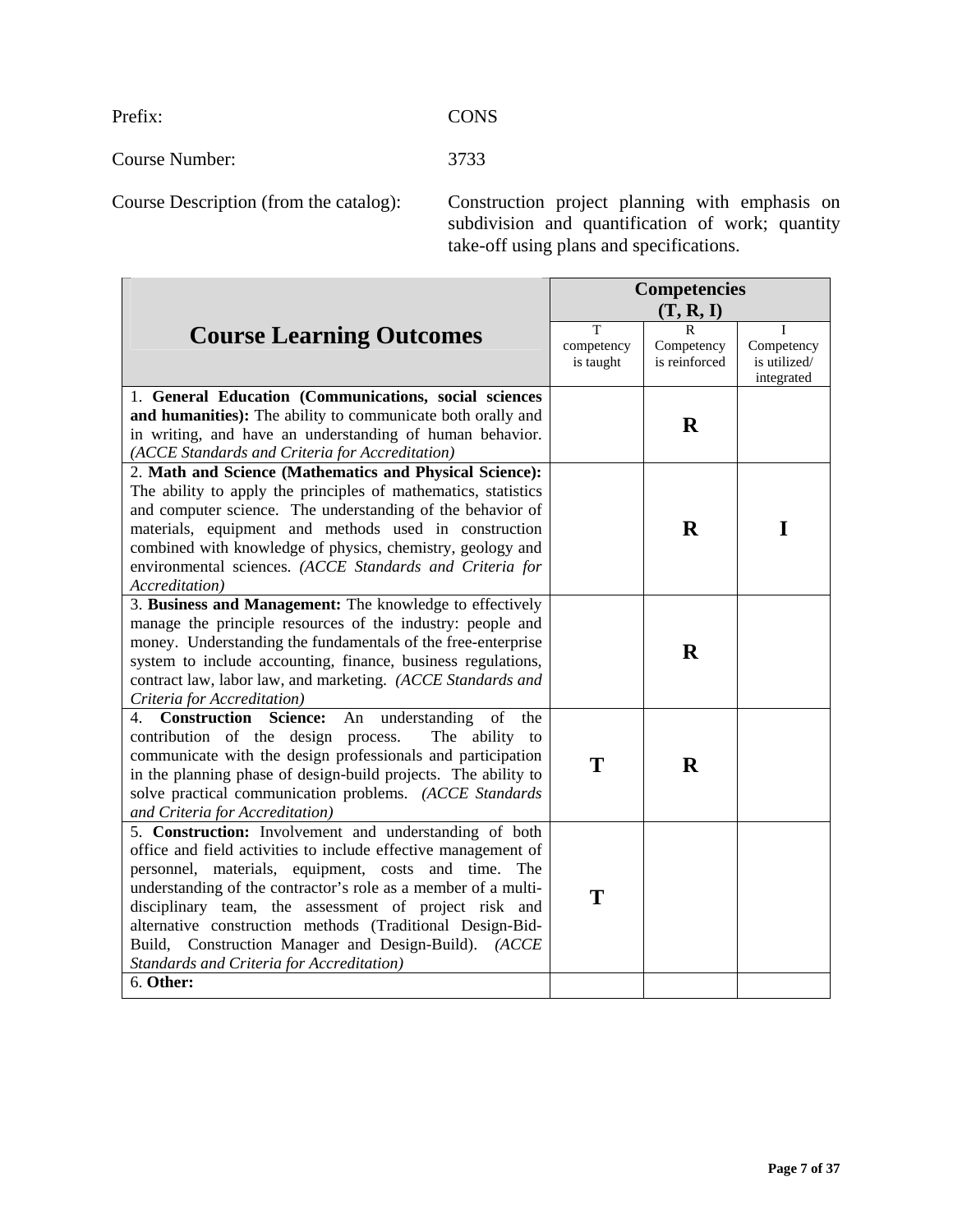Prefix: CONS

Course Title: Construction Internship

Course Number: 4403

Course Description (from the catalog): Approved summer internship in the building construction industry.

|                                                                                                                                                                                                                                                                                                                                                                                                                                                                                     |                              | <b>Competencies</b><br>(T, R, I) |                                          |
|-------------------------------------------------------------------------------------------------------------------------------------------------------------------------------------------------------------------------------------------------------------------------------------------------------------------------------------------------------------------------------------------------------------------------------------------------------------------------------------|------------------------------|----------------------------------|------------------------------------------|
| <b>Course Learning Outcomes</b>                                                                                                                                                                                                                                                                                                                                                                                                                                                     | T<br>competency<br>is taught | Competency<br>is reinforced      | Competency<br>is utilized/<br>integrated |
| 1. General Education (Communications, social sciences<br>and humanities): The ability to communicate both orally and<br>in writing, and have an understanding of human behavior.<br>(ACCE Standards and Criteria for Accreditation)                                                                                                                                                                                                                                                 | T                            | $\bf{R}$                         |                                          |
| 2. Math and Science (Mathematics and Physical Science):<br>The ability to apply the principles of mathematics, statistics<br>and computer science. The understanding of the behavior of<br>materials, equipment and methods used in construction<br>combined with knowledge of physics, chemistry, geology and<br>environmental sciences. (ACCE Standards and Criteria for<br>Accreditation)                                                                                        |                              | $\bf{R}$                         |                                          |
| 3. Business and Management: The knowledge to effectively<br>manage the principle resources of the industry: people and<br>money. Understanding the fundamentals of the free-enterprise<br>system to include accounting, finance, business regulations,<br>contract law, labor law, and marketing. (ACCE Standards and<br>Criteria for Accreditation)                                                                                                                                |                              | $\bf{R}$                         |                                          |
| understanding of<br>4. Construction<br><b>Science:</b><br>An<br>the<br>contribution of the design process.<br>The ability to<br>communicate with the design professionals and participation<br>in the planning phase of design-build projects. The ability to<br>solve practical communication problems. (ACCE Standards<br>and Criteria for Accreditation)                                                                                                                         |                              | $\bf{R}$                         | I                                        |
| 5. Construction: Involvement and understanding of both<br>office and field activities to include effective management of<br>personnel, materials, equipment, costs and time.<br>The<br>understanding of the contractor's role as a member of a multi-<br>disciplinary team, the assessment of project risk and<br>alternative construction methods (Traditional Design-Bid-<br>Construction Manager and Design-Build). (ACCE<br>Build,<br>Standards and Criteria for Accreditation) | T                            | $\mathbf R$                      | I                                        |
| 6. Other:                                                                                                                                                                                                                                                                                                                                                                                                                                                                           |                              |                                  |                                          |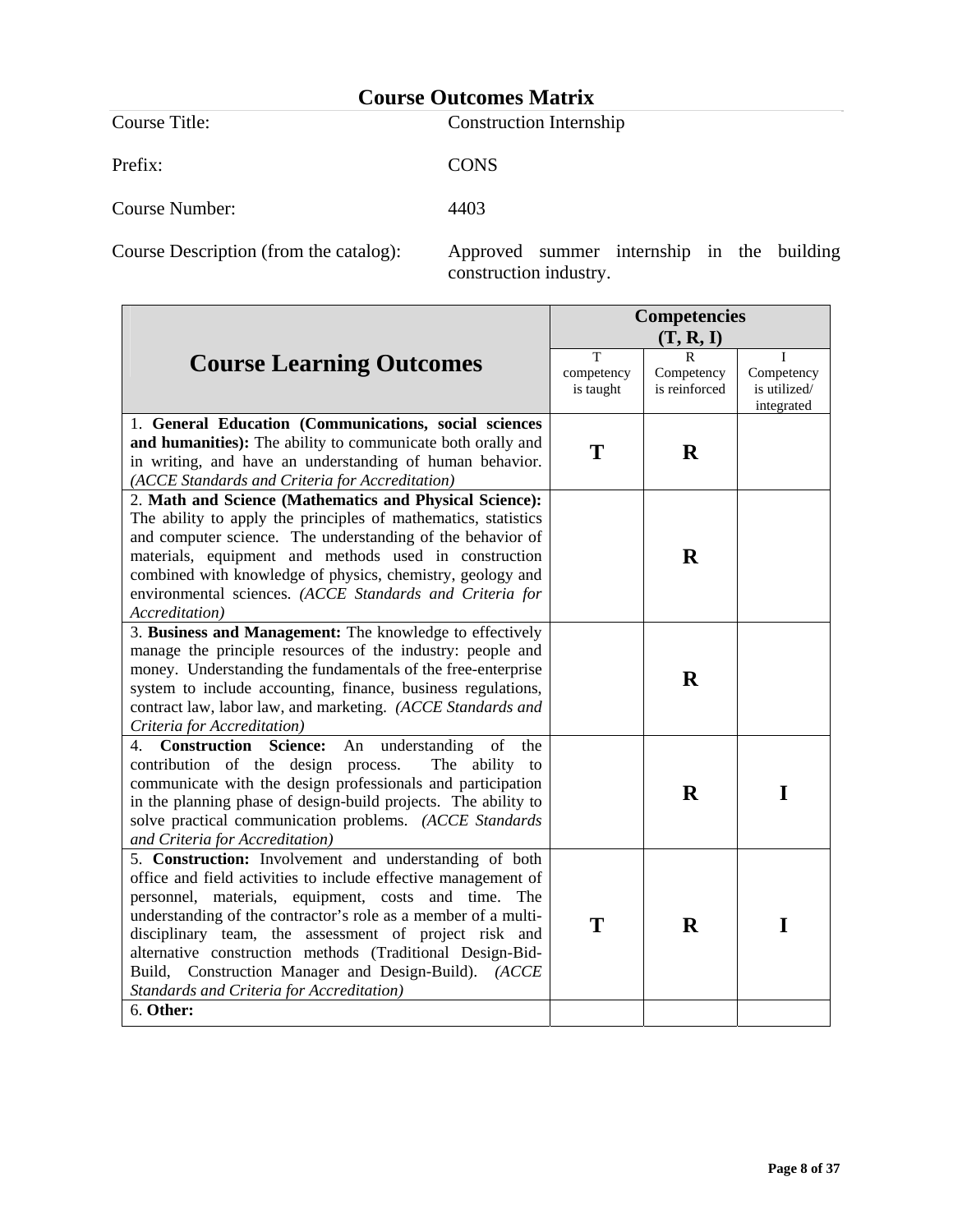Prefix: CONS

**Course Title:** Residential Construction

Course Number: 4413

Course Description (from the catalog): Residential construction processes, scheduling, subcontracting, financing, estimating, project control and current trends in site selection, design and energy efficiency.

|                                                                                                                                                                                                                                                                                                                                                                                                                                                                               | <b>Competencies</b>          |                                  |                                               |
|-------------------------------------------------------------------------------------------------------------------------------------------------------------------------------------------------------------------------------------------------------------------------------------------------------------------------------------------------------------------------------------------------------------------------------------------------------------------------------|------------------------------|----------------------------------|-----------------------------------------------|
|                                                                                                                                                                                                                                                                                                                                                                                                                                                                               |                              | (T, R, I)                        |                                               |
| <b>Course Learning Outcomes</b>                                                                                                                                                                                                                                                                                                                                                                                                                                               | T<br>competency<br>is taught | R<br>Competency<br>is reinforced | T<br>Competency<br>is utilized/<br>integrated |
| 1. General Education (Communications, social sciences<br>and humanities): The ability to communicate both orally and<br>in writing, and have an understanding of human behavior.<br>(ACCE Standards and Criteria for Accreditation)                                                                                                                                                                                                                                           |                              | $\mathbf R$                      |                                               |
| 2. Math and Science (Mathematics and Physical Science):<br>The ability to apply the principles of mathematics, statistics<br>and computer science. The understanding of the behavior of<br>materials, equipment and methods used in construction<br>combined with knowledge of physics, chemistry, geology and<br>environmental sciences. (ACCE Standards and Criteria for<br><i>Accreditation</i> )                                                                          |                              | $\bf{R}$                         |                                               |
| 3. Business and Management: The knowledge to effectively<br>manage the principle resources of the industry: people and<br>money. Understanding the fundamentals of the free-enterprise<br>system to include accounting, finance, business regulations,<br>contract law, labor law, and marketing. (ACCE Standards and<br>Criteria for Accreditation)                                                                                                                          | T                            | $\bf{R}$                         |                                               |
| 4. Construction Science:<br>An understanding<br>of<br>the<br>contribution of the design process.<br>The ability to<br>communicate with the design professionals and participation<br>in the planning phase of design-build projects. The ability to<br>solve practical communication problems. (ACCE Standards<br>and Criteria for Accreditation)                                                                                                                             |                              | $\mathbf R$                      |                                               |
| 5. Construction: Involvement and understanding of both<br>office and field activities to include effective management of<br>personnel, materials, equipment, costs and time. The<br>understanding of the contractor's role as a member of a multi-<br>disciplinary team, the assessment of project risk and<br>alternative construction methods (Traditional Design-Bid-<br>Build, Construction Manager and Design-Build). (ACCE<br>Standards and Criteria for Accreditation) | T                            |                                  |                                               |
| 6. Other:                                                                                                                                                                                                                                                                                                                                                                                                                                                                     |                              |                                  |                                               |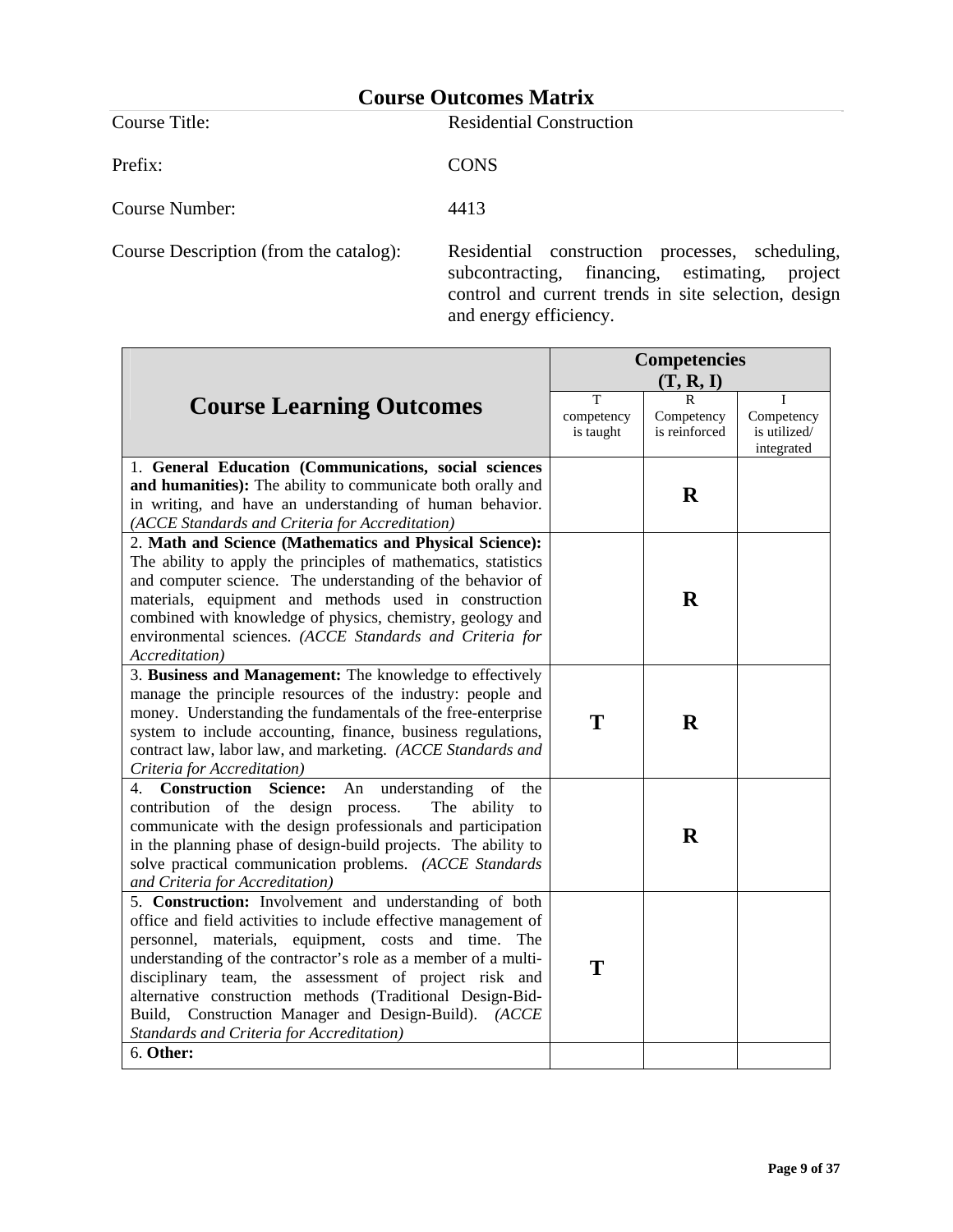Course Title: Commercial Construction

Prefix: CONS

Course Number: 4423

Course Description (from the catalog): Approved Focus on the project management of commercial construction projects ranging from high rise office buildings to small tilt-wall and preengineered buildings; topics include project acquisitions, mobilization, management, and close out.

|                                                                                                                                                                                                                                                                                                                                                                                                                                                                                            | <b>Competencies</b>          |                                  |                                          |
|--------------------------------------------------------------------------------------------------------------------------------------------------------------------------------------------------------------------------------------------------------------------------------------------------------------------------------------------------------------------------------------------------------------------------------------------------------------------------------------------|------------------------------|----------------------------------|------------------------------------------|
|                                                                                                                                                                                                                                                                                                                                                                                                                                                                                            |                              | (T, R, I)                        |                                          |
| <b>Course Learning Outcomes</b>                                                                                                                                                                                                                                                                                                                                                                                                                                                            | T<br>competency<br>is taught | R<br>Competency<br>is reinforced | Competency<br>is utilized/<br>integrated |
| 1. General Education (Communications, social sciences<br>and humanities): The ability to communicate both orally and<br>in writing, and have an understanding of human behavior.<br>(ACCE Standards and Criteria for Accreditation)                                                                                                                                                                                                                                                        |                              | $\mathbf R$                      |                                          |
| 2. Math and Science (Mathematics and Physical Science):<br>The ability to apply the principles of mathematics, statistics<br>and computer science. The understanding of the behavior of<br>materials, equipment and methods used in construction<br>combined with knowledge of physics, chemistry, geology and<br>environmental sciences. (ACCE Standards and Criteria for<br>Accreditation)                                                                                               |                              | $\bf{R}$                         |                                          |
| 3. Business and Management: The knowledge to effectively<br>manage the principle resources of the industry: people and<br>money. Understanding the fundamentals of the free-enterprise<br>system to include accounting, finance, business regulations,<br>contract law, labor law, and marketing. (ACCE Standards and<br>Criteria for Accreditation)                                                                                                                                       | T                            | $\bf R$                          |                                          |
| 4. Construction Science:<br>understanding<br>of<br>An<br>the<br>contribution of the design process.<br>The ability to<br>communicate with the design professionals and participation<br>in the planning phase of design-build projects. The ability to<br>solve practical communication problems. (ACCE Standards<br>and Criteria for Accreditation)                                                                                                                                       | T                            | R                                |                                          |
| 5. Construction: Involvement and understanding of both<br>office and field activities to include effective management of<br>personnel, materials, equipment, costs and time. The<br>understanding of the contractor's role as a member of a multi-<br>disciplinary team, the assessment of project risk and<br>alternative construction methods (Traditional Design-Bid-<br>Build, Construction Manager and Design-Build). (ACCE<br>Standards and Criteria for Accreditation)<br>6. Other: | T                            |                                  |                                          |
|                                                                                                                                                                                                                                                                                                                                                                                                                                                                                            |                              |                                  |                                          |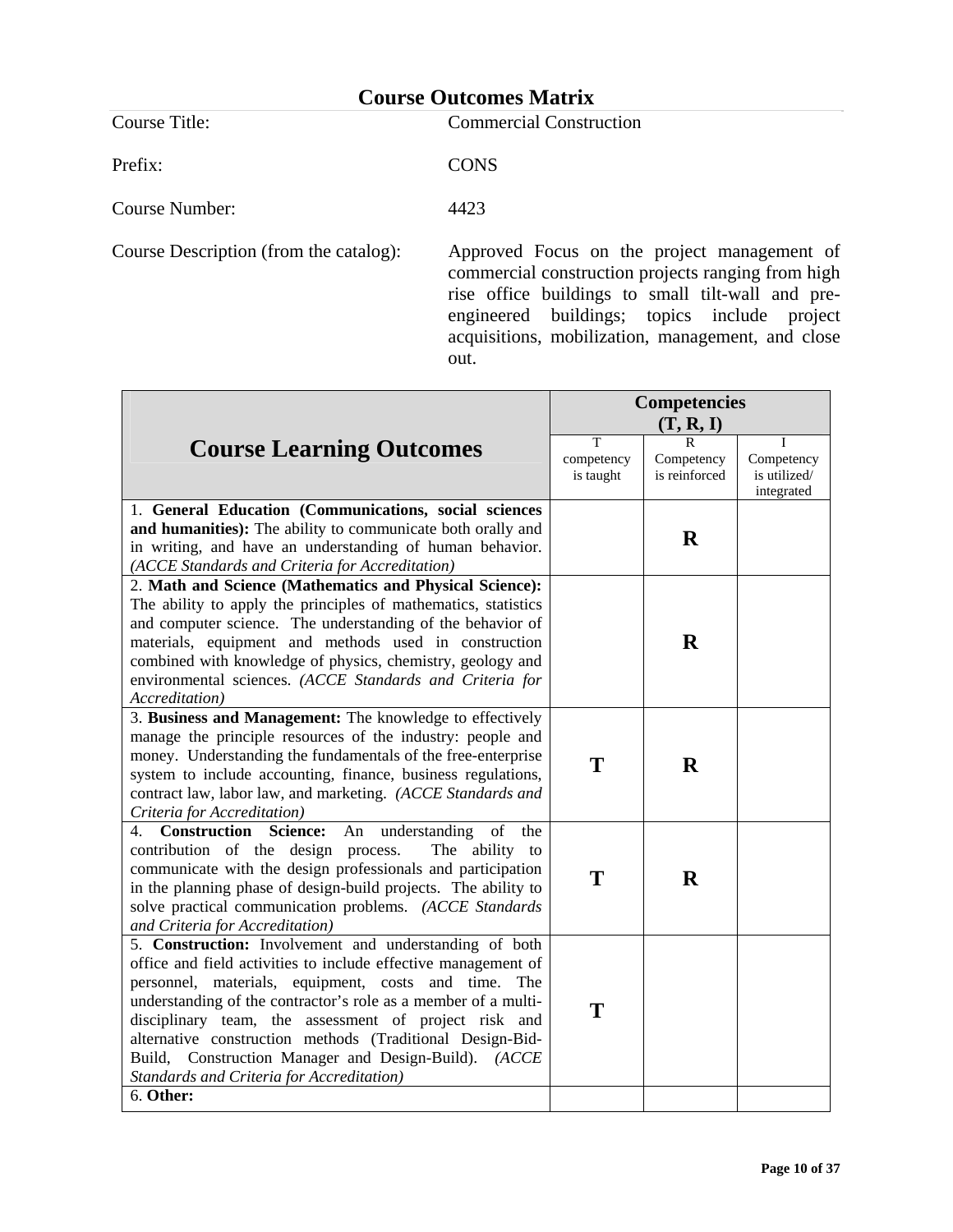Prefix: CONS

**Course Title:** Industrial Construction

Course Number: 4433

Course Description (from the catalog): Introduction to industrial construction with an emphasis on process and power plant construction from a field office management perspective.

|                                                                                                                                                                                                                                                                                                                                                                                                                                                                                            | <b>Competencies</b>          |                                  |                                               |
|--------------------------------------------------------------------------------------------------------------------------------------------------------------------------------------------------------------------------------------------------------------------------------------------------------------------------------------------------------------------------------------------------------------------------------------------------------------------------------------------|------------------------------|----------------------------------|-----------------------------------------------|
|                                                                                                                                                                                                                                                                                                                                                                                                                                                                                            |                              | (T, R, I)                        |                                               |
| <b>Course Learning Outcomes</b>                                                                                                                                                                                                                                                                                                                                                                                                                                                            | T<br>competency<br>is taught | R<br>Competency<br>is reinforced | T<br>Competency<br>is utilized/<br>integrated |
| 1. General Education (Communications, social sciences<br>and humanities): The ability to communicate both orally and<br>in writing, and have an understanding of human behavior.<br>(ACCE Standards and Criteria for Accreditation)                                                                                                                                                                                                                                                        |                              | $\bf{R}$                         |                                               |
| 2. Math and Science (Mathematics and Physical Science):<br>The ability to apply the principles of mathematics, statistics<br>and computer science. The understanding of the behavior of<br>materials, equipment and methods used in construction<br>combined with knowledge of physics, chemistry, geology and<br>environmental sciences. (ACCE Standards and Criteria for<br>Accreditation)                                                                                               |                              | $\mathbf R$                      |                                               |
| 3. Business and Management: The knowledge to effectively<br>manage the principle resources of the industry: people and<br>money. Understanding the fundamentals of the free-enterprise<br>system to include accounting, finance, business regulations,<br>contract law, labor law, and marketing. (ACCE Standards and<br>Criteria for Accreditation)                                                                                                                                       | T                            | $\mathbf R$                      |                                               |
| <b>Construction Science:</b><br>understanding<br>of<br>4.<br>An<br>the<br>contribution of the design process.<br>The ability to<br>communicate with the design professionals and participation<br>in the planning phase of design-build projects. The ability to<br>solve practical communication problems. (ACCE Standards<br>and Criteria for Accreditation)                                                                                                                             | T                            | $\bf{R}$                         |                                               |
| 5. Construction: Involvement and understanding of both<br>office and field activities to include effective management of<br>personnel, materials, equipment, costs and time. The<br>understanding of the contractor's role as a member of a multi-<br>disciplinary team, the assessment of project risk and<br>alternative construction methods (Traditional Design-Bid-<br>Build, Construction Manager and Design-Build). (ACCE<br>Standards and Criteria for Accreditation)<br>6. Other: | T                            |                                  |                                               |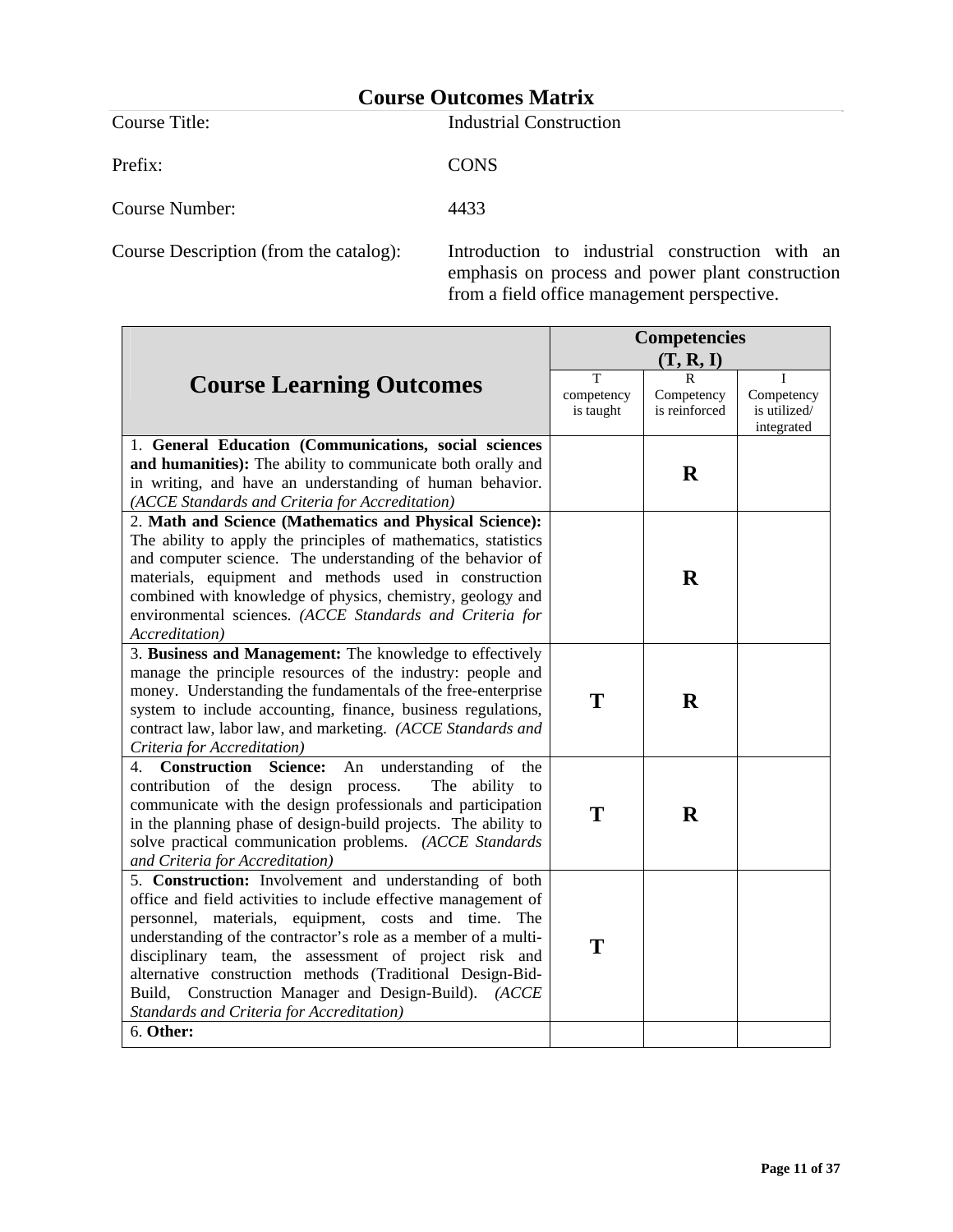Course Title: Highway/ Heavy Construction

Prefix: CONS

Course Number: 4443

Course Description (from the catalog): Focus on the various aspects of highway/heavy construction; topics include earthmoving and paving equipment and utilization principles, pavement design and placement methods, unit price bidding methods, and a project case study.

|                                                                                                                                                                                                                                                                                                                                                                                                                                  | <b>Competencies</b>          |                                  |                                               |
|----------------------------------------------------------------------------------------------------------------------------------------------------------------------------------------------------------------------------------------------------------------------------------------------------------------------------------------------------------------------------------------------------------------------------------|------------------------------|----------------------------------|-----------------------------------------------|
|                                                                                                                                                                                                                                                                                                                                                                                                                                  |                              | (T, R, I)                        |                                               |
| <b>Course Learning Outcomes</b>                                                                                                                                                                                                                                                                                                                                                                                                  | T<br>competency<br>is taught | R<br>Competency<br>is reinforced | T<br>Competency<br>is utilized/<br>integrated |
| 1. General Education (Communications, social sciences                                                                                                                                                                                                                                                                                                                                                                            |                              |                                  |                                               |
| and humanities): The ability to communicate both orally and<br>in writing, and have an understanding of human behavior.<br>(ACCE Standards and Criteria for Accreditation)                                                                                                                                                                                                                                                       |                              | $\mathbf R$                      |                                               |
| 2. Math and Science (Mathematics and Physical Science):                                                                                                                                                                                                                                                                                                                                                                          |                              |                                  |                                               |
| The ability to apply the principles of mathematics, statistics<br>and computer science. The understanding of the behavior of<br>materials, equipment and methods used in construction<br>combined with knowledge of physics, chemistry, geology and<br>environmental sciences. (ACCE Standards and Criteria for<br>Accreditation)                                                                                                |                              | $\mathbf R$                      |                                               |
| 3. Business and Management: The knowledge to effectively                                                                                                                                                                                                                                                                                                                                                                         |                              |                                  |                                               |
| manage the principle resources of the industry: people and<br>money. Understanding the fundamentals of the free-enterprise<br>system to include accounting, finance, business regulations,<br>contract law, labor law, and marketing. (ACCE Standards and<br>Criteria for Accreditation)                                                                                                                                         | T                            | $\bf{R}$                         |                                               |
| <b>Construction Science:</b><br>understanding<br>of<br>An<br>the<br>4.                                                                                                                                                                                                                                                                                                                                                           |                              |                                  |                                               |
| contribution of the design process.<br>The ability to<br>communicate with the design professionals and participation<br>in the planning phase of design-build projects. The ability to<br>solve practical communication problems. (ACCE Standards<br>and Criteria for Accreditation)                                                                                                                                             | T                            | $\bf{R}$                         |                                               |
| 5. Construction: Involvement and understanding of both                                                                                                                                                                                                                                                                                                                                                                           |                              |                                  |                                               |
| office and field activities to include effective management of<br>personnel, materials, equipment, costs and time. The<br>understanding of the contractor's role as a member of a multi-<br>disciplinary team, the assessment of project risk and<br>alternative construction methods (Traditional Design-Bid-<br>Build, Construction Manager and Design-Build). (ACCE<br>Standards and Criteria for Accreditation)<br>6. Other: | T                            |                                  |                                               |
|                                                                                                                                                                                                                                                                                                                                                                                                                                  |                              |                                  |                                               |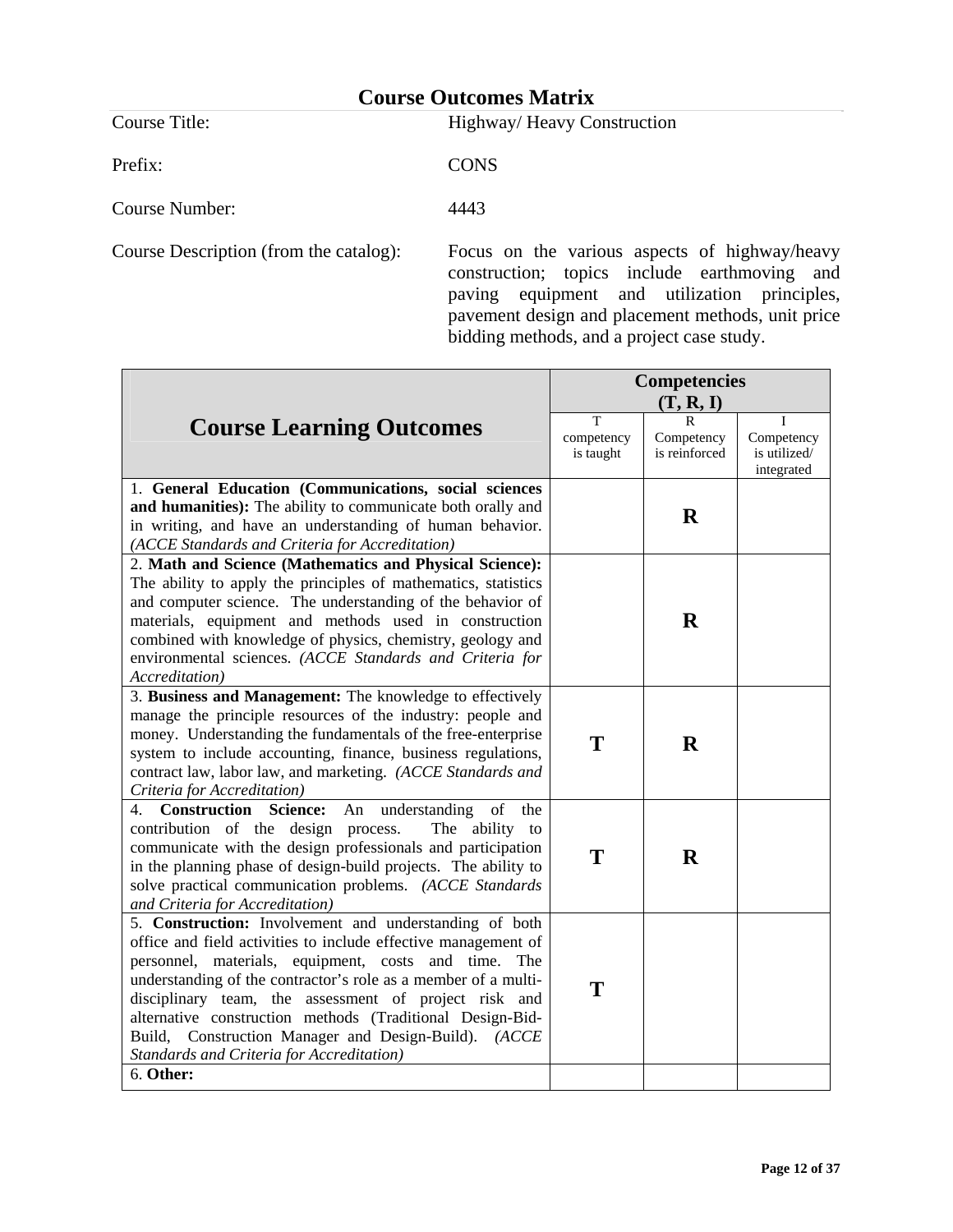Course Title: Facilities Management

Prefix: CONS

Course Number: 4453

Course Description (from the catalog): Focus on the various aspects of facilities management; includes budgeting for operations and<br>management, energy management, change  $m$ management, change management, design-build changes, in house versus out source maintenance, and contracting options.

|                                                                                                                                                                                                                                                                                                                                                                                                                                     | <b>Competencies</b>          |                                  |                                               |
|-------------------------------------------------------------------------------------------------------------------------------------------------------------------------------------------------------------------------------------------------------------------------------------------------------------------------------------------------------------------------------------------------------------------------------------|------------------------------|----------------------------------|-----------------------------------------------|
|                                                                                                                                                                                                                                                                                                                                                                                                                                     | (T, R, I)                    |                                  |                                               |
| <b>Course Learning Outcomes</b>                                                                                                                                                                                                                                                                                                                                                                                                     | T<br>competency<br>is taught | R<br>Competency<br>is reinforced | T<br>Competency<br>is utilized/<br>integrated |
| 1. General Education (Communications, social sciences                                                                                                                                                                                                                                                                                                                                                                               |                              |                                  |                                               |
| and humanities): The ability to communicate both orally and<br>in writing, and have an understanding of human behavior.<br>(ACCE Standards and Criteria for Accreditation)                                                                                                                                                                                                                                                          |                              | $\mathbf R$                      |                                               |
| 2. Math and Science (Mathematics and Physical Science):                                                                                                                                                                                                                                                                                                                                                                             |                              |                                  |                                               |
| The ability to apply the principles of mathematics, statistics<br>and computer science. The understanding of the behavior of<br>materials, equipment and methods used in construction<br>combined with knowledge of physics, chemistry, geology and<br>environmental sciences. (ACCE Standards and Criteria for<br>Accreditation)                                                                                                   |                              | $\bf{R}$                         |                                               |
| 3. Business and Management: The knowledge to effectively                                                                                                                                                                                                                                                                                                                                                                            |                              |                                  |                                               |
| manage the principle resources of the industry: people and<br>money. Understanding the fundamentals of the free-enterprise<br>system to include accounting, finance, business regulations,<br>contract law, labor law, and marketing. (ACCE Standards and<br>Criteria for Accreditation)                                                                                                                                            | T                            | $\bf R$                          |                                               |
| understanding<br>4.<br><b>Construction Science:</b><br>An<br>of<br>the                                                                                                                                                                                                                                                                                                                                                              |                              |                                  |                                               |
| contribution of the design process.<br>The ability to<br>communicate with the design professionals and participation<br>in the planning phase of design-build projects. The ability to<br>solve practical communication problems. (ACCE Standards<br>and Criteria for Accreditation)                                                                                                                                                | T                            | $\mathbf R$                      |                                               |
| 5. Construction: Involvement and understanding of both                                                                                                                                                                                                                                                                                                                                                                              |                              |                                  |                                               |
| office and field activities to include effective management of<br>personnel, materials, equipment, costs and time.<br>The<br>understanding of the contractor's role as a member of a multi-<br>disciplinary team, the assessment of project risk and<br>alternative construction methods (Traditional Design-Bid-<br>Build, Construction Manager and Design-Build). (ACCE<br>Standards and Criteria for Accreditation)<br>6. Other: |                              | $\mathbf R$                      |                                               |
|                                                                                                                                                                                                                                                                                                                                                                                                                                     |                              |                                  |                                               |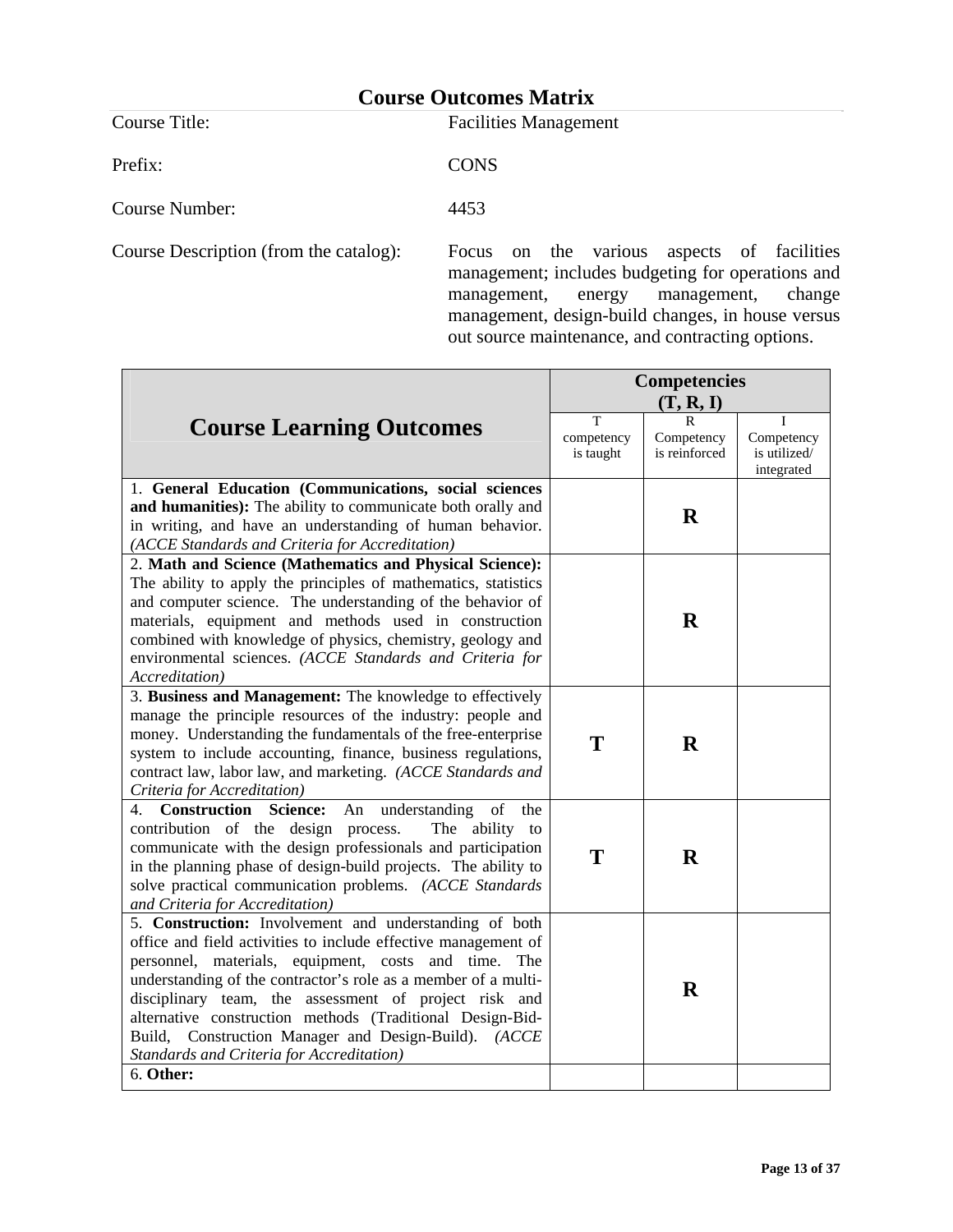| Course Title:  | <b>Construction Delivery Systems</b> |
|----------------|--------------------------------------|
| Prefix:        | <b>CONS</b>                          |
| Course Number: | 4553                                 |

Course Description (from the catalog): Methods and management techniques utilized in the building process.

|                                                                                                                                                                                                                                                                                                                                                                                                                                  | <b>Competencies</b>          |                             |                                          |
|----------------------------------------------------------------------------------------------------------------------------------------------------------------------------------------------------------------------------------------------------------------------------------------------------------------------------------------------------------------------------------------------------------------------------------|------------------------------|-----------------------------|------------------------------------------|
|                                                                                                                                                                                                                                                                                                                                                                                                                                  |                              | (T, R, I)                   |                                          |
| <b>Course Learning Outcomes</b>                                                                                                                                                                                                                                                                                                                                                                                                  | т<br>competency<br>is taught | Competency<br>is reinforced | Competency<br>is utilized/<br>integrated |
| 1. General Education (Communications, social sciences                                                                                                                                                                                                                                                                                                                                                                            |                              |                             |                                          |
| and humanities): The ability to communicate both orally and<br>in writing, and have an understanding of human behavior.<br>(ACCE Standards and Criteria for Accreditation)                                                                                                                                                                                                                                                       | T                            |                             |                                          |
| 2. Math and Science (Mathematics and Physical Science):                                                                                                                                                                                                                                                                                                                                                                          |                              |                             |                                          |
| The ability to apply the principles of mathematics, statistics<br>and computer science. The understanding of the behavior of<br>materials, equipment and methods used in construction<br>combined with knowledge of physics, chemistry, geology and<br>environmental sciences. (ACCE Standards and Criteria for<br>Accreditation)                                                                                                |                              | $\mathbf R$                 |                                          |
| 3. Business and Management: The knowledge to effectively                                                                                                                                                                                                                                                                                                                                                                         |                              |                             |                                          |
| manage the principle resources of the industry: people and<br>money. Understanding the fundamentals of the free-enterprise<br>system to include accounting, finance, business regulations,<br>contract law, labor law, and marketing. (ACCE Standards and<br>Criteria for Accreditation)                                                                                                                                         | T                            | $\bf{R}$                    |                                          |
| understanding<br>of<br>4. Construction Science:<br>An<br>the                                                                                                                                                                                                                                                                                                                                                                     |                              |                             |                                          |
| contribution of the design process.<br>The ability to<br>communicate with the design professionals and participation<br>in the planning phase of design-build projects. The ability to<br>solve practical communication problems. (ACCE Standards<br>and Criteria for Accreditation)                                                                                                                                             | T                            | R                           | $\mathbf I$                              |
| 5. Construction: Involvement and understanding of both                                                                                                                                                                                                                                                                                                                                                                           |                              |                             |                                          |
| office and field activities to include effective management of<br>personnel, materials, equipment, costs and time. The<br>understanding of the contractor's role as a member of a multi-<br>disciplinary team, the assessment of project risk and<br>alternative construction methods (Traditional Design-Bid-<br>Build, Construction Manager and Design-Build). (ACCE<br>Standards and Criteria for Accreditation)<br>6. Other: | T                            |                             |                                          |
|                                                                                                                                                                                                                                                                                                                                                                                                                                  |                              |                             |                                          |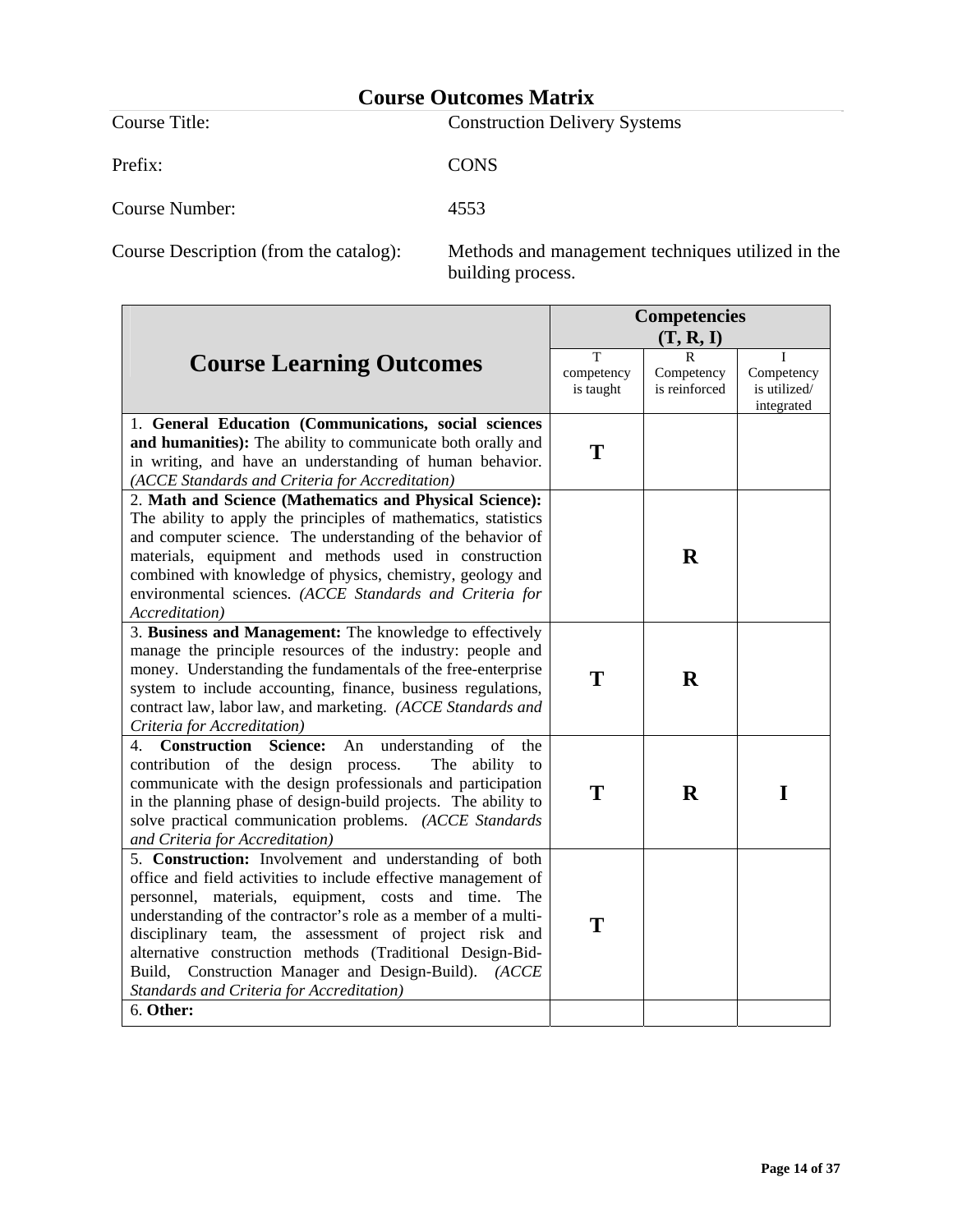Prefix: CONS

Course Title: Construction Labor and Safety

Course Number: 4603

Course Description (from the catalog): Constitutional and legal basis of labor relations in the construction industry; craft and trade unions; dual and merit shop operations; contractor-union agreements; safety on the job site; OSHA and related regulations.

|                                                                                                                                                                                                                                                                                                                                                                                                                                                                                            | <b>Competencies</b>          |                                            |                                               |
|--------------------------------------------------------------------------------------------------------------------------------------------------------------------------------------------------------------------------------------------------------------------------------------------------------------------------------------------------------------------------------------------------------------------------------------------------------------------------------------------|------------------------------|--------------------------------------------|-----------------------------------------------|
|                                                                                                                                                                                                                                                                                                                                                                                                                                                                                            | (T, R, I)                    |                                            |                                               |
| <b>Course Learning Outcomes</b>                                                                                                                                                                                                                                                                                                                                                                                                                                                            | T<br>competency<br>is taught | $\mathbf R$<br>Competency<br>is reinforced | T<br>Competency<br>is utilized/<br>integrated |
| 1. General Education (Communications, social sciences<br>and humanities): The ability to communicate both orally and<br>in writing, and have an understanding of human behavior.<br>(ACCE Standards and Criteria for Accreditation)                                                                                                                                                                                                                                                        | T                            |                                            |                                               |
| 2. Math and Science (Mathematics and Physical Science):<br>The ability to apply the principles of mathematics, statistics<br>and computer science. The understanding of the behavior of<br>materials, equipment and methods used in construction<br>combined with knowledge of physics, chemistry, geology and<br>environmental sciences. (ACCE Standards and Criteria for<br>Accreditation)                                                                                               |                              | $\mathbf R$                                |                                               |
| 3. Business and Management: The knowledge to effectively<br>manage the principle resources of the industry: people and<br>money. Understanding the fundamentals of the free-enterprise<br>system to include accounting, finance, business regulations,<br>contract law, labor law, and marketing. (ACCE Standards and<br>Criteria for Accreditation)                                                                                                                                       | T                            | $\bf R$                                    | I                                             |
| 4. Construction Science:<br>understanding<br>of<br>An<br>the<br>contribution of the design process.<br>The ability to<br>communicate with the design professionals and participation<br>in the planning phase of design-build projects. The ability to<br>solve practical communication problems. (ACCE Standards<br>and Criteria for Accreditation)                                                                                                                                       |                              | $\mathbf R$                                |                                               |
| 5. Construction: Involvement and understanding of both<br>office and field activities to include effective management of<br>personnel, materials, equipment, costs and time. The<br>understanding of the contractor's role as a member of a multi-<br>disciplinary team, the assessment of project risk and<br>alternative construction methods (Traditional Design-Bid-<br>Build, Construction Manager and Design-Build). (ACCE<br>Standards and Criteria for Accreditation)<br>6. Other: | T                            | $\bf{R}$                                   | $\mathbf{1}$                                  |
|                                                                                                                                                                                                                                                                                                                                                                                                                                                                                            |                              |                                            |                                               |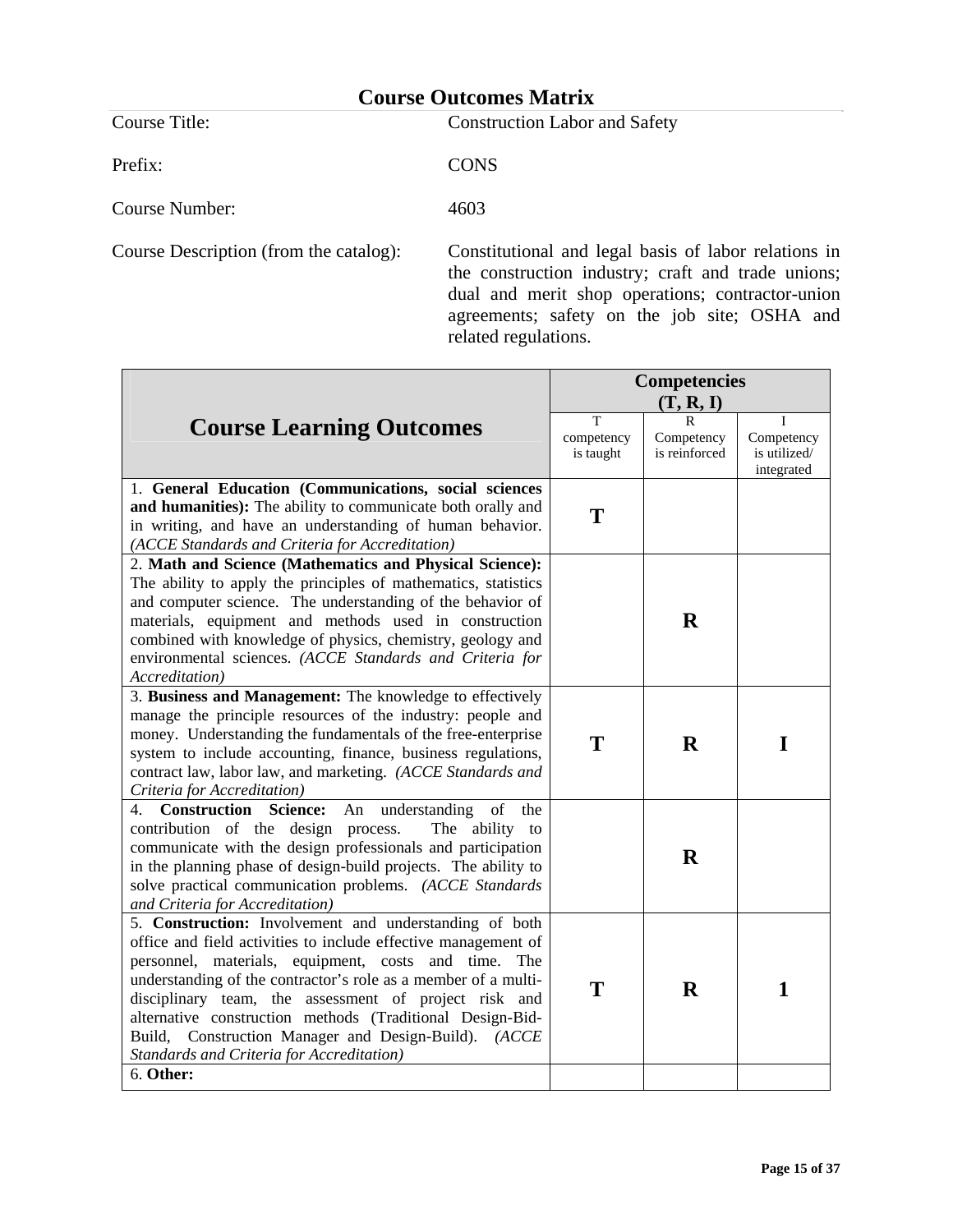Course Title: Construction Law and Ethics

Prefix: CONS

Course Number: 4633

Course Description (from the catalog): Approved Delineation of contracts used in the construction industry; emphasis on understanding the functions and interrelationships of documents; review of law applied to the industry; application of the contract, and law to case studies; introduction to resources and analytical process used by construction professionals; ethics in the construction industry.

|                                                                                                                                                                                                                                                                                                                                                                                                                                                                                               | <b>Competencies</b>          |                                  |                                               |
|-----------------------------------------------------------------------------------------------------------------------------------------------------------------------------------------------------------------------------------------------------------------------------------------------------------------------------------------------------------------------------------------------------------------------------------------------------------------------------------------------|------------------------------|----------------------------------|-----------------------------------------------|
|                                                                                                                                                                                                                                                                                                                                                                                                                                                                                               | (T, R, I)                    |                                  |                                               |
| <b>Course Learning Outcomes</b>                                                                                                                                                                                                                                                                                                                                                                                                                                                               | T<br>competency<br>is taught | R<br>Competency<br>is reinforced | Τ<br>Competency<br>is utilized/<br>integrated |
| 1. General Education (Communications, social sciences<br>and humanities): The ability to communicate both orally and<br>in writing, and have an understanding of human behavior.<br>(ACCE Standards and Criteria for Accreditation)                                                                                                                                                                                                                                                           | T                            |                                  |                                               |
| 2. Math and Science (Mathematics and Physical Science):<br>The ability to apply the principles of mathematics, statistics<br>and computer science. The understanding of the behavior of<br>materials, equipment and methods used in construction<br>combined with knowledge of physics, chemistry, geology and<br>environmental sciences. (ACCE Standards and Criteria for<br>Accreditation)                                                                                                  |                              | $\mathbf R$                      |                                               |
| 3. Business and Management: The knowledge to effectively<br>manage the principle resources of the industry: people and<br>money. Understanding the fundamentals of the free-enterprise<br>system to include accounting, finance, business regulations,<br>contract law, labor law, and marketing. (ACCE Standards and<br>Criteria for Accreditation)                                                                                                                                          | T                            | $\bf R$                          | I                                             |
| 4. Construction<br>understanding<br>of<br><b>Science:</b><br>An<br>the<br>contribution of the design process.<br>The ability to<br>communicate with the design professionals and participation<br>in the planning phase of design-build projects. The ability to<br>solve practical communication problems. (ACCE Standards<br>and Criteria for Accreditation)                                                                                                                                |                              | $\bf{R}$                         |                                               |
| 5. Construction: Involvement and understanding of both<br>office and field activities to include effective management of<br>personnel, materials, equipment, costs and time.<br>The<br>understanding of the contractor's role as a member of a multi-<br>disciplinary team, the assessment of project risk and<br>alternative construction methods (Traditional Design-Bid-<br>Build, Construction Manager and Design-Build). (ACCE<br>Standards and Criteria for Accreditation)<br>6. Other: | T                            |                                  |                                               |
|                                                                                                                                                                                                                                                                                                                                                                                                                                                                                               |                              |                                  |                                               |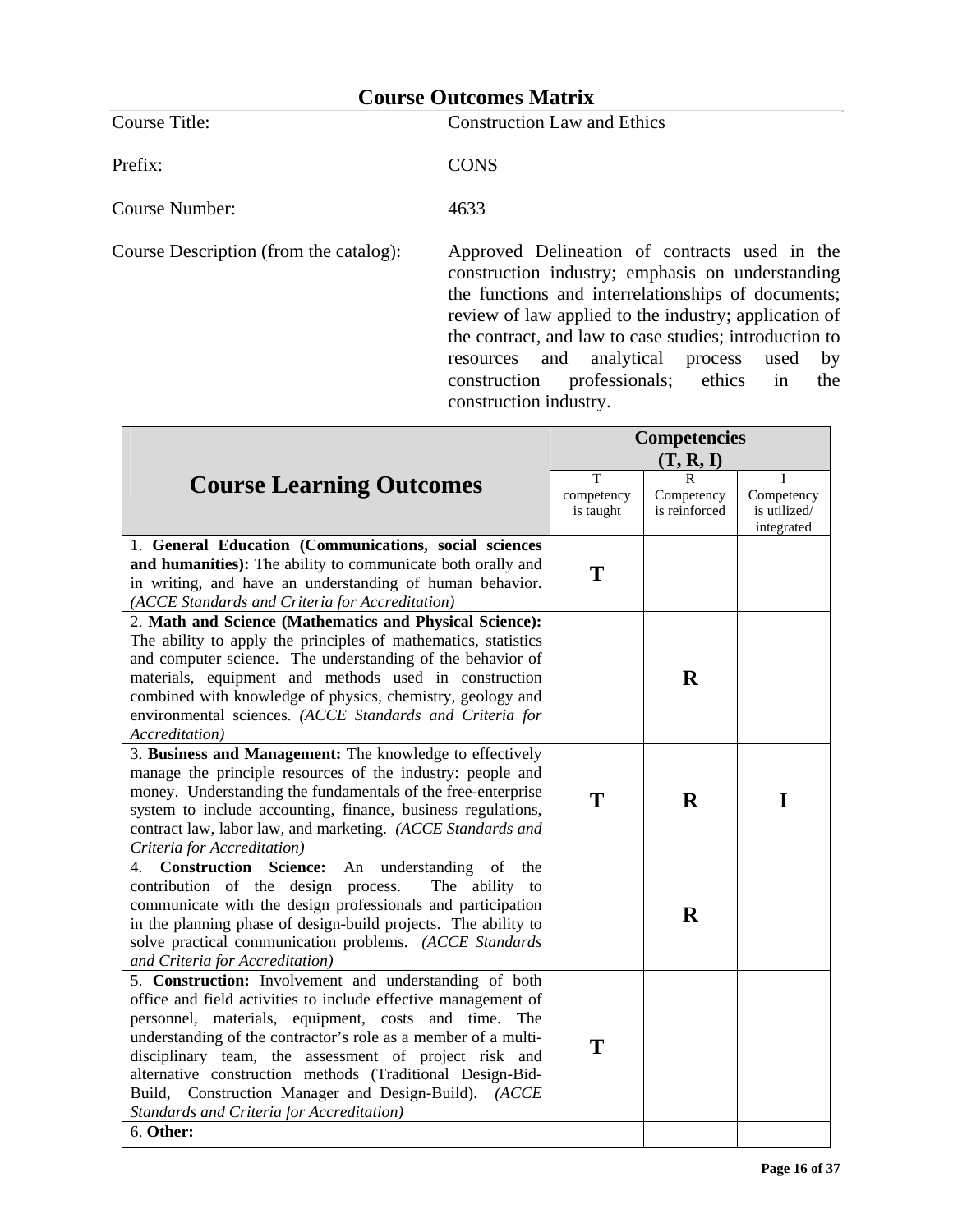Prefix: CONS

Course Title: Scheduling and Mobilization

Course Number: 4753

Course Description (from the catalog): Project scheduling procedures to include computer applications and resource leveling; project types, office and field planning required to initiate the work; equipment and construction methods selection processes and an examination of contractual mandates specified.

|                                                                                                                                                                                                                                                                                                                                                                                                                                                                                  | <b>Competencies</b>                     |                                  |                                               |
|----------------------------------------------------------------------------------------------------------------------------------------------------------------------------------------------------------------------------------------------------------------------------------------------------------------------------------------------------------------------------------------------------------------------------------------------------------------------------------|-----------------------------------------|----------------------------------|-----------------------------------------------|
|                                                                                                                                                                                                                                                                                                                                                                                                                                                                                  | (T, R, I)                               |                                  |                                               |
| <b>Course Learning Outcomes</b>                                                                                                                                                                                                                                                                                                                                                                                                                                                  | $\mathsf{T}$<br>competency<br>is taught | R<br>Competency<br>is reinforced | Т<br>Competency<br>is utilized/<br>integrated |
| 1. General Education (Communications, social sciences<br>and humanities): The ability to communicate both orally and<br>in writing, and have an understanding of human behavior.<br>(ACCE Standards and Criteria for Accreditation)                                                                                                                                                                                                                                              | T                                       |                                  |                                               |
| 2. Math and Science (Mathematics and Physical Science):<br>The ability to apply the principles of mathematics, statistics<br>and computer science. The understanding of the behavior of<br>materials, equipment and methods used in construction<br>combined with knowledge of physics, chemistry, geology and<br>environmental sciences. (ACCE Standards and Criteria for<br>Accreditation)                                                                                     |                                         | $\mathbf R$                      |                                               |
| 3. Business and Management: The knowledge to effectively<br>manage the principle resources of the industry: people and<br>money. Understanding the fundamentals of the free-enterprise<br>system to include accounting, finance, business regulations,<br>contract law, labor law, and marketing. (ACCE Standards and<br>Criteria for Accreditation)                                                                                                                             | T                                       | $\mathbf R$                      |                                               |
| Construction<br>understanding<br><b>Science:</b><br>An<br>of<br>4.<br>the<br>contribution of the design process.<br>The ability to<br>communicate with the design professionals and participation<br>in the planning phase of design-build projects. The ability to<br>solve practical communication problems. (ACCE Standards<br>and Criteria for Accreditation)                                                                                                                | T                                       | $\mathbf R$                      |                                               |
| 5. Construction: Involvement and understanding of both<br>office and field activities to include effective management of<br>personnel, materials, equipment, costs and time.<br>The<br>understanding of the contractor's role as a member of a multi-<br>disciplinary team, the assessment of project risk and<br>alternative construction methods (Traditional Design-Bid-<br>Build, Construction Manager and Design-Build). (ACCE<br>Standards and Criteria for Accreditation) | T                                       | $\bf R$                          | I                                             |
| 6. Other:                                                                                                                                                                                                                                                                                                                                                                                                                                                                        |                                         |                                  |                                               |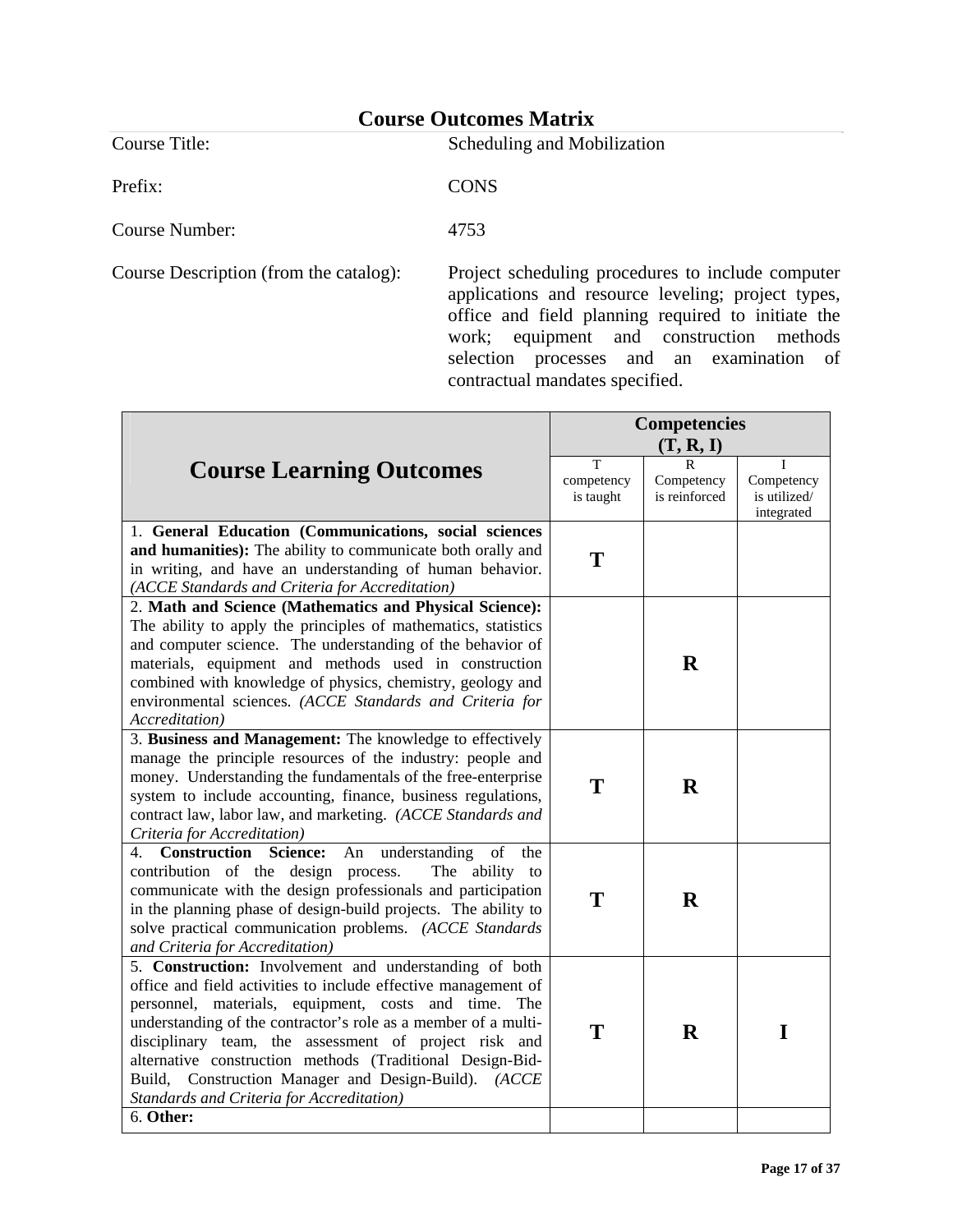|                | Counde Outcomed Binth M              |
|----------------|--------------------------------------|
| Course Title:  | <b>Construction Project Controls</b> |
| Prefix:        | <b>CONS</b>                          |
| Course Number: | 4773                                 |
|                |                                      |

Course Description (from the catalog): Introduction of students to construction related financial documents; includes schedule of values, labor and operations cost reports, and construction budgets, trace construction dollar flow from time sheet to balance sheet.

|                                                                                                                                                                                                                                                                                                                                                                                                                                                                                            | <b>Competencies</b>          |                                  |                                               |
|--------------------------------------------------------------------------------------------------------------------------------------------------------------------------------------------------------------------------------------------------------------------------------------------------------------------------------------------------------------------------------------------------------------------------------------------------------------------------------------------|------------------------------|----------------------------------|-----------------------------------------------|
|                                                                                                                                                                                                                                                                                                                                                                                                                                                                                            | (T, R, I)                    |                                  |                                               |
| <b>Course Learning Outcomes</b>                                                                                                                                                                                                                                                                                                                                                                                                                                                            | T<br>competency<br>is taught | R<br>Competency<br>is reinforced | T<br>Competency<br>is utilized/<br>integrated |
| 1. General Education (Communications, social sciences<br>and humanities): The ability to communicate both orally and<br>in writing, and have an understanding of human behavior.<br>(ACCE Standards and Criteria for Accreditation)                                                                                                                                                                                                                                                        | T                            |                                  |                                               |
| 2. Math and Science (Mathematics and Physical Science):<br>The ability to apply the principles of mathematics, statistics<br>and computer science. The understanding of the behavior of<br>materials, equipment and methods used in construction<br>combined with knowledge of physics, chemistry, geology and<br>environmental sciences. (ACCE Standards and Criteria for<br>Accreditation)                                                                                               |                              | $\mathbf R$                      |                                               |
| 3. Business and Management: The knowledge to effectively<br>manage the principle resources of the industry: people and<br>money. Understanding the fundamentals of the free-enterprise<br>system to include accounting, finance, business regulations,<br>contract law, labor law, and marketing. (ACCE Standards and<br>Criteria for Accreditation)                                                                                                                                       | T                            | $\bf R$                          |                                               |
| Construction<br><b>Science:</b><br>An understanding<br>of<br>4.<br>the<br>contribution of the design process.<br>The ability to<br>communicate with the design professionals and participation<br>in the planning phase of design-build projects. The ability to<br>solve practical communication problems. (ACCE Standards<br>and Criteria for Accreditation)                                                                                                                             | T                            | $\bf R$                          |                                               |
| 5. Construction: Involvement and understanding of both<br>office and field activities to include effective management of<br>personnel, materials, equipment, costs and time. The<br>understanding of the contractor's role as a member of a multi-<br>disciplinary team, the assessment of project risk and<br>alternative construction methods (Traditional Design-Bid-<br>Build, Construction Manager and Design-Build). (ACCE<br>Standards and Criteria for Accreditation)<br>6. Other: | T                            |                                  |                                               |
|                                                                                                                                                                                                                                                                                                                                                                                                                                                                                            |                              |                                  |                                               |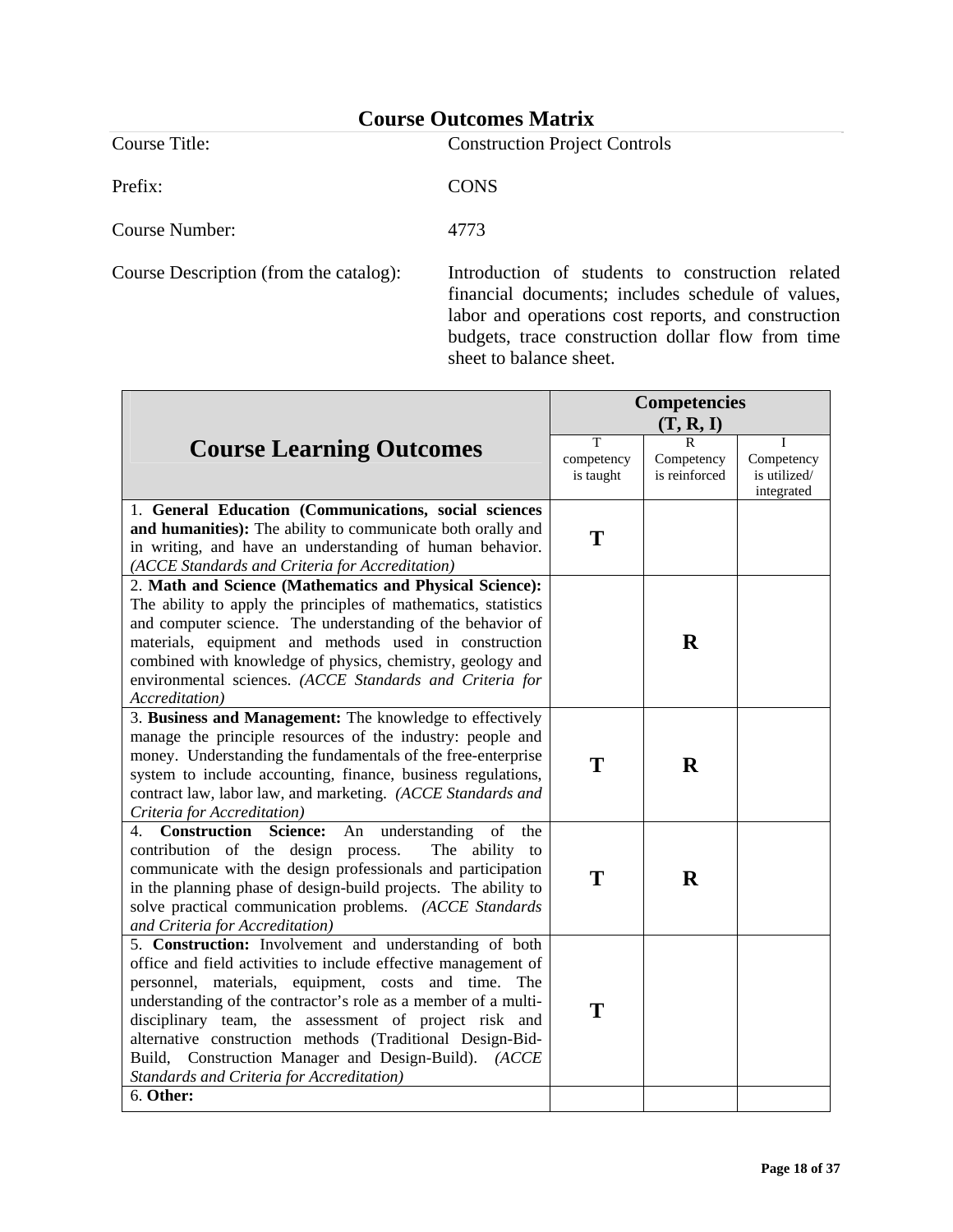Course Title: Construction Industry Career Options Prefix: CONS Course Number: 4821

Course Description (from the catalog): Graduating senior seminar for Construction Science majors to provide an introduction to industry options with an emphasis on ownership of a business.

|                                                                                                                                                                                                                                                                                                                                                                                                                                                                                            | <b>Competencies</b><br>(T, R, I) |                             |                                          |
|--------------------------------------------------------------------------------------------------------------------------------------------------------------------------------------------------------------------------------------------------------------------------------------------------------------------------------------------------------------------------------------------------------------------------------------------------------------------------------------------|----------------------------------|-----------------------------|------------------------------------------|
|                                                                                                                                                                                                                                                                                                                                                                                                                                                                                            | T                                |                             | Τ                                        |
| <b>Course Learning Outcomes</b>                                                                                                                                                                                                                                                                                                                                                                                                                                                            | competency<br>is taught          | Competency<br>is reinforced | Competency<br>is utilized/<br>integrated |
| 1. General Education (Communications, social sciences<br>and humanities): The ability to communicate both orally and<br>in writing, and have an understanding of human behavior.<br>(ACCE Standards and Criteria for Accreditation)                                                                                                                                                                                                                                                        |                                  | $\bf{R}$                    |                                          |
| 2. Math and Science (Mathematics and Physical Science):<br>The ability to apply the principles of mathematics, statistics<br>and computer science. The understanding of the behavior of<br>materials, equipment and methods used in construction<br>combined with knowledge of physics, chemistry, geology and<br>environmental sciences. (ACCE Standards and Criteria for<br>Accreditation)                                                                                               |                                  |                             |                                          |
| 3. Business and Management: The knowledge to effectively<br>manage the principle resources of the industry: people and<br>money. Understanding the fundamentals of the free-enterprise<br>system to include accounting, finance, business regulations,<br>contract law, labor law, and marketing. (ACCE Standards and<br>Criteria for Accreditation)                                                                                                                                       |                                  | $\bf{R}$                    |                                          |
| understanding<br><b>Construction Science:</b><br>of<br>4.<br>An<br>the<br>contribution of the design process.<br>The ability to<br>communicate with the design professionals and participation<br>in the planning phase of design-build projects. The ability to<br>solve practical communication problems. (ACCE Standards<br>and Criteria for Accreditation)                                                                                                                             | T                                | $\mathbf R$                 |                                          |
| 5. Construction: Involvement and understanding of both<br>office and field activities to include effective management of<br>personnel, materials, equipment, costs and time. The<br>understanding of the contractor's role as a member of a multi-<br>disciplinary team, the assessment of project risk and<br>alternative construction methods (Traditional Design-Bid-<br>Build, Construction Manager and Design-Build). (ACCE<br>Standards and Criteria for Accreditation)<br>6. Other: | T                                |                             |                                          |
|                                                                                                                                                                                                                                                                                                                                                                                                                                                                                            |                                  |                             |                                          |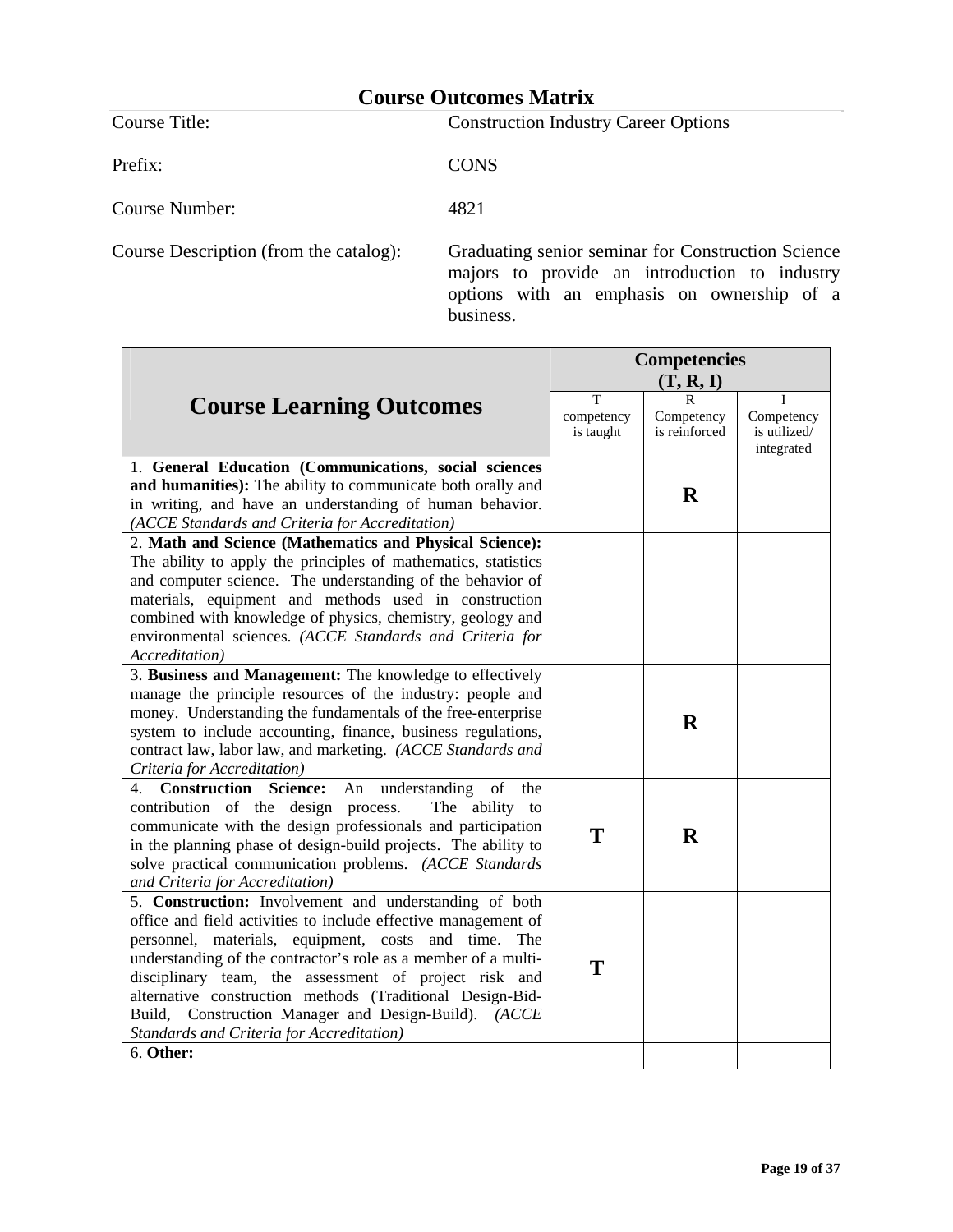| Course Title:  | <b>Starting a Construction Business</b> |
|----------------|-----------------------------------------|
| Prefix:        | <b>CONS</b>                             |
| Course Number: | 4831                                    |

Course Description (from the catalog): Graduating senior seminar for Construction Science majors to expose students to the basics of setting up a business.

|                                                                                                                                                                                                                                                                                                                                                                                                                                                                                            | <b>Competencies</b><br>(T, R, I) |                                  |                                               |
|--------------------------------------------------------------------------------------------------------------------------------------------------------------------------------------------------------------------------------------------------------------------------------------------------------------------------------------------------------------------------------------------------------------------------------------------------------------------------------------------|----------------------------------|----------------------------------|-----------------------------------------------|
| <b>Course Learning Outcomes</b>                                                                                                                                                                                                                                                                                                                                                                                                                                                            | T<br>competency<br>is taught     | R<br>Competency<br>is reinforced | T<br>Competency<br>is utilized/<br>integrated |
| 1. General Education (Communications, social sciences<br>and humanities): The ability to communicate both orally and<br>in writing, and have an understanding of human behavior.<br>(ACCE Standards and Criteria for Accreditation)                                                                                                                                                                                                                                                        | T                                |                                  |                                               |
| 2. Math and Science (Mathematics and Physical Science):<br>The ability to apply the principles of mathematics, statistics<br>and computer science. The understanding of the behavior of<br>materials, equipment and methods used in construction<br>combined with knowledge of physics, chemistry, geology and<br>environmental sciences. (ACCE Standards and Criteria for<br>Accreditation)                                                                                               |                                  | $\bf{R}$                         |                                               |
| 3. Business and Management: The knowledge to effectively<br>manage the principle resources of the industry: people and<br>money. Understanding the fundamentals of the free-enterprise<br>system to include accounting, finance, business regulations,<br>contract law, labor law, and marketing. (ACCE Standards and<br>Criteria for Accreditation)                                                                                                                                       | T                                | $\bf R$                          |                                               |
| 4. Construction Science:<br>understanding<br>of<br>An<br>the<br>contribution of the design process.<br>The ability to<br>communicate with the design professionals and participation<br>in the planning phase of design-build projects. The ability to<br>solve practical communication problems. (ACCE Standards<br>and Criteria for Accreditation)                                                                                                                                       | T                                | $\bf{R}$                         |                                               |
| 5. Construction: Involvement and understanding of both<br>office and field activities to include effective management of<br>personnel, materials, equipment, costs and time. The<br>understanding of the contractor's role as a member of a multi-<br>disciplinary team, the assessment of project risk and<br>alternative construction methods (Traditional Design-Bid-<br>Build, Construction Manager and Design-Build). (ACCE<br>Standards and Criteria for Accreditation)<br>6. Other: | T                                |                                  |                                               |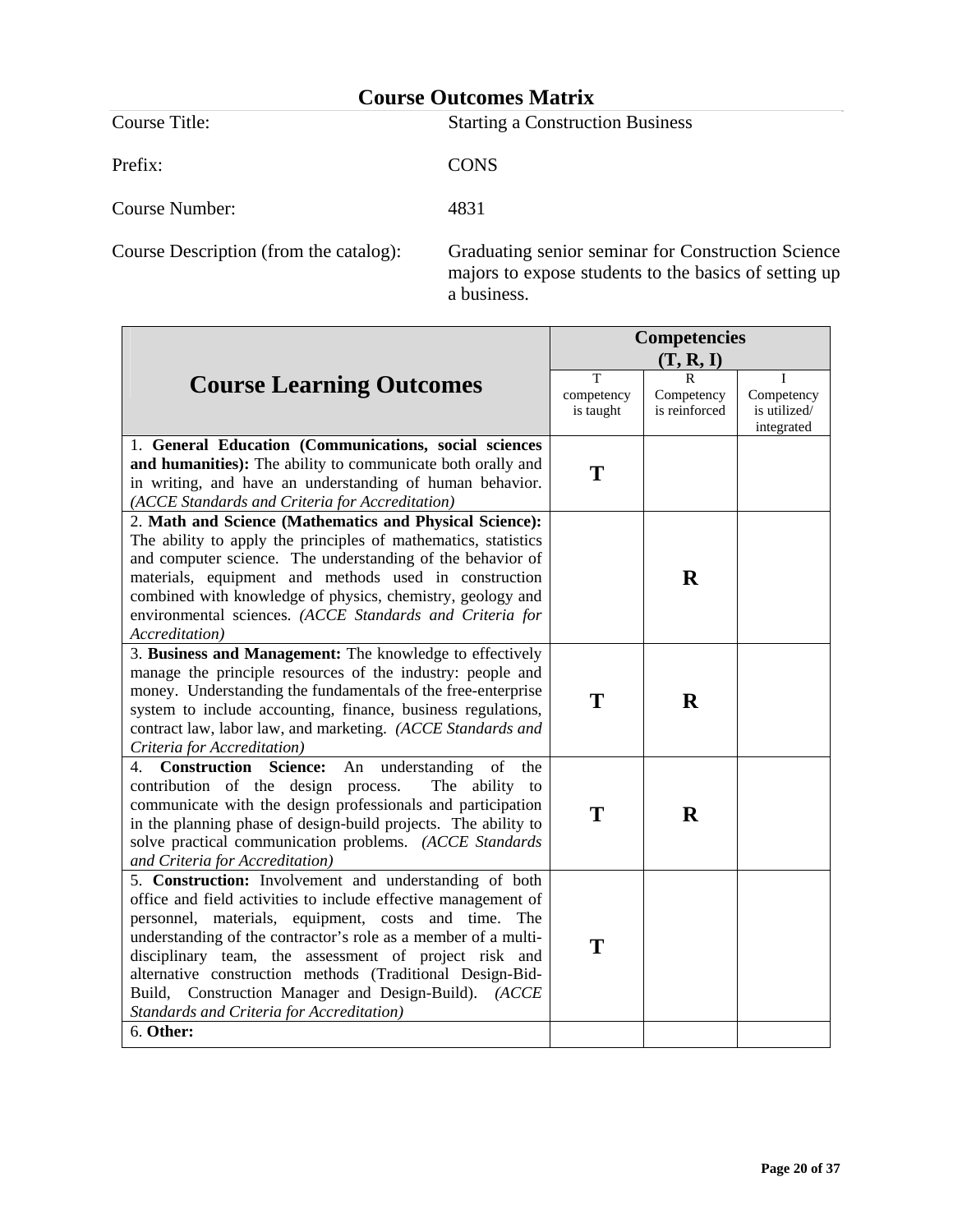**Course Title:** Special Topics

Prefix: CONS

Course Number: 4973

Course Description (from the catalog): The study of specialized fields of construction science as they relate to contemporary issues. Topics vary by semester. Course may be repeated for credit when topic varies.

|                                                                                                                                                                                                                                                                                                                                                                                                                                                                               | <b>Competencies</b>          |                                  |                                          |
|-------------------------------------------------------------------------------------------------------------------------------------------------------------------------------------------------------------------------------------------------------------------------------------------------------------------------------------------------------------------------------------------------------------------------------------------------------------------------------|------------------------------|----------------------------------|------------------------------------------|
|                                                                                                                                                                                                                                                                                                                                                                                                                                                                               | (T, R, I)                    |                                  |                                          |
| <b>Course Learning Outcomes</b>                                                                                                                                                                                                                                                                                                                                                                                                                                               | T<br>competency<br>is taught | R<br>Competency<br>is reinforced | Competency<br>is utilized/<br>integrated |
| 1. General Education (Communications, social sciences<br>and humanities): The ability to communicate both orally and<br>in writing, and have an understanding of human behavior.<br>(ACCE Standards and Criteria for Accreditation)                                                                                                                                                                                                                                           |                              |                                  |                                          |
| 2. Math and Science (Mathematics and Physical Science):<br>The ability to apply the principles of mathematics, statistics<br>and computer science. The understanding of the behavior of<br>materials, equipment and methods used in construction<br>combined with knowledge of physics, chemistry, geology and<br>environmental sciences. (ACCE Standards and Criteria for<br><i>Accreditation</i> )                                                                          |                              |                                  |                                          |
| 3. Business and Management: The knowledge to effectively<br>manage the principle resources of the industry: people and<br>money. Understanding the fundamentals of the free-enterprise<br>system to include accounting, finance, business regulations,<br>contract law, labor law, and marketing. (ACCE Standards and<br>Criteria for Accreditation)                                                                                                                          |                              |                                  |                                          |
| 4. Construction Science:<br>An understanding<br>of<br>the<br>contribution of the design process.<br>The ability to<br>communicate with the design professionals and participation<br>in the planning phase of design-build projects. The ability to<br>solve practical communication problems. (ACCE Standards<br>and Criteria for Accreditation)                                                                                                                             | T                            | $\bf R$                          |                                          |
| 5. Construction: Involvement and understanding of both<br>office and field activities to include effective management of<br>personnel, materials, equipment, costs and time. The<br>understanding of the contractor's role as a member of a multi-<br>disciplinary team, the assessment of project risk and<br>alternative construction methods (Traditional Design-Bid-<br>Build, Construction Manager and Design-Build). (ACCE<br>Standards and Criteria for Accreditation) | T                            | $\bf{R}$                         |                                          |
| 6. Other:                                                                                                                                                                                                                                                                                                                                                                                                                                                                     |                              |                                  |                                          |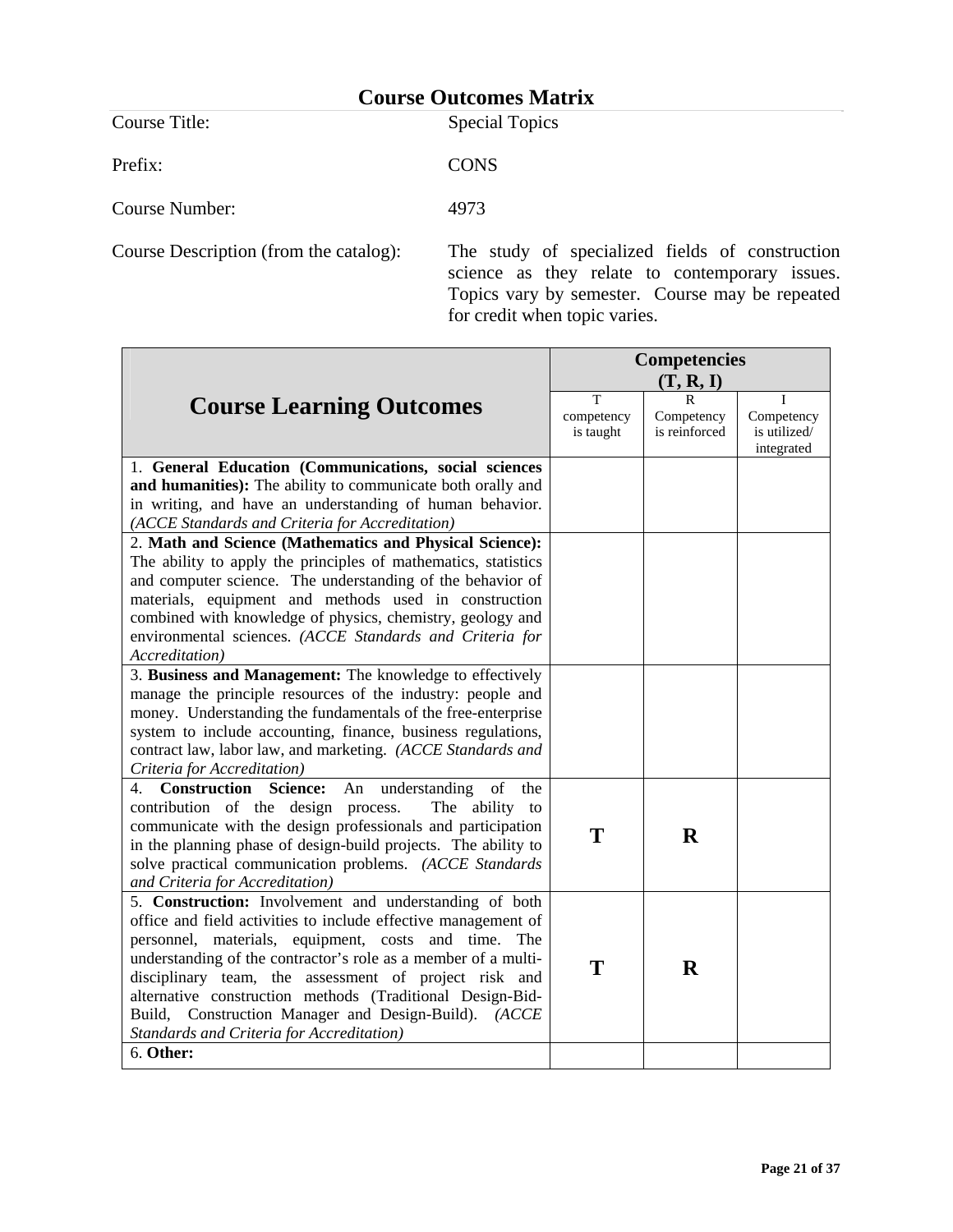Prefix: CONS

Course Title: Independent Study

Course Number: 4993

Course Description (from the catalog): Individual reading, research and/or field work in selected topics.

|                                                                           | <b>Competencies</b>          |                                  |                                          |
|---------------------------------------------------------------------------|------------------------------|----------------------------------|------------------------------------------|
|                                                                           |                              | (T, R, I)                        |                                          |
| <b>Course Learning Outcomes</b>                                           | T<br>competency<br>is taught | R<br>Competency<br>is reinforced | Competency<br>is utilized/<br>integrated |
| 1. General Education (Communications, social sciences                     |                              |                                  |                                          |
| and humanities): The ability to communicate both orally and               |                              |                                  |                                          |
| in writing, and have an understanding of human behavior.                  |                              |                                  |                                          |
| (ACCE Standards and Criteria for Accreditation)                           |                              |                                  |                                          |
| 2. Math and Science (Mathematics and Physical Science):                   |                              |                                  |                                          |
| The ability to apply the principles of mathematics, statistics            |                              |                                  |                                          |
| and computer science. The understanding of the behavior of                |                              |                                  |                                          |
| materials, equipment and methods used in construction                     |                              |                                  |                                          |
| combined with knowledge of physics, chemistry, geology and                |                              |                                  |                                          |
| environmental sciences. (ACCE Standards and Criteria for                  |                              |                                  |                                          |
| Accreditation)                                                            |                              |                                  |                                          |
| 3. Business and Management: The knowledge to effectively                  |                              |                                  |                                          |
| manage the principle resources of the industry: people and                |                              |                                  |                                          |
| money. Understanding the fundamentals of the free-enterprise              |                              |                                  |                                          |
| system to include accounting, finance, business regulations,              |                              |                                  |                                          |
| contract law, labor law, and marketing. (ACCE Standards and               |                              |                                  |                                          |
| Criteria for Accreditation)                                               |                              |                                  |                                          |
| Construction<br>understanding<br>of<br><b>Science:</b><br>An<br>the<br>4. |                              |                                  |                                          |
| contribution of the design process.<br>The ability to                     |                              |                                  |                                          |
| communicate with the design professionals and participation               |                              |                                  |                                          |
| in the planning phase of design-build projects. The ability to            | T                            | R                                |                                          |
| solve practical communication problems. (ACCE Standards                   |                              |                                  |                                          |
| and Criteria for Accreditation)                                           |                              |                                  |                                          |
| 5. Construction: Involvement and understanding of both                    |                              |                                  |                                          |
| office and field activities to include effective management of            |                              |                                  |                                          |
| personnel, materials, equipment, costs and time. The                      |                              |                                  |                                          |
| understanding of the contractor's role as a member of a multi-            |                              | $\mathbf R$                      |                                          |
| disciplinary team, the assessment of project risk and                     | T                            |                                  |                                          |
| alternative construction methods (Traditional Design-Bid-                 |                              |                                  |                                          |
| Build, Construction Manager and Design-Build). (ACCE                      |                              |                                  |                                          |
| Standards and Criteria for Accreditation)                                 |                              |                                  |                                          |
| 6. Other:                                                                 |                              |                                  |                                          |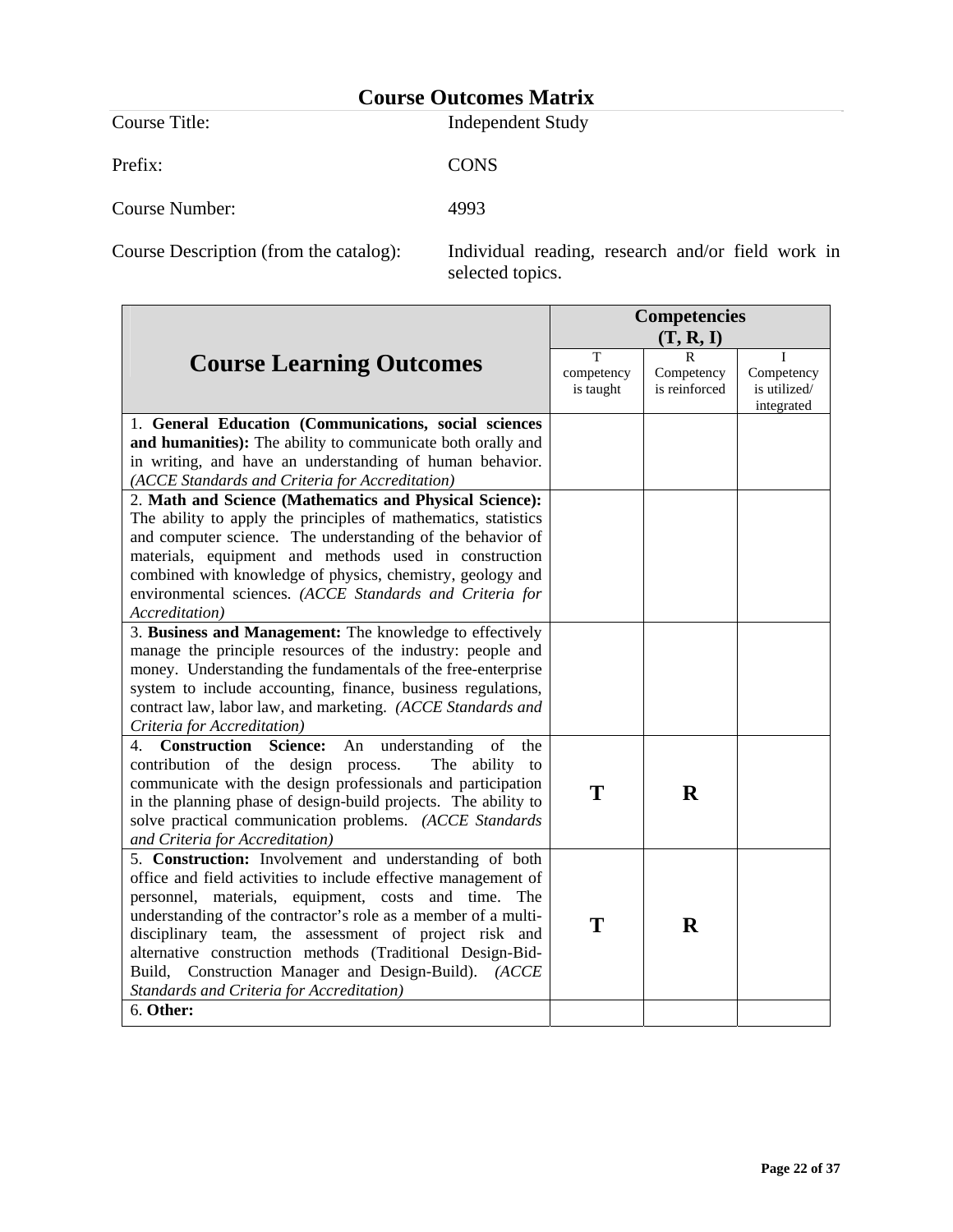Prefix: ARCH

Course Title: Visual Communications

Course Number: 1233

Course Description (from the catalog): Multimedia techniques in graphics emphasizing orthographic projections, perspective, shade and shadow, and freehand drawing.

|                                                                                                                                                                                                                                                                                                                                                                                                                                                                                               | <b>Competencies</b>          |                                  |                                               |
|-----------------------------------------------------------------------------------------------------------------------------------------------------------------------------------------------------------------------------------------------------------------------------------------------------------------------------------------------------------------------------------------------------------------------------------------------------------------------------------------------|------------------------------|----------------------------------|-----------------------------------------------|
|                                                                                                                                                                                                                                                                                                                                                                                                                                                                                               |                              | (T, R, I)                        |                                               |
| <b>Course Learning Outcomes</b>                                                                                                                                                                                                                                                                                                                                                                                                                                                               | T<br>competency<br>is taught | R<br>Competency<br>is reinforced | T<br>Competency<br>is utilized/<br>integrated |
| 1. General Education (Communications, social sciences<br>and humanities): The ability to communicate both orally and<br>in writing, and have an understanding of human behavior.<br>(ACCE Standards and Criteria for Accreditation)                                                                                                                                                                                                                                                           | T                            |                                  |                                               |
| 2. Math and Science (Mathematics and Physical Science):<br>The ability to apply the principles of mathematics, statistics<br>and computer science. The understanding of the behavior of<br>materials, equipment and methods used in construction<br>combined with knowledge of physics, chemistry, geology and<br>environmental sciences. (ACCE Standards and Criteria for<br>Accreditation)                                                                                                  |                              |                                  |                                               |
| 3. Business and Management: The knowledge to effectively<br>manage the principle resources of the industry: people and<br>money. Understanding the fundamentals of the free-enterprise<br>system to include accounting, finance, business regulations,<br>contract law, labor law, and marketing. (ACCE Standards and<br>Criteria for Accreditation)                                                                                                                                          |                              |                                  |                                               |
| understanding<br>of<br>4. Construction Science:<br>An<br>the<br>contribution of the design process.<br>The ability to<br>communicate with the design professionals and participation<br>in the planning phase of design-build projects. The ability to<br>solve practical communication problems. (ACCE Standards<br>and Criteria for Accreditation)                                                                                                                                          | T                            | $\bf{R}$                         |                                               |
| 5. Construction: Involvement and understanding of both<br>office and field activities to include effective management of<br>personnel, materials, equipment, costs and time.<br>The<br>understanding of the contractor's role as a member of a multi-<br>disciplinary team, the assessment of project risk and<br>alternative construction methods (Traditional Design-Bid-<br>Build, Construction Manager and Design-Build). (ACCE<br>Standards and Criteria for Accreditation)<br>6. Other: |                              |                                  |                                               |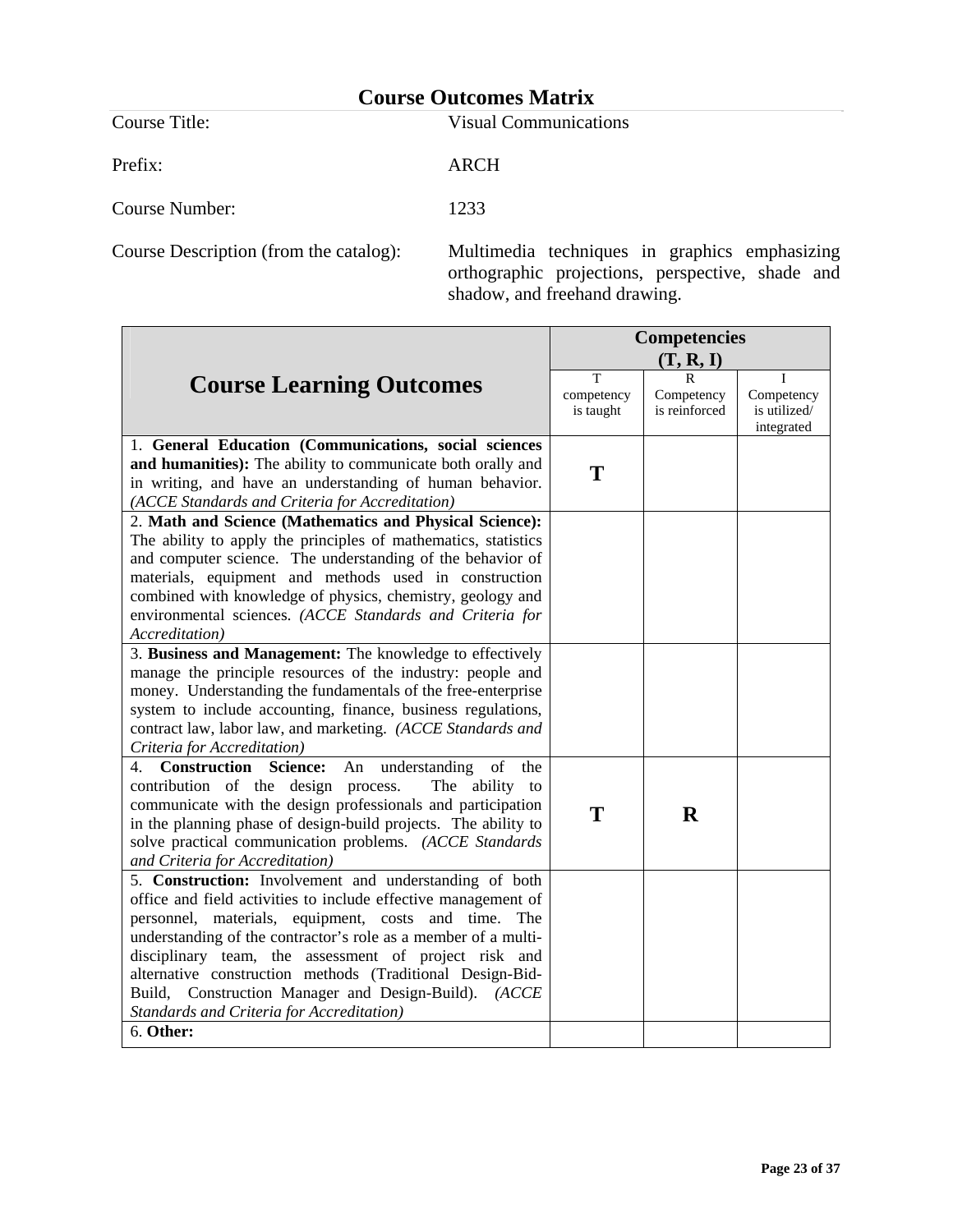Prefix: ARCH

Course Title: Architecture Design I

Course Number: 1253

Course Description (from the catalog): Study of the basic elements of design in both two and three dimensions.

|                                                                                                                                                                                                                                                                                                                                                                                                                                                                                               | <b>Competencies</b>          |                                  |                                          |
|-----------------------------------------------------------------------------------------------------------------------------------------------------------------------------------------------------------------------------------------------------------------------------------------------------------------------------------------------------------------------------------------------------------------------------------------------------------------------------------------------|------------------------------|----------------------------------|------------------------------------------|
|                                                                                                                                                                                                                                                                                                                                                                                                                                                                                               | (T, R, I)                    |                                  |                                          |
| <b>Course Learning Outcomes</b>                                                                                                                                                                                                                                                                                                                                                                                                                                                               | Т<br>competency<br>is taught | R<br>Competency<br>is reinforced | Competency<br>is utilized/<br>integrated |
| 1. General Education (Communications, social sciences<br>and humanities): The ability to communicate both orally and<br>in writing, and have an understanding of human behavior.<br>(ACCE Standards and Criteria for Accreditation)                                                                                                                                                                                                                                                           | T                            |                                  |                                          |
| 2. Math and Science (Mathematics and Physical Science):<br>The ability to apply the principles of mathematics, statistics<br>and computer science. The understanding of the behavior of<br>materials, equipment and methods used in construction<br>combined with knowledge of physics, chemistry, geology and<br>environmental sciences. (ACCE Standards and Criteria for<br>Accreditation)                                                                                                  |                              |                                  |                                          |
| 3. Business and Management: The knowledge to effectively<br>manage the principle resources of the industry: people and<br>money. Understanding the fundamentals of the free-enterprise<br>system to include accounting, finance, business regulations,<br>contract law, labor law, and marketing. (ACCE Standards and<br>Criteria for Accreditation)                                                                                                                                          |                              |                                  |                                          |
| 4. Construction<br><b>Science:</b><br>understanding<br>of<br>An<br>the<br>contribution of the design process.<br>The ability to<br>communicate with the design professionals and participation<br>in the planning phase of design-build projects. The ability to<br>solve practical communication problems. (ACCE Standards<br>and Criteria for Accreditation)                                                                                                                                | T                            | $\mathbf R$                      |                                          |
| 5. Construction: Involvement and understanding of both<br>office and field activities to include effective management of<br>personnel, materials, equipment, costs and time.<br>The<br>understanding of the contractor's role as a member of a multi-<br>disciplinary team, the assessment of project risk and<br>alternative construction methods (Traditional Design-Bid-<br>Build, Construction Manager and Design-Build). (ACCE<br>Standards and Criteria for Accreditation)<br>6. Other: |                              |                                  |                                          |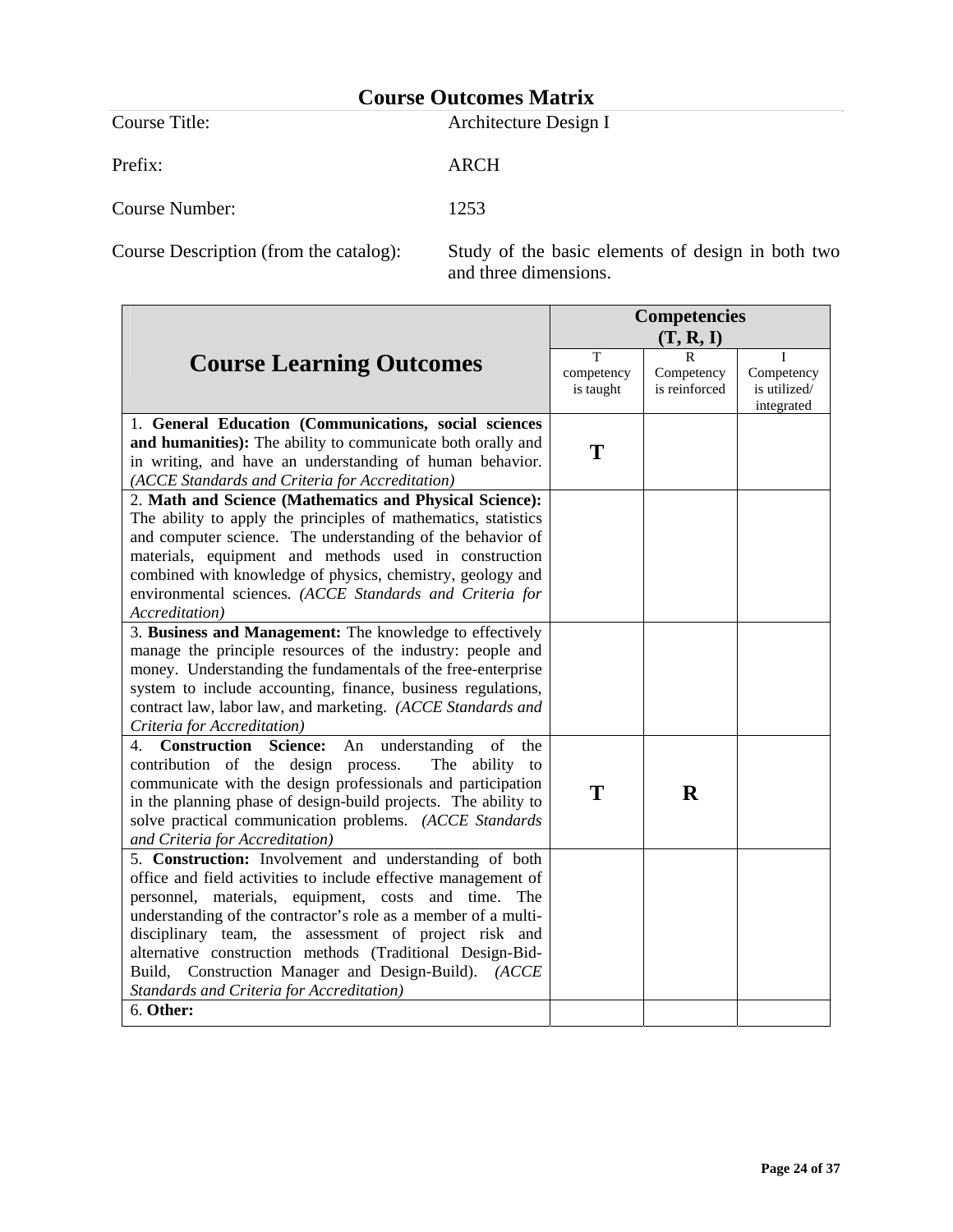**Course Title:** Introduction to Multimedia

Prefix: ARCH

Course Number: 1273

Course Description (from the catalog): Development of computer literacy with emphasis on document preparation and basic computer graphics. \*\*(ARCH 1315)

|                                                                                                                                                                                                                                                                                                                                                                                                                                                                               | <b>Competencies</b>          |                                  |                                               |
|-------------------------------------------------------------------------------------------------------------------------------------------------------------------------------------------------------------------------------------------------------------------------------------------------------------------------------------------------------------------------------------------------------------------------------------------------------------------------------|------------------------------|----------------------------------|-----------------------------------------------|
|                                                                                                                                                                                                                                                                                                                                                                                                                                                                               | (T, R, I)                    |                                  |                                               |
| <b>Course Learning Outcomes</b>                                                                                                                                                                                                                                                                                                                                                                                                                                               | T<br>competency<br>is taught | R<br>Competency<br>is reinforced | Τ<br>Competency<br>is utilized/<br>integrated |
| 1. General Education (Communications, social sciences<br>and humanities): The ability to communicate both orally and<br>in writing, and have an understanding of human behavior.<br>(ACCE Standards and Criteria for Accreditation)                                                                                                                                                                                                                                           | T                            |                                  |                                               |
| 2. Math and Science (Mathematics and Physical Science):<br>The ability to apply the principles of mathematics, statistics<br>and computer science. The understanding of the behavior of<br>materials, equipment and methods used in construction<br>combined with knowledge of physics, chemistry, geology and<br>environmental sciences. (ACCE Standards and Criteria for<br>Accreditation)                                                                                  |                              |                                  |                                               |
| 3. Business and Management: The knowledge to effectively<br>manage the principle resources of the industry: people and<br>money. Understanding the fundamentals of the free-enterprise<br>system to include accounting, finance, business regulations,<br>contract law, labor law, and marketing. (ACCE Standards and<br>Criteria for Accreditation)                                                                                                                          |                              |                                  |                                               |
| <b>Construction Science:</b><br>understanding<br>of<br>4.<br>An<br>the<br>contribution of the design process.<br>The ability to<br>communicate with the design professionals and participation<br>in the planning phase of design-build projects. The ability to<br>solve practical communication problems. (ACCE Standards<br>and Criteria for Accreditation)                                                                                                                | T                            | $\bf{R}$                         |                                               |
| 5. Construction: Involvement and understanding of both<br>office and field activities to include effective management of<br>personnel, materials, equipment, costs and time. The<br>understanding of the contractor's role as a member of a multi-<br>disciplinary team, the assessment of project risk and<br>alternative construction methods (Traditional Design-Bid-<br>Build, Construction Manager and Design-Build). (ACCE<br>Standards and Criteria for Accreditation) | T                            | $\bf R$                          |                                               |
| 6. Other:                                                                                                                                                                                                                                                                                                                                                                                                                                                                     |                              |                                  |                                               |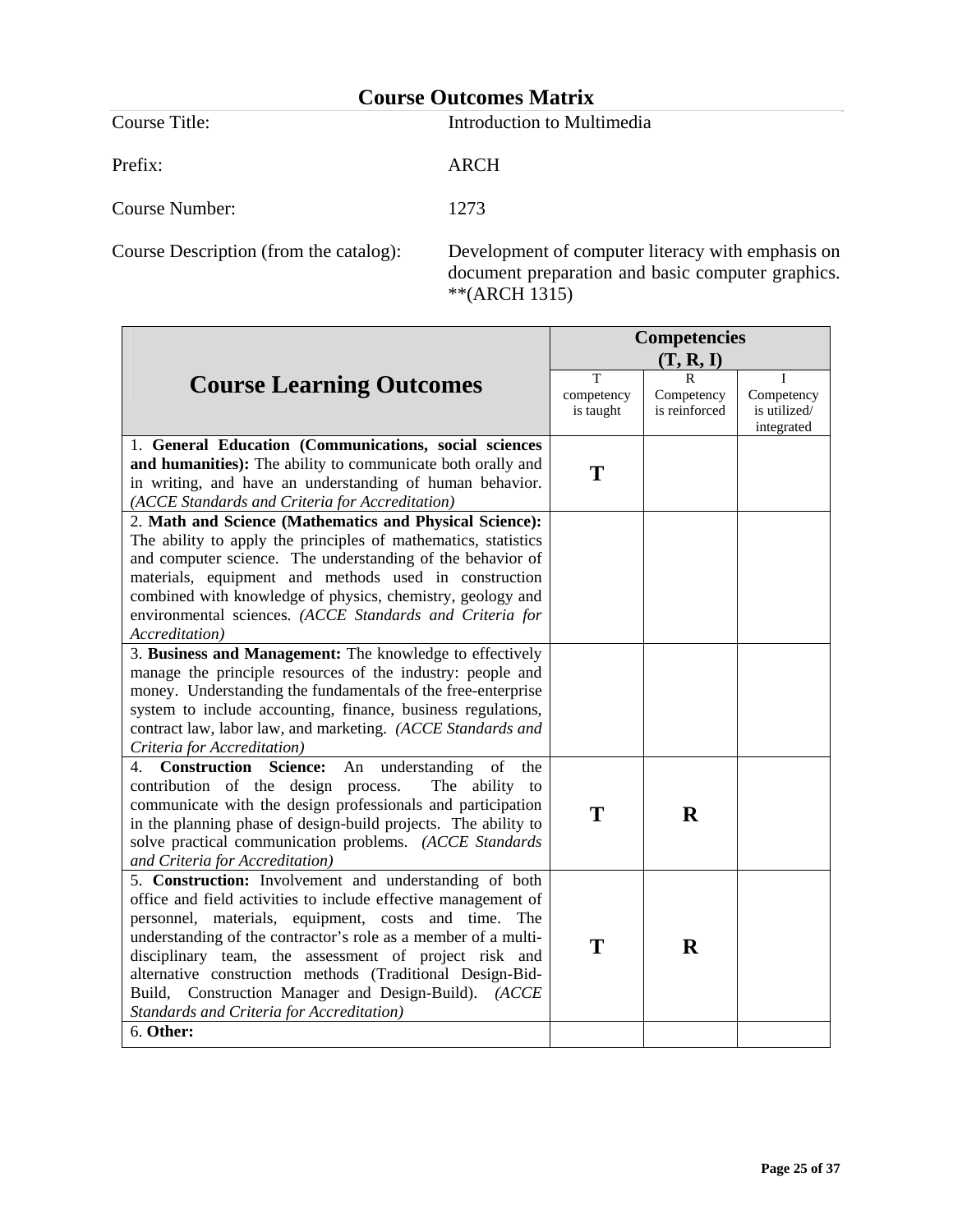Prefix: ARCH

Course Title: Computer Aided Design

Course Number: 2223

Course Description (from the catalog): Introduction to the range and potential of computer aided design and electronic media in problem solving and conceptual design.

|                              | (T, R, I)                        |                                               |
|------------------------------|----------------------------------|-----------------------------------------------|
| T<br>competency<br>is taught | R<br>Competency<br>is reinforced | T<br>Competency<br>is utilized/<br>integrated |
| T                            |                                  |                                               |
| T                            | $\mathbf R$                      | I                                             |
|                              | $\bf R$                          |                                               |
| T                            | $\bf R$                          |                                               |
|                              | $\mathbf R$                      |                                               |
|                              |                                  |                                               |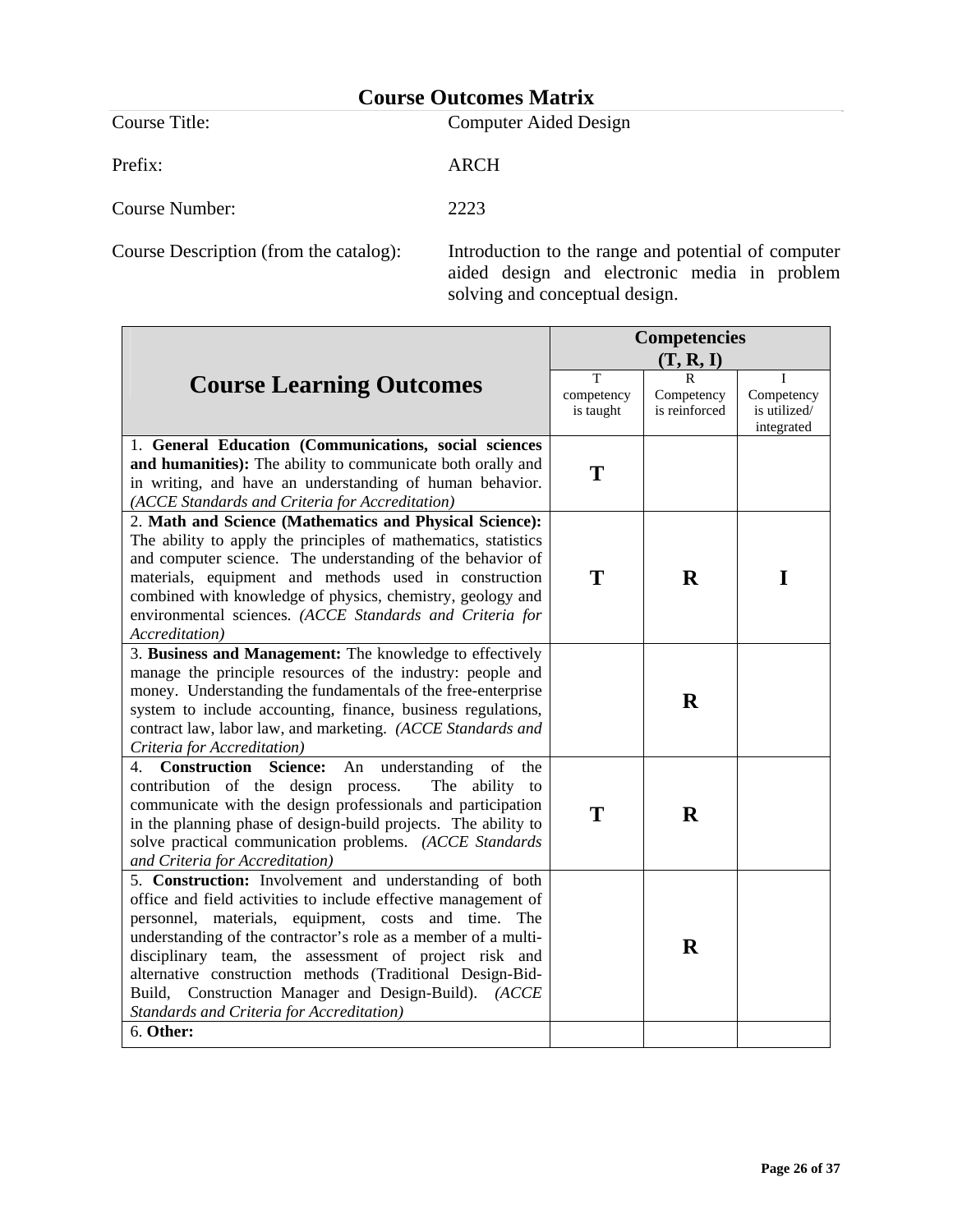Prefix: ARCH

Course Title: History and Theory of Architecture II

Course Number: 2243

Course Description (from the catalog): Survey of the development of architecture from the Renaissance period to the present. \*\*(ARCH 1302)

|                                                                                                                                                                                                                                                                                                                                                                                                                                                                                            | <b>Competencies</b>          |                                  |                                               |
|--------------------------------------------------------------------------------------------------------------------------------------------------------------------------------------------------------------------------------------------------------------------------------------------------------------------------------------------------------------------------------------------------------------------------------------------------------------------------------------------|------------------------------|----------------------------------|-----------------------------------------------|
|                                                                                                                                                                                                                                                                                                                                                                                                                                                                                            |                              | (T, R, I)                        |                                               |
| <b>Course Learning Outcomes</b>                                                                                                                                                                                                                                                                                                                                                                                                                                                            | T<br>competency<br>is taught | R<br>Competency<br>is reinforced | Τ<br>Competency<br>is utilized/<br>integrated |
| 1. General Education (Communications, social sciences<br>and humanities): The ability to communicate both orally and<br>in writing, and have an understanding of human behavior.<br>(ACCE Standards and Criteria for Accreditation)                                                                                                                                                                                                                                                        | T                            | $\bf{R}$                         |                                               |
| 2. Math and Science (Mathematics and Physical Science):<br>The ability to apply the principles of mathematics, statistics<br>and computer science. The understanding of the behavior of<br>materials, equipment and methods used in construction<br>combined with knowledge of physics, chemistry, geology and<br>environmental sciences. (ACCE Standards and Criteria for<br>Accreditation)                                                                                               |                              |                                  |                                               |
| 3. Business and Management: The knowledge to effectively<br>manage the principle resources of the industry: people and<br>money. Understanding the fundamentals of the free-enterprise<br>system to include accounting, finance, business regulations,<br>contract law, labor law, and marketing. (ACCE Standards and<br>Criteria for Accreditation)                                                                                                                                       |                              |                                  |                                               |
| 4. Construction<br>An understanding<br>of<br><b>Science:</b><br>the<br>contribution of the design process.<br>The ability to<br>communicate with the design professionals and participation<br>in the planning phase of design-build projects. The ability to<br>solve practical communication problems. (ACCE Standards<br>and Criteria for Accreditation)                                                                                                                                |                              | $\bf R$                          |                                               |
| 5. Construction: Involvement and understanding of both<br>office and field activities to include effective management of<br>personnel, materials, equipment, costs and time. The<br>understanding of the contractor's role as a member of a multi-<br>disciplinary team, the assessment of project risk and<br>alternative construction methods (Traditional Design-Bid-<br>Build, Construction Manager and Design-Build). (ACCE<br>Standards and Criteria for Accreditation)<br>6. Other: |                              |                                  |                                               |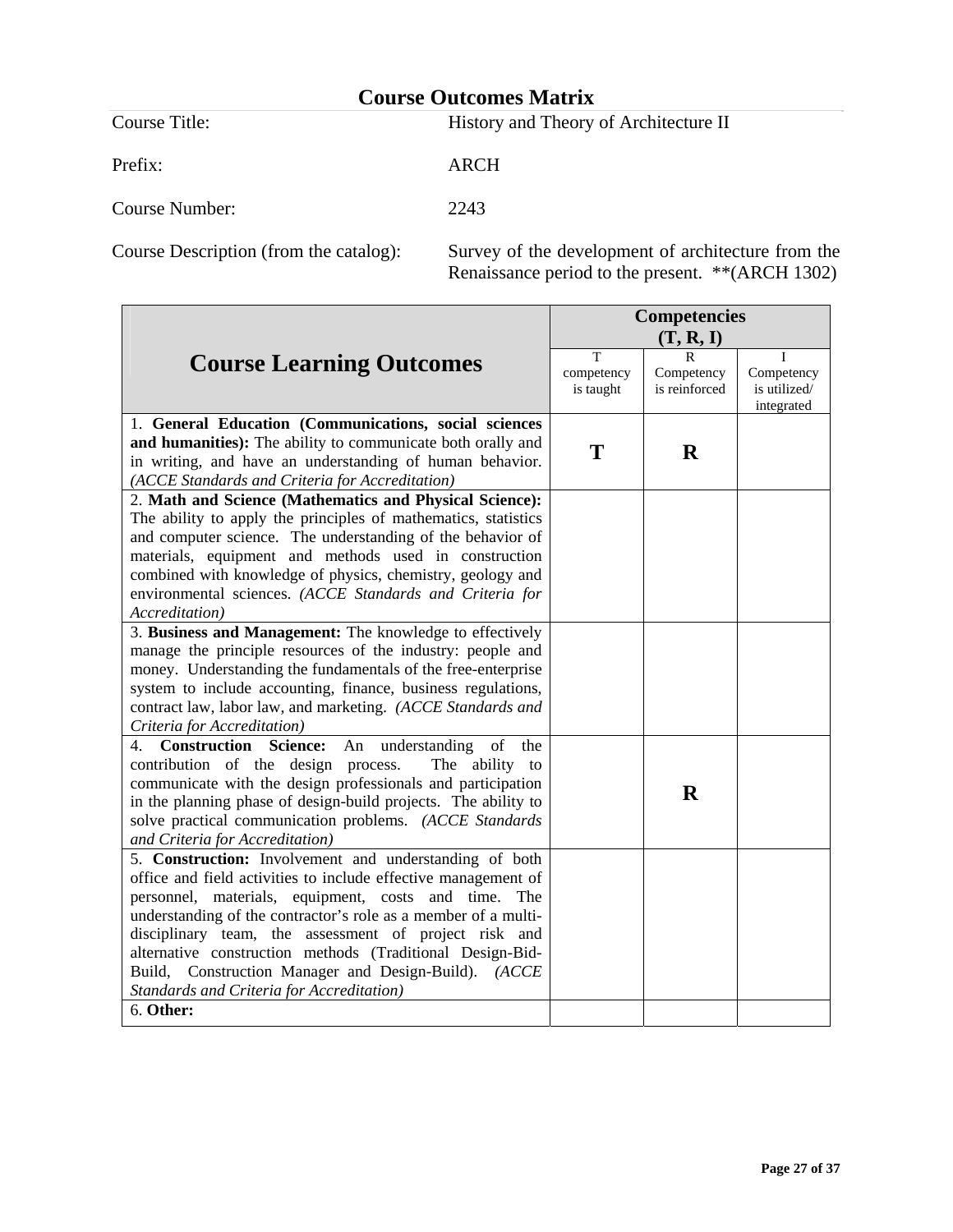Prefix: ARCH

Course Title: Construction Materials and Methods I

Course Number: 2273

Course Description (from the catalog): Introduction to the properties and uses of natural and manufactured building materials and the effect of the nature of materials upon design.

|                                                                                                                                                                                                                                                                                                                                                                                                                                                                                            | <b>Competencies</b>          |                                  |                                               |
|--------------------------------------------------------------------------------------------------------------------------------------------------------------------------------------------------------------------------------------------------------------------------------------------------------------------------------------------------------------------------------------------------------------------------------------------------------------------------------------------|------------------------------|----------------------------------|-----------------------------------------------|
|                                                                                                                                                                                                                                                                                                                                                                                                                                                                                            | (T, R, I)                    |                                  |                                               |
| <b>Course Learning Outcomes</b>                                                                                                                                                                                                                                                                                                                                                                                                                                                            | T<br>competency<br>is taught | R<br>Competency<br>is reinforced | T<br>Competency<br>is utilized/<br>integrated |
| 1. General Education (Communications, social sciences<br>and humanities): The ability to communicate both orally and<br>in writing, and have an understanding of human behavior.<br>(ACCE Standards and Criteria for Accreditation)                                                                                                                                                                                                                                                        | T                            |                                  |                                               |
| 2. Math and Science (Mathematics and Physical Science):<br>The ability to apply the principles of mathematics, statistics<br>and computer science. The understanding of the behavior of<br>materials, equipment and methods used in construction<br>combined with knowledge of physics, chemistry, geology and<br>environmental sciences. (ACCE Standards and Criteria for<br>Accreditation)                                                                                               | T                            | R                                |                                               |
| 3. Business and Management: The knowledge to effectively<br>manage the principle resources of the industry: people and<br>money. Understanding the fundamentals of the free-enterprise<br>system to include accounting, finance, business regulations,<br>contract law, labor law, and marketing. (ACCE Standards and<br>Criteria for Accreditation)                                                                                                                                       | T                            | $\bf R$                          |                                               |
| 4. Construction Science:<br>understanding<br>of<br>An<br>the<br>contribution of the design process.<br>The ability to<br>communicate with the design professionals and participation<br>in the planning phase of design-build projects. The ability to<br>solve practical communication problems. (ACCE Standards<br>and Criteria for Accreditation)                                                                                                                                       | T                            | $\bf{R}$                         |                                               |
| 5. Construction: Involvement and understanding of both<br>office and field activities to include effective management of<br>personnel, materials, equipment, costs and time. The<br>understanding of the contractor's role as a member of a multi-<br>disciplinary team, the assessment of project risk and<br>alternative construction methods (Traditional Design-Bid-<br>Build, Construction Manager and Design-Build). (ACCE<br>Standards and Criteria for Accreditation)<br>6. Other: | T                            |                                  |                                               |
|                                                                                                                                                                                                                                                                                                                                                                                                                                                                                            |                              |                                  |                                               |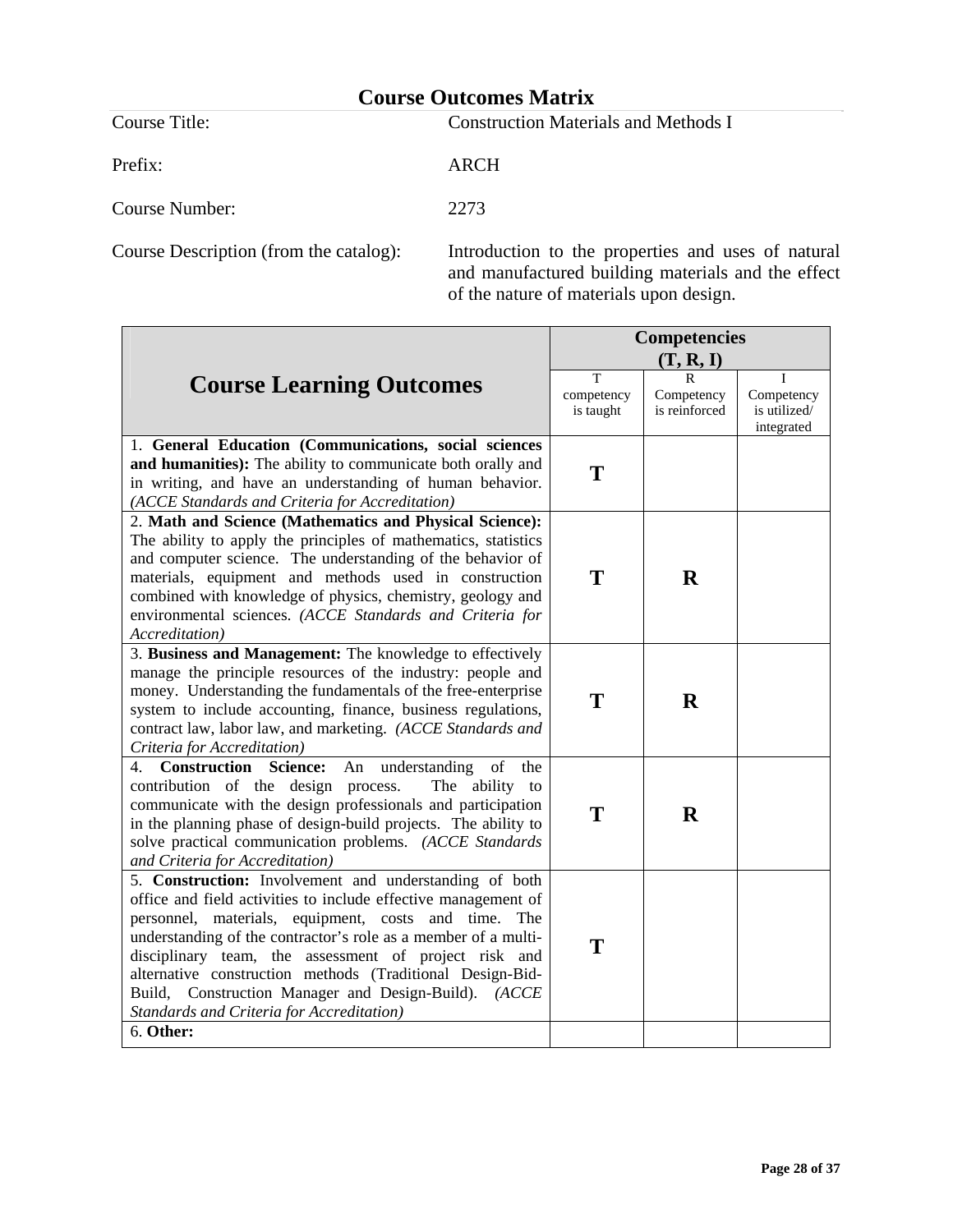Course Title: Construction Estimating

Prefix: ARCH

Course Number: 3013

Course Description (from the catalog): Classification of work and quantity survey techniques. Basic estimating applied to simple construction projects. Creation of bills of materials and quantity take-offs

|                                                                                                                                                                                                                                                                                                                                                                                                                                                                                               | <b>Competencies</b>          |                                  |                                               |
|-----------------------------------------------------------------------------------------------------------------------------------------------------------------------------------------------------------------------------------------------------------------------------------------------------------------------------------------------------------------------------------------------------------------------------------------------------------------------------------------------|------------------------------|----------------------------------|-----------------------------------------------|
|                                                                                                                                                                                                                                                                                                                                                                                                                                                                                               | (T, R, I)                    |                                  |                                               |
| <b>Course Learning Outcomes</b>                                                                                                                                                                                                                                                                                                                                                                                                                                                               | T<br>competency<br>is taught | R<br>Competency<br>is reinforced | T<br>Competency<br>is utilized/<br>integrated |
| 1. General Education (Communications, social sciences<br>and humanities): The ability to communicate both orally and<br>in writing, and have an understanding of human behavior.<br>(ACCE Standards and Criteria for Accreditation)                                                                                                                                                                                                                                                           | T                            |                                  |                                               |
| 2. Math and Science (Mathematics and Physical Science):<br>The ability to apply the principles of mathematics, statistics<br>and computer science. The understanding of the behavior of<br>materials, equipment and methods used in construction<br>combined with knowledge of physics, chemistry, geology and<br>environmental sciences. (ACCE Standards and Criteria for<br>Accreditation)                                                                                                  | T                            | $\mathbf R$                      |                                               |
| 3. Business and Management: The knowledge to effectively<br>manage the principle resources of the industry: people and<br>money. Understanding the fundamentals of the free-enterprise<br>system to include accounting, finance, business regulations,<br>contract law, labor law, and marketing. (ACCE Standards and<br>Criteria for Accreditation)                                                                                                                                          | T                            | $\bf{R}$                         | I                                             |
| 4. Construction Science:<br>understanding<br>An<br>of<br>the<br>contribution of the design process.<br>The ability to<br>communicate with the design professionals and participation<br>in the planning phase of design-build projects. The ability to<br>solve practical communication problems. (ACCE Standards<br>and Criteria for Accreditation)                                                                                                                                          | T                            | $\mathbf R$                      |                                               |
| 5. Construction: Involvement and understanding of both<br>office and field activities to include effective management of<br>personnel, materials, equipment, costs and time.<br>The<br>understanding of the contractor's role as a member of a multi-<br>disciplinary team, the assessment of project risk and<br>alternative construction methods (Traditional Design-Bid-<br>Build, Construction Manager and Design-Build). (ACCE<br>Standards and Criteria for Accreditation)<br>6. Other: | T                            |                                  |                                               |
|                                                                                                                                                                                                                                                                                                                                                                                                                                                                                               |                              |                                  |                                               |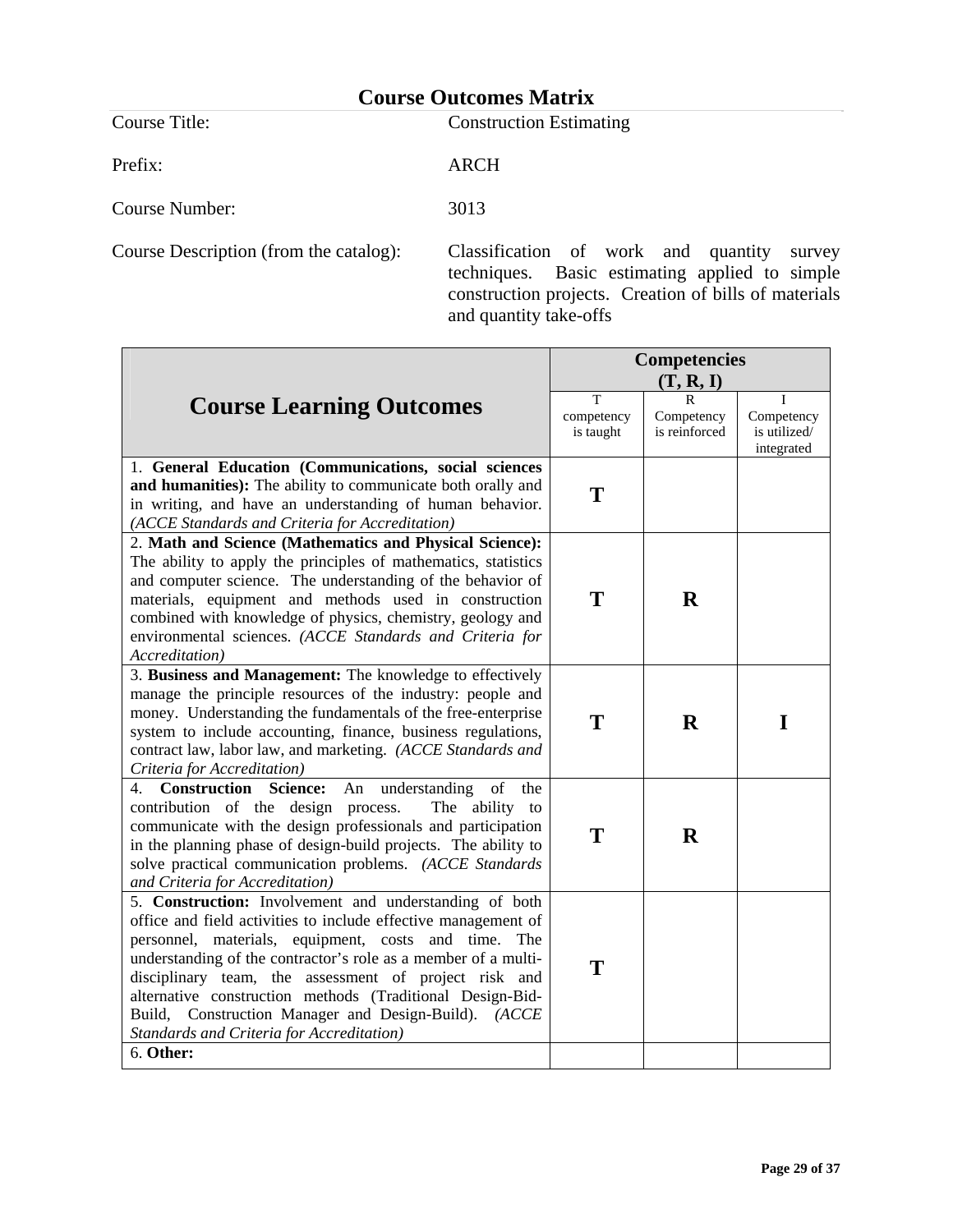Prefix: ARCH

Course Title: Construction Materials and Methods II

Course Number: 3283

Course Description (from the catalog): Emphasis on systems of building structures and on the interrelationships among the components of the systems, the assembly processes and project control.

|                                                                                                                                                                                                                                                                                                                                                                                                                                                                                            | <b>Competencies</b>          |                                  |                                               |
|--------------------------------------------------------------------------------------------------------------------------------------------------------------------------------------------------------------------------------------------------------------------------------------------------------------------------------------------------------------------------------------------------------------------------------------------------------------------------------------------|------------------------------|----------------------------------|-----------------------------------------------|
|                                                                                                                                                                                                                                                                                                                                                                                                                                                                                            |                              | (T, R, I)                        |                                               |
| <b>Course Learning Outcomes</b>                                                                                                                                                                                                                                                                                                                                                                                                                                                            | T<br>competency<br>is taught | R<br>Competency<br>is reinforced | T<br>Competency<br>is utilized/<br>integrated |
| 1. General Education (Communications, social sciences<br>and humanities): The ability to communicate both orally and<br>in writing, and have an understanding of human behavior.<br>(ACCE Standards and Criteria for Accreditation)                                                                                                                                                                                                                                                        | T                            |                                  |                                               |
| 2. Math and Science (Mathematics and Physical Science):<br>The ability to apply the principles of mathematics, statistics<br>and computer science. The understanding of the behavior of<br>materials, equipment and methods used in construction<br>combined with knowledge of physics, chemistry, geology and<br>environmental sciences. (ACCE Standards and Criteria for<br>Accreditation)                                                                                               | T                            | $\mathbf R$                      |                                               |
| 3. Business and Management: The knowledge to effectively<br>manage the principle resources of the industry: people and<br>money. Understanding the fundamentals of the free-enterprise<br>system to include accounting, finance, business regulations,<br>contract law, labor law, and marketing. (ACCE Standards and<br>Criteria for Accreditation)                                                                                                                                       | T                            | $\bf R$                          |                                               |
| <b>Construction Science:</b><br>understanding<br>of<br>4.<br>An<br>the<br>contribution of the design process.<br>The ability to<br>communicate with the design professionals and participation<br>in the planning phase of design-build projects. The ability to<br>solve practical communication problems. (ACCE Standards<br>and Criteria for Accreditation)                                                                                                                             | T                            | R                                |                                               |
| 5. Construction: Involvement and understanding of both<br>office and field activities to include effective management of<br>personnel, materials, equipment, costs and time. The<br>understanding of the contractor's role as a member of a multi-<br>disciplinary team, the assessment of project risk and<br>alternative construction methods (Traditional Design-Bid-<br>Build, Construction Manager and Design-Build). (ACCE<br>Standards and Criteria for Accreditation)<br>6. Other: | T                            |                                  |                                               |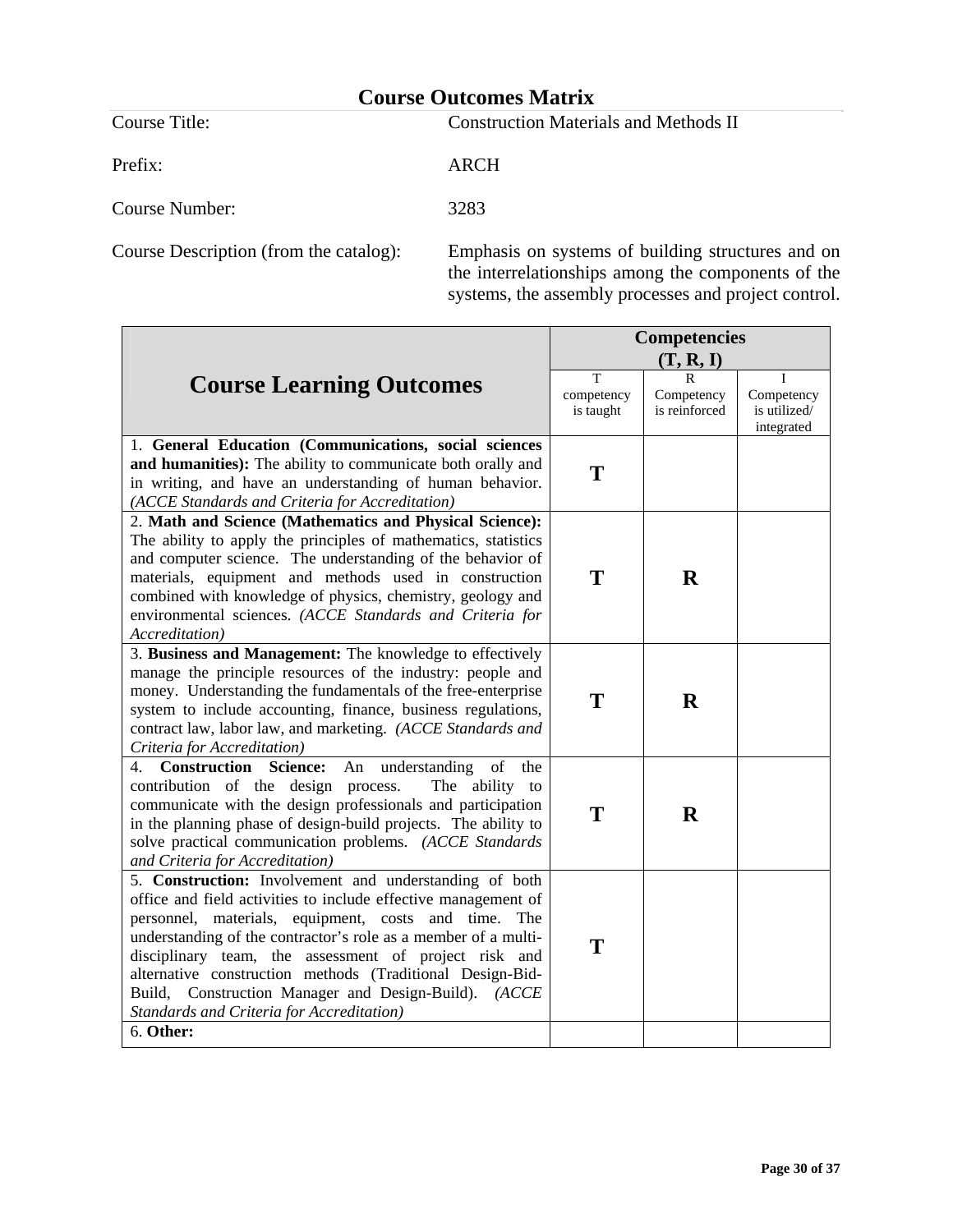Course Title: Structures I

Prefix: ARCH

Course Number: 3293

Course Description (from the catalog): A study of theory of various structural concepts. Emphasis placed on statics and strength of materials. Prerequisite: General Physics (6 semester hours).

|                                                                                                                                                                                                                                                                                                                                                                                                                                                                                            | <b>Competencies</b>          |                                  |                                          |
|--------------------------------------------------------------------------------------------------------------------------------------------------------------------------------------------------------------------------------------------------------------------------------------------------------------------------------------------------------------------------------------------------------------------------------------------------------------------------------------------|------------------------------|----------------------------------|------------------------------------------|
|                                                                                                                                                                                                                                                                                                                                                                                                                                                                                            | (T, R, I)                    |                                  |                                          |
| <b>Course Learning Outcomes</b>                                                                                                                                                                                                                                                                                                                                                                                                                                                            | T<br>competency<br>is taught | R<br>Competency<br>is reinforced | Competency<br>is utilized/<br>integrated |
| 1. General Education (Communications, social sciences<br>and humanities): The ability to communicate both orally and<br>in writing, and have an understanding of human behavior.<br>(ACCE Standards and Criteria for Accreditation)                                                                                                                                                                                                                                                        |                              | $\mathbf R$                      |                                          |
| 2. Math and Science (Mathematics and Physical Science):<br>The ability to apply the principles of mathematics, statistics<br>and computer science. The understanding of the behavior of<br>materials, equipment and methods used in construction<br>combined with knowledge of physics, chemistry, geology and<br>environmental sciences. (ACCE Standards and Criteria for<br><i>Accreditation</i> )                                                                                       | T                            | $\mathbf R$                      |                                          |
| 3. Business and Management: The knowledge to effectively<br>manage the principle resources of the industry: people and<br>money. Understanding the fundamentals of the free-enterprise<br>system to include accounting, finance, business regulations,<br>contract law, labor law, and marketing. (ACCE Standards and<br>Criteria for Accreditation)                                                                                                                                       |                              | $\mathbf R$                      |                                          |
| <b>Construction Science:</b><br>understanding<br>4.<br>An<br>of<br>the<br>contribution of the design process.<br>The ability to<br>communicate with the design professionals and participation<br>in the planning phase of design-build projects. The ability to<br>solve practical communication problems. (ACCE Standards<br>and Criteria for Accreditation)                                                                                                                             | T                            | R                                |                                          |
| 5. Construction: Involvement and understanding of both<br>office and field activities to include effective management of<br>personnel, materials, equipment, costs and time. The<br>understanding of the contractor's role as a member of a multi-<br>disciplinary team, the assessment of project risk and<br>alternative construction methods (Traditional Design-Bid-<br>Build, Construction Manager and Design-Build). (ACCE<br>Standards and Criteria for Accreditation)<br>6. Other: | T                            |                                  |                                          |
|                                                                                                                                                                                                                                                                                                                                                                                                                                                                                            |                              |                                  |                                          |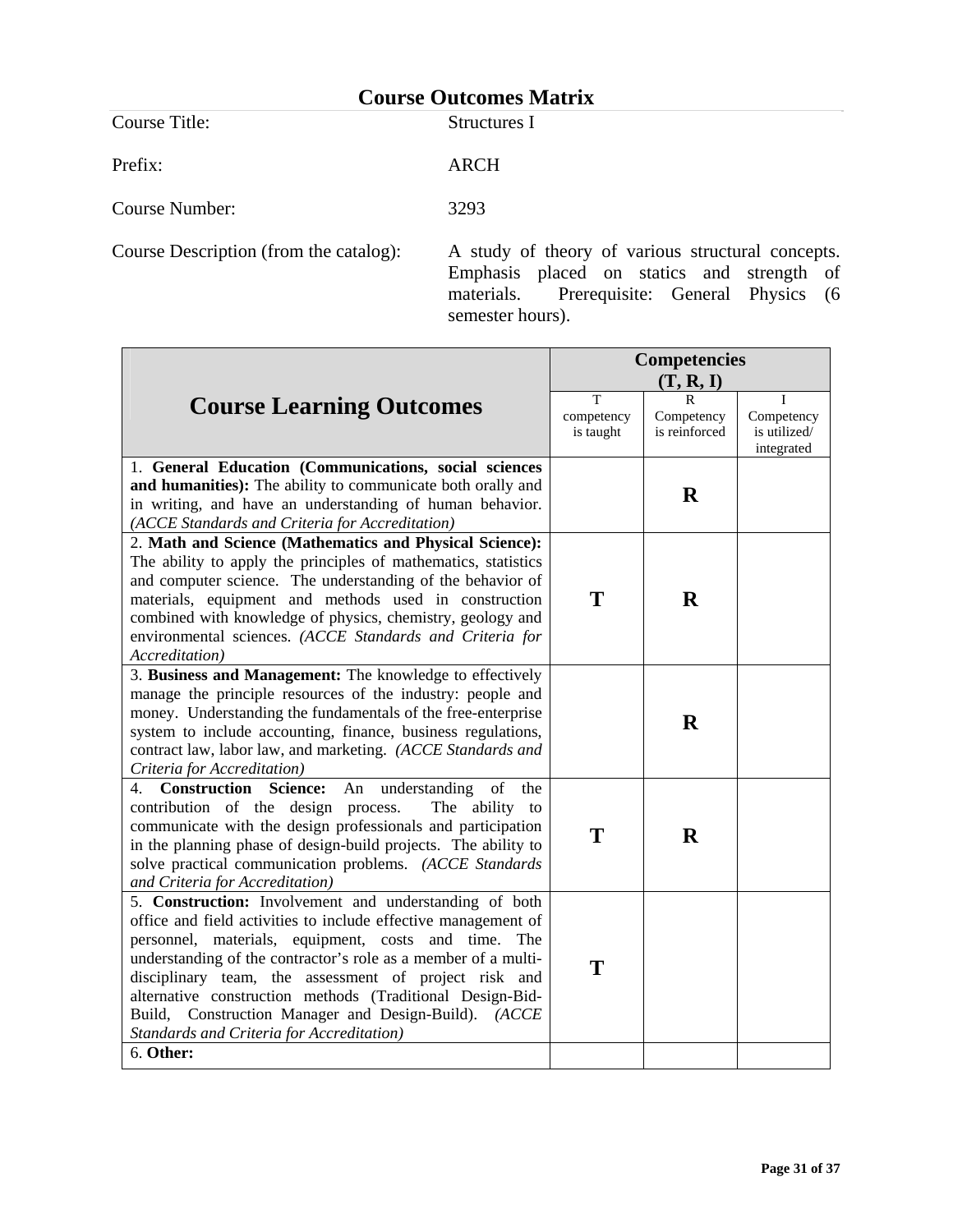Course Title: Environmental Systems I

Prefix: ARCH

Course Number: 3453

Course Description (from the catalog): Fundamentals of environmental systems for buildings with emphasis on heating, cooling and distribution systems.

|                                                                                                                                                                                                                                                                                                                                                                                                                                                                               | <b>Competencies</b>          |                                  |                                               |
|-------------------------------------------------------------------------------------------------------------------------------------------------------------------------------------------------------------------------------------------------------------------------------------------------------------------------------------------------------------------------------------------------------------------------------------------------------------------------------|------------------------------|----------------------------------|-----------------------------------------------|
|                                                                                                                                                                                                                                                                                                                                                                                                                                                                               | (T, R, I)                    |                                  |                                               |
| <b>Course Learning Outcomes</b>                                                                                                                                                                                                                                                                                                                                                                                                                                               | T<br>competency<br>is taught | R<br>Competency<br>is reinforced | T<br>Competency<br>is utilized/<br>integrated |
| 1. General Education (Communications, social sciences<br>and humanities): The ability to communicate both orally and<br>in writing, and have an understanding of human behavior.<br>(ACCE Standards and Criteria for Accreditation)                                                                                                                                                                                                                                           |                              | $\bf{R}$                         | I                                             |
| 2. Math and Science (Mathematics and Physical Science):<br>The ability to apply the principles of mathematics, statistics<br>and computer science. The understanding of the behavior of<br>materials, equipment and methods used in construction<br>combined with knowledge of physics, chemistry, geology and<br>environmental sciences. (ACCE Standards and Criteria for<br><i>Accreditation</i> )                                                                          | T                            | $\mathbf R$                      |                                               |
| 3. Business and Management: The knowledge to effectively<br>manage the principle resources of the industry: people and<br>money. Understanding the fundamentals of the free-enterprise<br>system to include accounting, finance, business regulations,<br>contract law, labor law, and marketing. (ACCE Standards and<br>Criteria for Accreditation)                                                                                                                          |                              | $\mathbf R$                      |                                               |
| <b>Construction Science:</b><br>understanding<br>of<br>4.<br>An<br>the<br>contribution of the design process.<br>The ability to<br>communicate with the design professionals and participation<br>in the planning phase of design-build projects. The ability to<br>solve practical communication problems. (ACCE Standards<br>and Criteria for Accreditation)                                                                                                                | T                            | $\bf{R}$                         | 1                                             |
| 5. Construction: Involvement and understanding of both<br>office and field activities to include effective management of<br>personnel, materials, equipment, costs and time. The<br>understanding of the contractor's role as a member of a multi-<br>disciplinary team, the assessment of project risk and<br>alternative construction methods (Traditional Design-Bid-<br>Build, Construction Manager and Design-Build). (ACCE<br>Standards and Criteria for Accreditation) | T                            | $\mathbf R$                      |                                               |
| 6. Other:                                                                                                                                                                                                                                                                                                                                                                                                                                                                     |                              |                                  |                                               |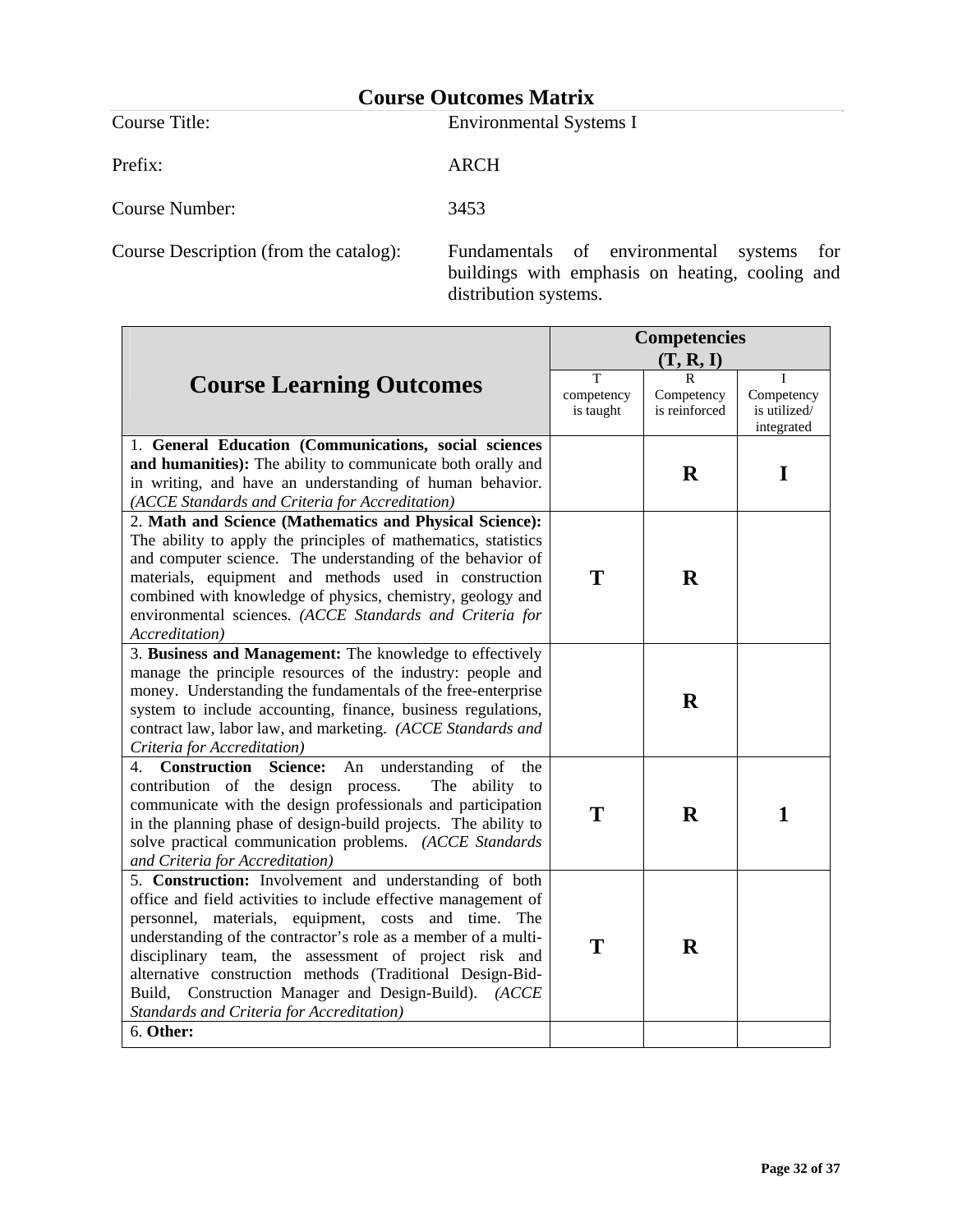Course Title: Structures II

Prefix: ARCH

Course Number: 4433

Course Description (from the catalog): A study of theory, behavior and design of structural systems in steel and timber. Prerequisite: ARCH 3294. *(This course was renumbered to 3293 in the Spring 2006 to meet NAAB requirements and was approved by the Prairie View A&M University Academic Council.)*

|                                                                                                                                                                                                                                                                                                                                                                                                                                                                                  | <b>Competencies</b>          |                                  |                                               |
|----------------------------------------------------------------------------------------------------------------------------------------------------------------------------------------------------------------------------------------------------------------------------------------------------------------------------------------------------------------------------------------------------------------------------------------------------------------------------------|------------------------------|----------------------------------|-----------------------------------------------|
|                                                                                                                                                                                                                                                                                                                                                                                                                                                                                  | (T, R, I)                    |                                  |                                               |
| <b>Course Learning Outcomes</b>                                                                                                                                                                                                                                                                                                                                                                                                                                                  | T<br>competency<br>is taught | R<br>Competency<br>is reinforced | I<br>Competency<br>is utilized/<br>integrated |
| 1. General Education (Communications, social sciences<br>and humanities): The ability to communicate both orally and<br>in writing, and have an understanding of human behavior.<br>(ACCE Standards and Criteria for Accreditation)                                                                                                                                                                                                                                              |                              | $\mathbf R$                      |                                               |
| 2. Math and Science (Mathematics and Physical Science):<br>The ability to apply the principles of mathematics, statistics<br>and computer science. The understanding of the behavior of<br>materials, equipment and methods used in construction<br>combined with knowledge of physics, chemistry, geology and<br>environmental sciences. (ACCE Standards and Criteria for<br>Accreditation)                                                                                     | T                            | $\bf{R}$                         |                                               |
| 3. Business and Management: The knowledge to effectively<br>manage the principle resources of the industry: people and<br>money. Understanding the fundamentals of the free-enterprise<br>system to include accounting, finance, business regulations,<br>contract law, labor law, and marketing. (ACCE Standards and<br>Criteria for Accreditation)                                                                                                                             |                              | $\bf{R}$                         |                                               |
| <b>Construction Science:</b><br>understanding<br>of<br>4.<br>An<br>the<br>contribution of the design process.<br>The ability to<br>communicate with the design professionals and participation<br>in the planning phase of design-build projects. The ability to<br>solve practical communication problems. (ACCE Standards<br>and Criteria for Accreditation)                                                                                                                   |                              | $\bf{R}$                         | I                                             |
| 5. Construction: Involvement and understanding of both<br>office and field activities to include effective management of<br>personnel, materials, equipment, costs and time.<br>The<br>understanding of the contractor's role as a member of a multi-<br>disciplinary team, the assessment of project risk and<br>alternative construction methods (Traditional Design-Bid-<br>Build, Construction Manager and Design-Build). (ACCE<br>Standards and Criteria for Accreditation) | T                            | $\mathbf R$                      |                                               |
| 6. Other:                                                                                                                                                                                                                                                                                                                                                                                                                                                                        |                              |                                  |                                               |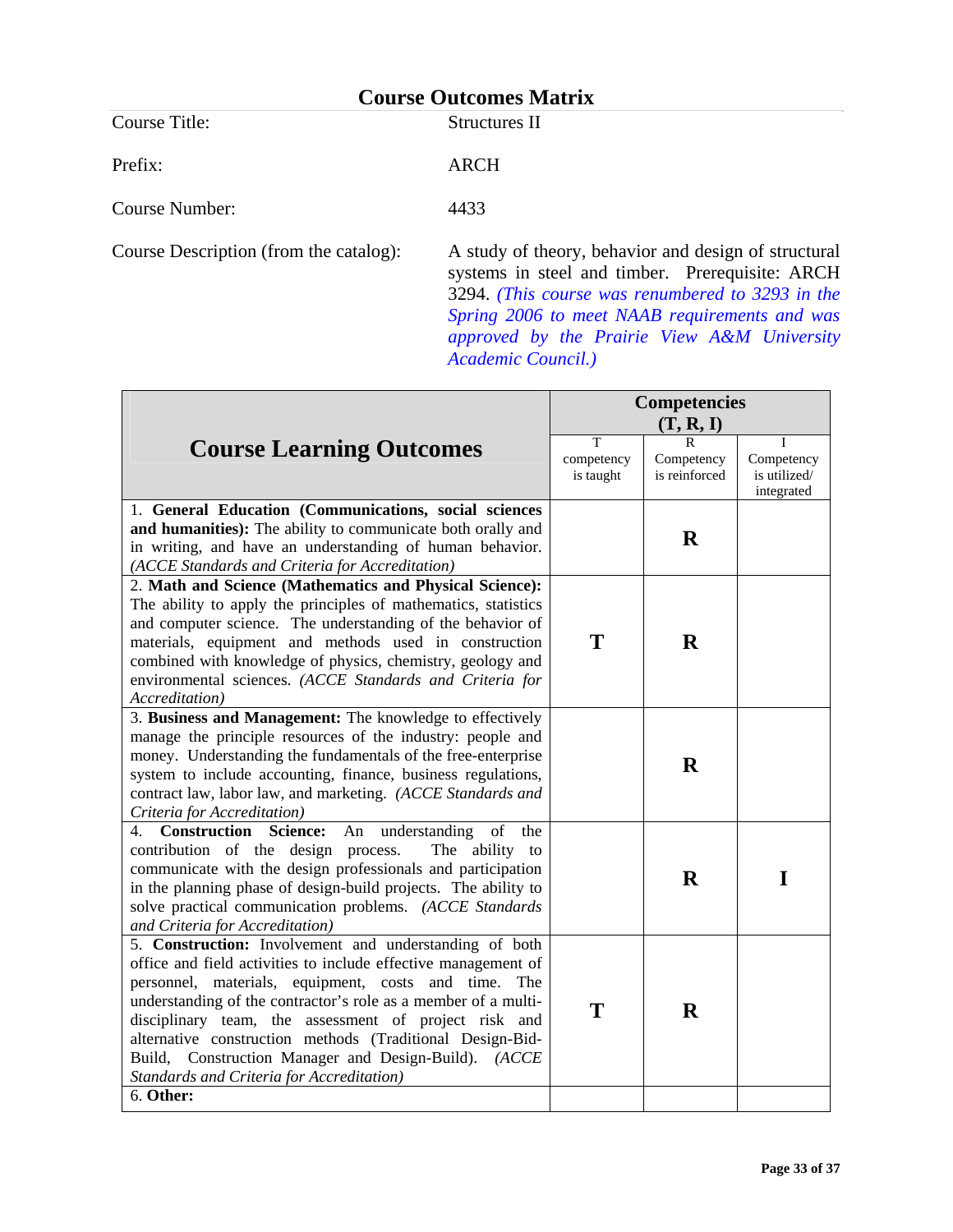Course Title: Environmental Systems II

Prefix: ARCH

Course Number: 3463

Course Description (from the catalog): Fundamentals of lighting, electric circuits and wiring design, sound systems and signaling devices. An introduction to the principles of acoustics.

|                                                                                                                                                                                                                                                                                                                                                                                                                                                                                            | <b>Competencies</b>          |                                  |                                               |  |  |
|--------------------------------------------------------------------------------------------------------------------------------------------------------------------------------------------------------------------------------------------------------------------------------------------------------------------------------------------------------------------------------------------------------------------------------------------------------------------------------------------|------------------------------|----------------------------------|-----------------------------------------------|--|--|
|                                                                                                                                                                                                                                                                                                                                                                                                                                                                                            | (T, R, I)                    |                                  |                                               |  |  |
| <b>Course Learning Outcomes</b>                                                                                                                                                                                                                                                                                                                                                                                                                                                            | T<br>competency<br>is taught | R<br>Competency<br>is reinforced | T<br>Competency<br>is utilized/<br>integrated |  |  |
| 1. General Education (Communications, social sciences<br>and humanities): The ability to communicate both orally and<br>in writing, and have an understanding of human behavior.<br>(ACCE Standards and Criteria for Accreditation)                                                                                                                                                                                                                                                        |                              | $\mathbf R$                      | I                                             |  |  |
| 2. Math and Science (Mathematics and Physical Science):<br>The ability to apply the principles of mathematics, statistics<br>and computer science. The understanding of the behavior of<br>materials, equipment and methods used in construction<br>combined with knowledge of physics, chemistry, geology and<br>environmental sciences. (ACCE Standards and Criteria for<br>Accreditation)                                                                                               | T                            | $\mathbf R$                      |                                               |  |  |
| 3. Business and Management: The knowledge to effectively<br>manage the principle resources of the industry: people and<br>money. Understanding the fundamentals of the free-enterprise<br>system to include accounting, finance, business regulations,<br>contract law, labor law, and marketing. (ACCE Standards and<br>Criteria for Accreditation)                                                                                                                                       | T                            |                                  |                                               |  |  |
| <b>Construction Science:</b><br>understanding<br>of<br>4.<br>An<br>the<br>contribution of the design process.<br>The ability to<br>communicate with the design professionals and participation<br>in the planning phase of design-build projects. The ability to<br>solve practical communication problems. (ACCE Standards<br>and Criteria for Accreditation)                                                                                                                             | T                            | R                                | $\mathbf{1}$                                  |  |  |
| 5. Construction: Involvement and understanding of both<br>office and field activities to include effective management of<br>personnel, materials, equipment, costs and time. The<br>understanding of the contractor's role as a member of a multi-<br>disciplinary team, the assessment of project risk and<br>alternative construction methods (Traditional Design-Bid-<br>Build, Construction Manager and Design-Build). (ACCE<br>Standards and Criteria for Accreditation)<br>6. Other: | T                            | $\mathbf R$                      |                                               |  |  |
|                                                                                                                                                                                                                                                                                                                                                                                                                                                                                            |                              |                                  |                                               |  |  |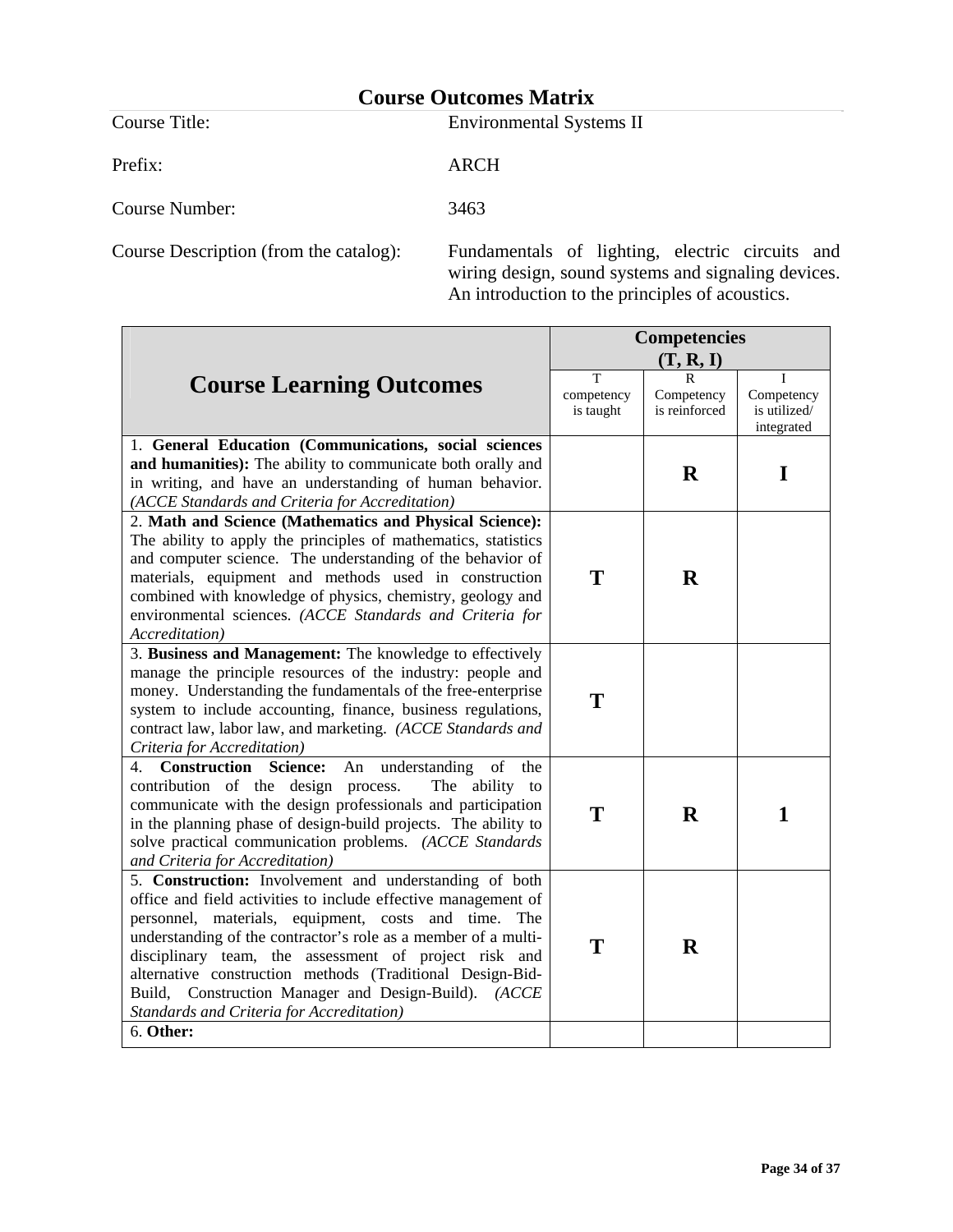Prefix: ARCH

Course Title: Construction Documents and Codes

Course Number: 4443

Course Description (from the catalog): The organization, development and preparation of a complete set of working drawings using computer aided design. Prerequisite: ARCH 2223.

|                                                                                                                                                                                                                                                                                                                                                                                                                                                                               | <b>Competencies</b>          |                                  |                                               |  |  |
|-------------------------------------------------------------------------------------------------------------------------------------------------------------------------------------------------------------------------------------------------------------------------------------------------------------------------------------------------------------------------------------------------------------------------------------------------------------------------------|------------------------------|----------------------------------|-----------------------------------------------|--|--|
|                                                                                                                                                                                                                                                                                                                                                                                                                                                                               | (T, R, I)                    |                                  |                                               |  |  |
| <b>Course Learning Outcomes</b>                                                                                                                                                                                                                                                                                                                                                                                                                                               | T<br>competency<br>is taught | R<br>Competency<br>is reinforced | T<br>Competency<br>is utilized/<br>integrated |  |  |
| 1. General Education (Communications, social sciences<br>and humanities): The ability to communicate both orally and<br>in writing, and have an understanding of human behavior.<br>(ACCE Standards and Criteria for Accreditation)                                                                                                                                                                                                                                           |                              | $\mathbf R$                      |                                               |  |  |
| 2. Math and Science (Mathematics and Physical Science):<br>The ability to apply the principles of mathematics, statistics<br>and computer science. The understanding of the behavior of<br>materials, equipment and methods used in construction<br>combined with knowledge of physics, chemistry, geology and<br>environmental sciences. (ACCE Standards and Criteria for<br>Accreditation)                                                                                  |                              | $\mathbf R$                      |                                               |  |  |
| 3. Business and Management: The knowledge to effectively<br>manage the principle resources of the industry: people and<br>money. Understanding the fundamentals of the free-enterprise<br>system to include accounting, finance, business regulations,<br>contract law, labor law, and marketing. (ACCE Standards and<br>Criteria for Accreditation)                                                                                                                          |                              |                                  |                                               |  |  |
| <b>Construction Science:</b><br>understanding<br>4.<br>An<br>of<br>the<br>contribution of the design process.<br>The ability to<br>communicate with the design professionals and participation<br>in the planning phase of design-build projects. The ability to<br>solve practical communication problems. (ACCE Standards<br>and Criteria for Accreditation)                                                                                                                | T                            | R                                |                                               |  |  |
| 5. Construction: Involvement and understanding of both<br>office and field activities to include effective management of<br>personnel, materials, equipment, costs and time. The<br>understanding of the contractor's role as a member of a multi-<br>disciplinary team, the assessment of project risk and<br>alternative construction methods (Traditional Design-Bid-<br>Build, Construction Manager and Design-Build). (ACCE<br>Standards and Criteria for Accreditation) | T                            |                                  | 1                                             |  |  |
| 6. Other:                                                                                                                                                                                                                                                                                                                                                                                                                                                                     |                              |                                  |                                               |  |  |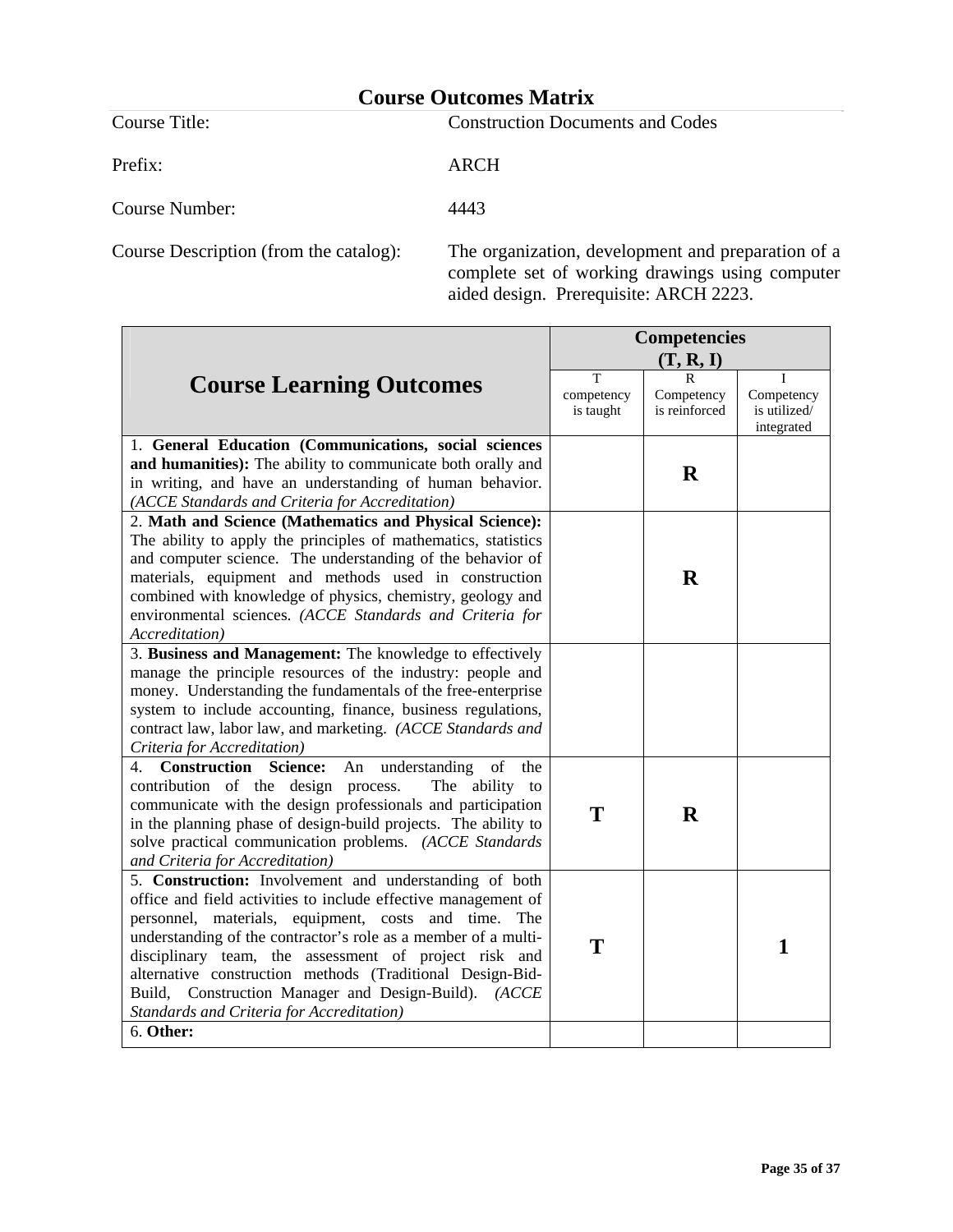# **Course/Program Learning Outcomes Alignment and Review**

# **Degree Program Outcomes Matrix**

|                                   |                                                   | <b>Program Learning Outcomes and Measure</b> |                          |                                   |                             |                |               |                  |    |
|-----------------------------------|---------------------------------------------------|----------------------------------------------|--------------------------|-----------------------------------|-----------------------------|----------------|---------------|------------------|----|
|                                   |                                                   | <b>General Education</b>                     | Math and Science         | Management<br><b>Business and</b> | <b>Construction Science</b> | Construction   | <b>Other</b>  |                  |    |
|                                   |                                                   |                                              | $\overline{\mathcal{N}}$ | $\ddot{\rm c}$                    | $\div$                      | 5.             | $\dot{\circ}$ | $\overline{r}$ . | ∞ं |
| <b>Course Prefix,</b>             | <b>Course Title</b>                               |                                              |                          |                                   |                             |                |               |                  |    |
| <b>Number</b><br><b>CONS 1231</b> | <b>Construction Science</b><br>Seminar I          | T                                            | $\mathbf R$              | $\mathbf R$                       | $\mathbf R$                 | T              |               |                  |    |
| <b>CONS 1241</b>                  | <b>Construction Science</b><br>Seminar II         | T                                            | $\mathbf R$              | $\mathbf R$                       | $\mathbf R$                 | T              |               |                  |    |
| $CONS$ 3533                       | Managing Construction<br>Operations               | T                                            | <b>TR</b>                | $\mathbf R$                       | $\mathbf R$                 | T              |               |                  |    |
| <b>CONS 3633</b>                  | Surveying and Soils                               | TRI                                          | <b>TR</b>                |                                   | $\bf R$                     | T I            |               |                  |    |
| <b>CONS 3733</b>                  | Subdivision and<br>Quantification of Work         | $\mathbf R$                                  | R I                      | $\mathbf R$                       | <b>TR</b>                   | T              |               |                  |    |
| <b>CONS 4403</b>                  | Construction Internship                           | <b>TR</b>                                    | $\mathbf R$              | $\mathbf R$                       | R <sub>I</sub>              | <b>TR</b><br>I |               |                  |    |
| <b>CONS 4413</b>                  | Residential<br>Construction                       | $\mathbf R$                                  | $\mathbf R$              | <b>TR</b>                         | $\bf R$                     | T              |               |                  |    |
| <b>CONS 4423</b>                  | Commercial<br>Construction                        | $\mathbf R$                                  | $\mathbf R$              | <b>TR</b>                         | <b>TR</b>                   | $\mathbf R$    |               |                  |    |
| <b>CONS 4433</b>                  | <b>Industrial Construction</b>                    | $\mathbf R$                                  | $\mathbf R$              | <b>TR</b>                         | <b>TR</b>                   | T              |               |                  |    |
| <b>CONS 4443</b>                  | Highway/Heavy<br>Construction                     | $\mathbf R$                                  | $\mathbf R$              | <b>TR</b>                         | <b>TR</b>                   | T              |               |                  |    |
| <b>CONS 4453</b>                  | <b>Facilities Management</b>                      | $\mathbf R$                                  | $\mathbf R$              | <b>TR</b>                         | <b>TR</b>                   | $\mathbf R$    |               |                  |    |
| <b>CONS 4553</b>                  | <b>Construction Delivery</b><br><b>Systems</b>    | T                                            | $\mathbf R$              | TR                                | <b>TRI</b>                  | T              |               |                  |    |
| <b>CONS 4603</b>                  | Construction Labor and<br>Safety                  | T                                            | $\mathbf R$              | TRI                               | $\mathbf R$                 | <b>TR</b><br>I |               |                  |    |
| <b>CONS 4633</b>                  | Construction Law and<br>Ethics                    | T                                            | $\mathbf R$              | TRI                               | $\mathbf R$                 | T              |               |                  |    |
| <b>CONS 4753</b>                  | Scheduling and<br>Mobilization                    | T                                            | $\mathbf R$              | <b>TR</b>                         | <b>TR</b>                   | <b>TR</b><br>I |               |                  |    |
| <b>CONS 4773</b>                  | <b>Construction Project</b><br>Controls           | T                                            | $\mathbf R$              | <b>TR</b>                         | <b>TR</b>                   | T              |               |                  |    |
| <b>CONS 4821</b>                  | Construction Industry<br><b>Career Options</b>    | $\mathbf R$                                  |                          | $\mathbf R$                       | TR <sub></sub>              | T              |               |                  |    |
| <b>CONS 4831</b>                  | <b>Starting a Construction</b><br><b>Business</b> | T                                            | $\mathbf R$              | TR <sub></sub>                    | <b>TR</b>                   | T              |               |                  |    |